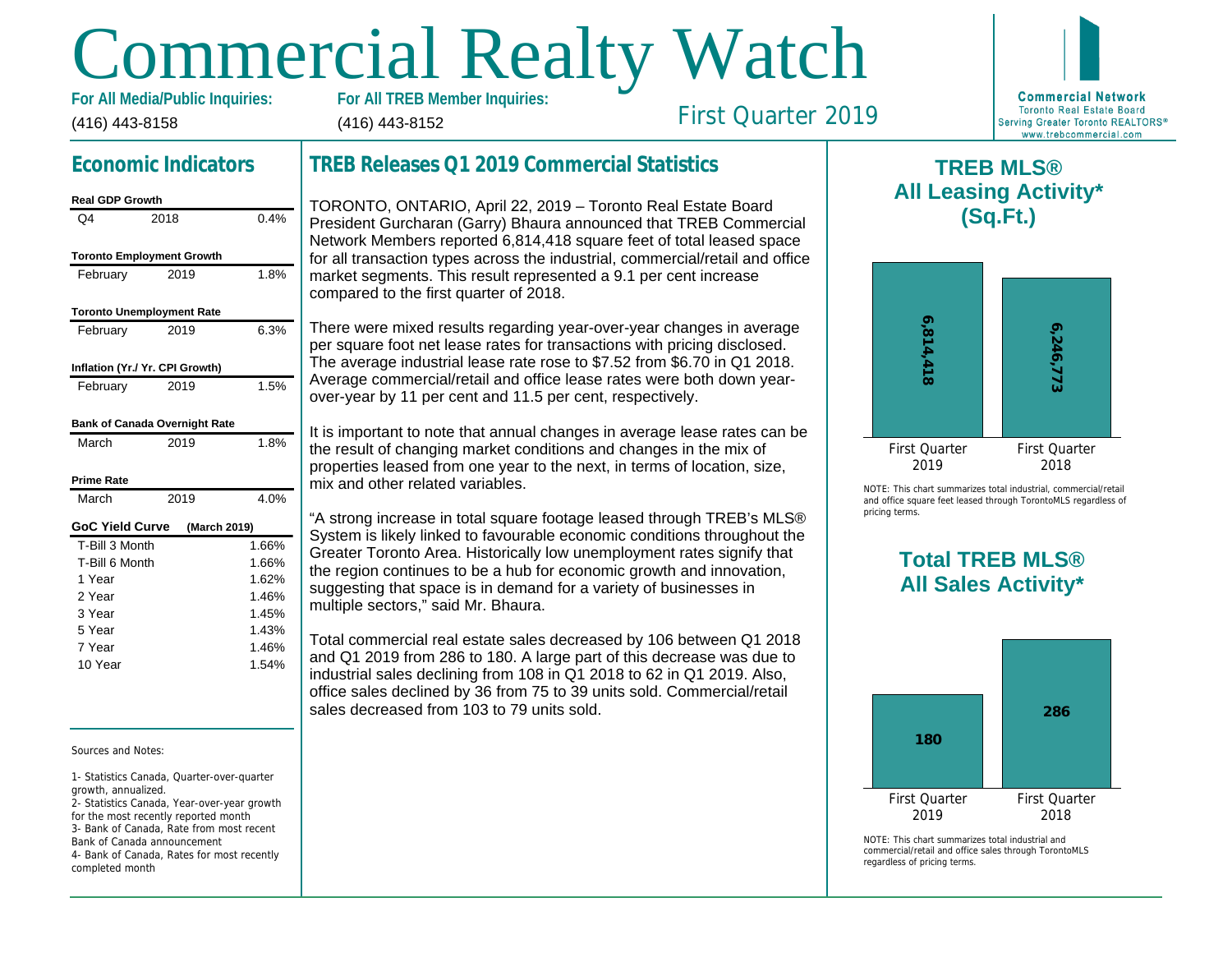## **Total TREB MLS® Leasing Activity\* (Millions of Square Feet Leased)**



\* NOTE: This chart summarizes total industrial, commercial/retail and office square feet leased through TorontoMLS regardless of pricing terms. Source: TREB

## **Total TREB MLS® Sales Activity\* (Number of Sales)**



\* NOTE: This chart summarizes total industrial and commercial/retail sales through TorontoMLS regardless of pricing terms. Source: TREB

**TREB MLS® Average Lease Rates (\$/Sq.Ft.Net)\***



\* NOTE: Average lease rates are reported only for those properties sold on a per square foot net basis and for which the selling price was disclosed. Source: TREB

## **TREB MLS® Average Sales Price (\$/Sq. Ft.)\***



\* NOTE: Average sale prices are reported only for those properties for which the selling price was disclosed. Source: TREB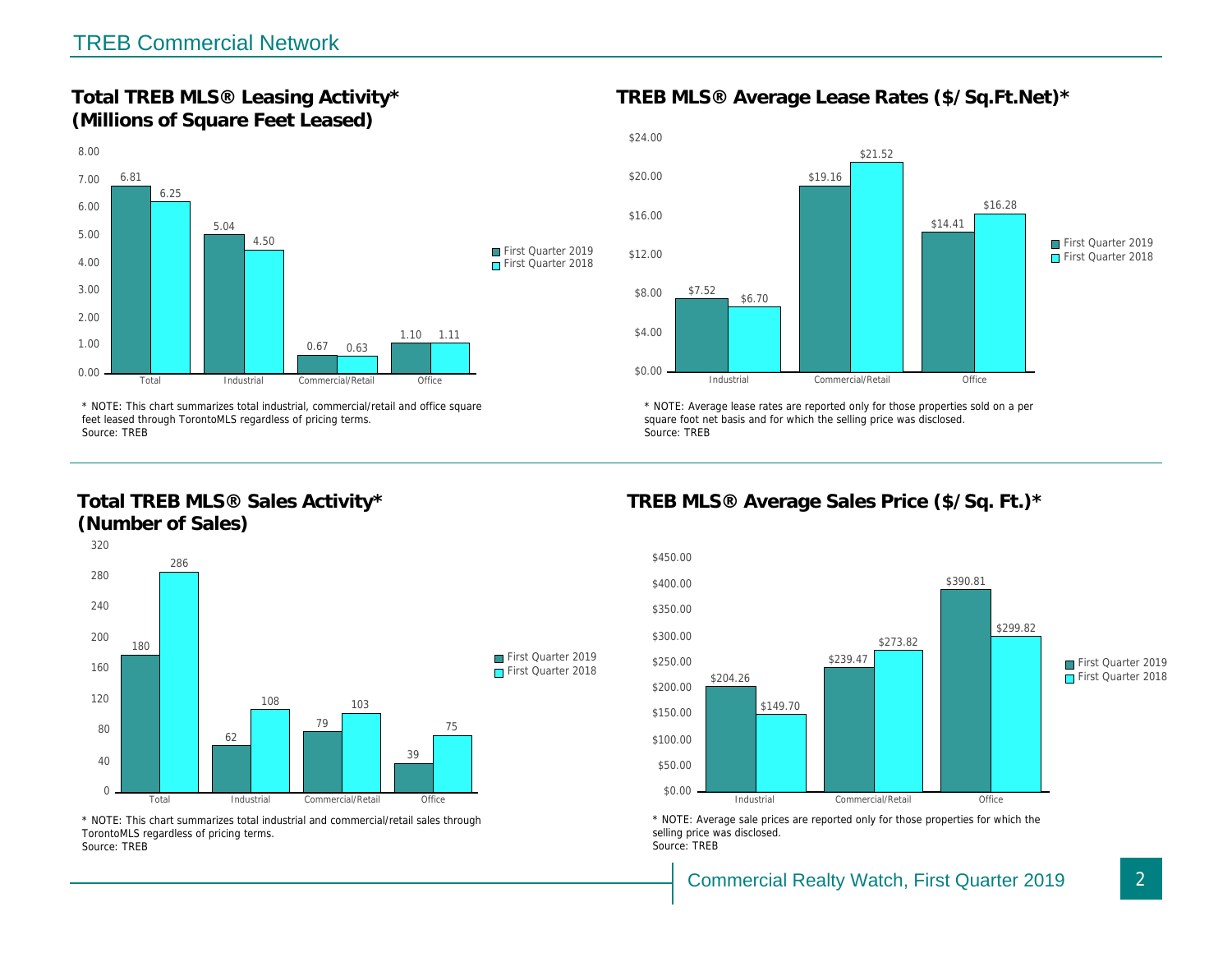#### **SUMMARY OF INDUSTRIAL LEASING**

#### **ALL TREB AREAS**

#### **TRANSACTIONS COMPLETED ON A PER SQUARE FOOT NET BASIS, WITH PRICING DISCLOSED\***

|                        |                | <b>All Transactions</b>  |                             |                 | 0 to 5,000 Sq Ft            |                          |                     | 5,001 to 15,000 Sq Ft       |                          |                | 15,001 to 50,000 Sq Ft      |                |                     | $50,001 + SqFt$          |                             |
|------------------------|----------------|--------------------------|-----------------------------|-----------------|-----------------------------|--------------------------|---------------------|-----------------------------|--------------------------|----------------|-----------------------------|----------------|---------------------|--------------------------|-----------------------------|
|                        | $#$ Trans      | Sq. Ft.                  | \$/SF Net                   | $#$ Trans.      | Sq. Ft.                     | \$/SF Net                | # Trans             | Sq. Ft.                     | \$/SF Net                | # Trans.       | Sq. Ft.                     | \$/SF Net      | $#$ Trans.          | Sq. Ft.                  | \$/SF Net                   |
| <b>TREB Total</b>      | 154            | 1,445,197                | \$7.52                      | 100             | 246,852                     | \$9.88                   | 35                  | 293,385                     | \$8.38                   | 14             | 418,535                     | \$6.23         | $\overline{5}$      | 486,425                  | \$6.92                      |
| <b>Halton Region</b>   | 5 <sup>5</sup> | 18,579                   | \$9.62                      | $\overline{4}$  | 7,369                       | \$12.17                  | $\overline{1}$      | 11,210                      | \$7.95                   | $\overline{0}$ |                             | i.             | $\overline{0}$      |                          | $\omega$                    |
| Burlington             | 2              | 13,060                   | \$8.80                      | $\overline{1}$  | 1,850                       | \$13.95                  | $\overline{1}$      | 11,210                      | \$7.95                   | $\overline{0}$ | $\mathcal{L}^{\mathcal{A}}$ | ÷.             | $\mathbf 0$         | i.                       | $\mathcal{L}$               |
| <b>Halton Hills</b>    | $\Omega$       | $\sim$                   | $\sim$                      | $\mathbf 0$     | $\overline{a}$              | $\sim$                   | $\Omega$            | $\overline{a}$              | $\sim$                   | $\Omega$       | $\overline{a}$              | $\sim$         | $\Omega$            |                          | $\overline{\phantom{a}}$    |
| Milton                 | $\mathbf 0$    | $\sim$                   | $\sim$                      | $\mathbf{0}$    | ÷.                          | ÷                        | $\overline{0}$      | ÷                           | $\mathbb{Z}^2$           | $\mathbf 0$    |                             | $\overline{a}$ | $\mathbf 0$         |                          | $\mathbb{Z}^2$              |
| Oakville               | 3              | 5,519                    | \$11.57                     | 3               | 5,519                       | \$11.57                  | $\mathsf 0$         | $\mathcal{L}_{\mathcal{A}}$ | $\sim$                   | $\Omega$       | $\sim$                      | $\sim$         | $\Omega$            | $\sim$                   | $\overline{\phantom{a}}$    |
| Peel Region            | 41             | 417,633                  | \$7.65                      | 24              | 66,144                      | \$9.03                   | 11                  | 92,527                      | \$8.57                   | $\overline{3}$ | 78,357                      | \$6.89         | 3                   | 180,605                  | \$6.99                      |
| Brampton               | 5              | 80,746                   | \$7.93                      | $\overline{2}$  | 5,301                       | \$7.66                   | 2                   | 14,877                      | \$7.75                   | $\mathbf 0$    | $\sim$                      | $\mathcal{L}$  | $\mathbf{1}$        | 60,568                   | \$8.00                      |
| Caledon                | $\mathbf{1}$   | 6,000                    | \$15.00                     | $\overline{0}$  | $\sim$                      | $\sim$                   | $\overline{1}$      | 6,000                       | \$15.00                  | $\overline{0}$ | $\sim$                      | i.             | $\mathbf{O}$        | $\sim$                   | $\sim$                      |
| Mississauga            | 35             | 330,887                  | \$7.44                      | 22              | 60,843                      | \$9.15                   | 8                   | 71,650                      | \$8.21                   | 3              | 78,357                      | \$6.89         | $\overline{2}$      | 120,037                  | \$6.48                      |
| Toronto                | 48             | 368,000                  | \$6.83                      | 31              | 78,492                      | \$8.60                   | 10 <sup>10</sup>    | 65,596                      | \$7.44                   | $\overline{7}$ | 223,912                     | \$6.03         | $\Omega$            | $\sim$                   | $\sim$                      |
| <b>Toronto West</b>    | 20             | 214,496                  | \$6.58                      | 11              | 32,025                      | \$8.57                   | 5                   | 33,157                      | \$7.37                   | $\overline{4}$ | 149,314                     | \$5.98         | $\mathbf 0$         |                          | $\sim$                      |
| <b>Toronto Central</b> | $\overline{1}$ | 3,330                    | \$8.15                      | $\overline{1}$  | 3,330                       | \$8.15                   | $\mathbf{0}$        | L,                          | $\mathbb{Z}$             | $\overline{0}$ |                             | ÷.             | $\overline{0}$      |                          | $\omega$                    |
| <b>Toronto East</b>    | 27             | 150.174                  | \$7.15                      | 19              | 43,137                      | \$8.65                   | 5                   | 32.439                      | \$7.51                   | 3              | 74.598                      | \$6.12         | $\mathbf 0$         |                          | $\sim$                      |
| <b>York Region</b>     | 45             | 556,469                  | \$7.94                      | 28              | 68,832                      | \$11.43                  | 12                  | 110,551                     | \$9.04                   | 3              | 71,266                      | \$7.40         | $\overline{2}$      | 305,820                  | \$6.88                      |
| Aurora                 | $\overline{2}$ | 13,981                   | \$12.14                     | $\mathbf{1}$    | 1,981                       | \$9.95                   | $\mathbf{1}$        | 12,000                      | \$12.50                  | $\mathbf{0}$   | $\overline{a}$              | $\sim$         | $\mathbf 0$         | $\overline{\phantom{a}}$ | $\sim$                      |
| E. Gwillimbury         | $\mathbf{0}$   | G.                       | $\sim$                      | $\mathbf{0}$    | ÷.                          | ÷,                       | $\mathbf{0}$        | ÷.                          | ÷.                       | $\overline{0}$ | ÷.                          | $\sim$         | $\overline{0}$      |                          | $\sim$                      |
| Georgina               | $\mathbf 0$    | $\sim$                   | $\sim$                      | $\mathbf 0$     | $\overline{a}$              | $\overline{a}$           | $\mathbf 0$         | $\overline{a}$              | ÷,                       | $\mathbf{0}$   | $\overline{\phantom{a}}$    | $\sim$         | $\mathbf 0$         | $\overline{\phantom{a}}$ | ÷,                          |
| King                   | $\mathbf{0}$   | $\sim$                   | $\sim$                      | $\mathbf{0}$    | ÷.                          | ÷,                       | $\overline{0}$      | ÷                           | ÷.                       | $\mathbf{0}$   |                             |                | $\mathbf{0}$        |                          | ÷.                          |
| Markham                | 13             | 104,968                  | \$9.59                      | 9               | 21,934                      | \$12.36                  | $\mathbf{3}$        | 25,034                      | \$9.67                   | $\mathbf 0$    | $\sim$                      | $\sim$         | $\mathbf{1}$        | 58,000                   | \$8.50                      |
| Newmarket              | $\overline{3}$ | 9.213                    | \$9.08                      | $\overline{3}$  | 9.213                       | \$9.08                   | $\overline{0}$      | ÷.                          | $\sim$                   | $\overline{0}$ |                             |                | $\mathbf{0}$        |                          | ÷.                          |
| Richmond Hill          | 2              | 9,584                    | \$9.82                      | $\overline{1}$  | 2,308                       | \$9.25                   | $\overline{1}$      | 7,276                       | \$10.00                  | $\mathbf 0$    | $\sim$                      | $\sim$         | $\mathbf 0$         | $\sim$                   | $\blacksquare$              |
| Vaughan                | 25             | 418,723                  | \$7.32                      | 14              | 33,396                      | \$11.71                  | $\overline{7}$      | 66,241                      | \$8.07                   | $\overline{3}$ | 71,266                      | \$7.40         | $\mathbf{1}$        | 247,820                  | \$6.50                      |
| Whitchurch-Stouffville | $\mathbf 0$    | $\mathcal{L}$            | $\mathcal{L}_{\mathcal{A}}$ | $\mathbf 0$     | $\mathcal{L}^{\mathcal{A}}$ | $\sim$                   | $\mathbf 0$         | $\mathcal{L}_{\mathcal{A}}$ | $\sim$                   | $\mathbf 0$    | $\sim$                      | $\sim$         | $\mathbf 0$         |                          | $\mathcal{L}_{\mathcal{A}}$ |
| Durham Region          | 13             | 37,891                   | \$9.50                      | 12 <sup>°</sup> | 24,390                      | \$11.16                  | $\mathbf{1}$        | 13,501                      | \$6.50                   | $\overline{0}$ | $\sim$                      | ÷.             | $\overline{0}$      | $\sim$                   | $\sim$                      |
| Ajax                   | 3              | 5,432                    | \$7.97                      | $\overline{3}$  | 5,432                       | \$7.97                   | $\mathbf 0$         | ÷,                          | $\sim$                   | $\mathbf 0$    | $\sim$                      | $\sim$         | $\mathbf 0$         | $\overline{\phantom{a}}$ | $\sim$                      |
| <b>Brock</b>           | $\mathbf{0}$   |                          | $\mathcal{L}$               | $\mathbf{0}$    | $\mathbb{Z}$                | $\overline{\phantom{a}}$ | $\overline{0}$      |                             | $\sim$                   | $\overline{0}$ |                             | $\sim$         | $\overline{0}$      |                          | $\mathbb{Z}^2$              |
| Clarington             | $\mathbf 0$    | $\mathbb{Z}$             | $\sim$                      | $\mathbf 0$     | $\mathcal{L}$               | $\overline{a}$           | $\mathsf{O}\xspace$ | ÷                           | ÷,                       | $\mathbf 0$    |                             |                | $\mathbf 0$         |                          | ÷                           |
| Oshawa                 | 3              | 4,453                    | \$11.58                     | 3               | 4,453                       | \$11.58                  | $\mathbf 0$         | $\sim$                      | ÷.                       | $\mathbf{0}$   |                             |                | $\overline{0}$      |                          | $\mathcal{L}_{\mathcal{A}}$ |
| Pickering              | 6              | 26,627                   | \$9.53                      | 5               | 13,126                      | \$12.65                  | $\mathbf{1}$        | 13,501                      | \$6.50                   | $\mathbf 0$    | $\overline{a}$              |                | $\mathsf{O}\xspace$ |                          | $\overline{\phantom{a}}$    |
| Scugog                 | $\overline{0}$ | $\sim$                   | $\sim$                      | $\overline{0}$  | ÷.                          | ÷,                       | $\overline{0}$      | $\mathbf{r}$                | $\overline{\phantom{a}}$ | $\overline{0}$ |                             | $\sim$         | $\overline{0}$      |                          | ÷.                          |
| Uxbridge               | $\mathbf 0$    | $\sim$                   | $\sim$                      | $\mathbf 0$     | $\sim$                      | $\sim$                   | $\mathbf 0$         | $\overline{\phantom{a}}$    | $\sim$                   | $\mathbf 0$    | $\overline{\phantom{a}}$    | $\sim$         | $\mathbf 0$         |                          | $\sim$                      |
| Whitby                 | $\mathbf{1}$   | 1,379                    | \$8.20                      | $\mathbf{1}$    | 1,379                       | \$8.20                   | $\overline{0}$      | $\mathbf{r}$                | $\sim$                   | $\mathbf 0$    |                             |                | $\overline{0}$      |                          | ÷.                          |
| <b>Dufferin County</b> | $\overline{1}$ | 45,000                   | \$4.20                      | $\overline{0}$  | ÷.                          | $\omega$                 | $\overline{0}$      | ÷.                          | $\mathbb{Z}$             | $\mathbf{1}$   | 45,000                      | \$4.20         | $\overline{0}$      |                          | $\sim$                      |
| Orangeville            | $\overline{1}$ | 45,000                   | \$4.20                      | $\mathbf{0}$    | $\mathbb{Z}^{\mathbb{Z}}$   | $\omega$                 | $\mathbf 0$         | $\omega$                    | $\sim$                   | $\mathbf{1}$   | 45,000                      | \$4.20         | $\overline{0}$      | $\sim$                   | $\omega$                    |
| <b>Simcoe County</b>   | $\mathbf{1}$   | 1,625                    | \$11.08                     | $\mathbf{1}$    | 1,625                       | \$11.08                  | $\overline{0}$      | ÷.                          | ÷.                       | $\overline{0}$ | u.                          | $\sim$         | $\overline{0}$      |                          | $\omega$                    |
| Adjala-Tosorontio      | $\overline{0}$ | i.                       | $\sim$                      | $\overline{0}$  | ÷.                          | $\sim$                   | $\mathbf{0}$        | ÷                           | $\sim$                   | $\overline{0}$ | i.                          | $\sim$         | $\overline{0}$      |                          | $\sim$                      |
| <b>Bradford West</b>   | $\mathbf 0$    | $\overline{\phantom{a}}$ | $\sim$                      | $\mathbf 0$     | $\overline{\phantom{a}}$    | $\overline{a}$           | $\mathbf 0$         | $\overline{a}$              | $\sim$                   | $\mathbf 0$    | $\sim$                      | $\sim$         | $\mathbf 0$         |                          | $\sim$                      |
| Essa                   | $\mathbf{0}$   |                          | $\sim$                      | $\mathbf{0}$    | ÷                           | $\overline{\phantom{a}}$ | $\overline{0}$      |                             | $\overline{\phantom{a}}$ | $\Omega$       |                             |                | $\overline{0}$      |                          | $\mathbf{r}$                |
| Innisfil               | $\mathbf 0$    |                          |                             | $\mathbf 0$     | ÷,                          | L,                       | $\mathbf 0$         |                             |                          | $\mathbf 0$    |                             |                | $\mathsf{O}\xspace$ |                          | ÷,                          |
| New Tecumseth          | $\mathbf{1}$   | 1.625                    | \$11.08                     | $\overline{1}$  | 1,625                       | \$11.08                  | $\overline{0}$      |                             |                          | $\Omega$       |                             |                | $\Omega$            |                          |                             |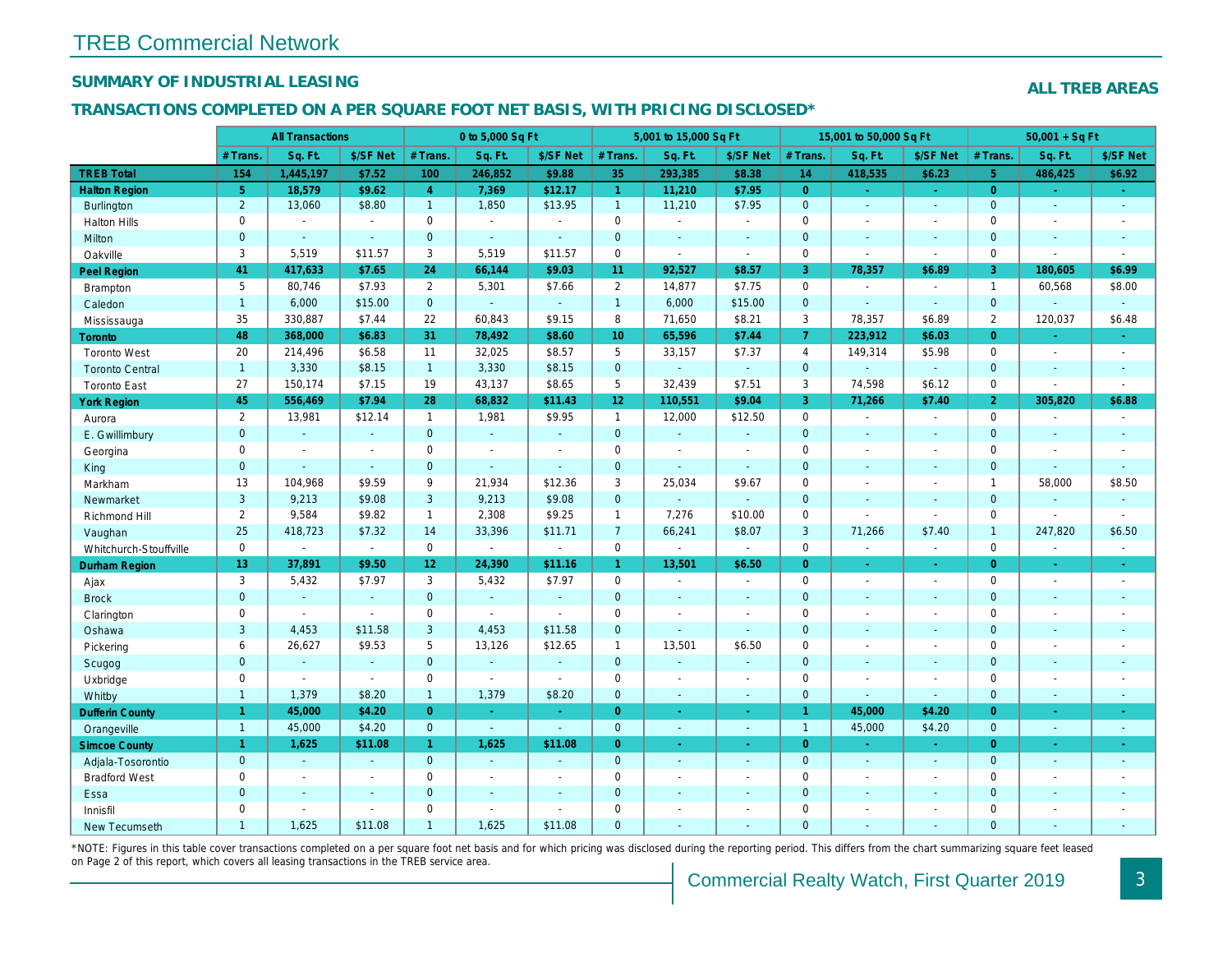#### **SUMMARY OF INDUSTRIAL LEASING**

#### **CITY OF TORONTO**

#### **TRANSACTIONS COMPLETED ON A PER SQUARE FOOT NET BASIS, WITH PRICING DISCLOSED\***

|                        |                | <b>All Transactions</b>     |                          |                | 0 to 5,000 Sq Ft            |                             |                | 5,001 to 15,000 Sq Ft       |                          |                     | 15,001 to 50,000 Sq Ft   |                             |                | $50,001 + SqFt$          |                             |
|------------------------|----------------|-----------------------------|--------------------------|----------------|-----------------------------|-----------------------------|----------------|-----------------------------|--------------------------|---------------------|--------------------------|-----------------------------|----------------|--------------------------|-----------------------------|
|                        | $#$ Trans      | Sq. Ft.                     | \$/SF net                | # Trans        | Sq. Ft.                     | \$/SF net                   | # Trans        | Sq. Ft.                     | \$/SF net                | # Trans.            | Sq. Ft.                  | \$/SF net                   | # Trans.       | Sq. Ft.                  | \$/SF net                   |
| <b>TREB Total</b>      | 154            | 1,445,197                   | \$7.52                   | 100            | 246,852                     | \$9.88                      | 35             | 293,385                     | \$8.38                   | 14                  | 418,535                  | \$6.23                      | 5 <sup>5</sup> | 486,425                  | \$6.92                      |
| City of Toronto Total  | 48             | 368,000                     | \$6.83                   | 31             | 78,492                      | \$8.60                      | 10             | 65,596                      | \$7.44                   | $\overline{7}$      | 223,912                  | \$6.03                      | $\overline{0}$ | $\sim$                   | $\sim$                      |
| <b>Toronto West</b>    | 20             | 214,496                     | \$6.58                   | 11             | 32,025                      | \$8.57                      | $5\phantom{.}$ | 33,157                      | \$7.37                   | $\overline{4}$      | 149,314                  | \$5.98                      | $\overline{0}$ | $\omega$ .               | $\sim$                      |
| Toronto W01            | $\mathbf 0$    | $\mathcal{L}_{\mathcal{A}}$ | $\sim$                   | $\mathbf 0$    | $\sim$                      | $\sim$                      | $\mathbf 0$    | $\sim$                      | $\sim$                   | $\mathbf 0$         | $\sim$                   | $\sim$                      | $\mathbf 0$    | $\sim$                   | $\sim$                      |
| Toronto W02            | $\mathbf{0}$   | $\sim$                      | $\mathcal{L}$            | $\mathbf{0}$   | $\sim$                      | $\sim$                      | $\overline{0}$ |                             | $\sim$                   | $\mathbf{0}$        | $\sim$                   | ÷.                          | $\mathbf{0}$   |                          | $\mathbb{Z}^2$              |
| Toronto W03            | 0              | $\sim$                      | $\sim$                   | $\mathbf 0$    | $\overline{\phantom{a}}$    | $\sim$                      | $\mathbf 0$    | $\overline{\phantom{a}}$    | $\sim$                   | $\mathbf 0$         | $\sim$                   | $\sim$                      | $\mathbf 0$    | ÷,                       | $\overline{\phantom{a}}$    |
| Toronto W04            | $\overline{1}$ | 45,000                      | \$5.00                   | $\mathbf 0$    | $\mathcal{L}_{\mathcal{A}}$ | $\sim$                      | $\mathbf 0$    | $\sim$                      | $\sim$                   | $\mathbf{1}$        | 45,000                   | \$5.00                      | $\mathbf{0}$   | $\sim$                   | $\overline{\phantom{a}}$    |
| Toronto W05            | 8              | 56,722                      | \$7.08                   | 3              | 9,124                       | \$7.04                      | 4              | 25,998                      | \$7.20                   | $\mathbf{1}$        | 21,600                   | \$6.95                      | $\mathbf 0$    | $\overline{\phantom{a}}$ | $\overline{\phantom{a}}$    |
| Toronto W06            | $\overline{3}$ | 48,210                      | \$8.06                   | $\overline{1}$ | 4.100                       | \$13.17                     | $\overline{1}$ | 7,159                       | \$8.00                   | $\mathbf{1}$        | 36.951                   | \$7.50                      | $\mathbf{0}$   | ÷.                       | ÷                           |
| Toronto W07            | $\mathbf 0$    | $\sim$                      | $\sim$                   | $\mathbf 0$    | $\sim$                      | $\sim$                      | $\mathbf 0$    | $\sim$                      | $\sim$                   | $\mathbf 0$         | $\sim$                   | $\mathcal{L}_{\mathcal{A}}$ | $\mathbf 0$    | $\overline{\phantom{a}}$ | $\overline{\phantom{a}}$    |
| Toronto W08            | $\overline{2}$ | 5,492                       | \$10.62                  | $\overline{2}$ | 5,492                       | \$10.62                     | $\overline{0}$ |                             | $\sim$                   | $\mathbf{0}$        | $\sim$                   | ÷.                          | $\mathbf{0}$   |                          | ÷                           |
| Toronto W09            | $\mathbf 0$    | $\mathcal{L}_{\mathcal{A}}$ | $\sim$                   | $\mathbf 0$    | $\sim$                      | $\sim$                      | $\mathbf 0$    | $\overline{\phantom{a}}$    | $\sim$                   | $\mathbf 0$         | $\sim$                   | $\sim$                      | $\mathbf 0$    | $\overline{\phantom{a}}$ | $\overline{\phantom{a}}$    |
| Toronto W10            | 6              | 59,072                      | \$5.72                   | 5              | 13.309                      | \$7.35                      | $\overline{0}$ | $\mathcal{L}_{\mathcal{A}}$ | $\sim$                   | $\mathbf{1}$        | 45,763                   | \$5.25                      | $\mathbf{0}$   | $\overline{\phantom{a}}$ | $\sim$                      |
| <b>Toronto Central</b> | $\mathbf{1}$   | 3,330                       | \$8.15                   | $\mathbf{1}$   | 3,330                       | \$8.15                      | $\overline{0}$ |                             | $\sim$                   | $\overline{0}$      | $\sim$                   | $\omega$                    | $\overline{0}$ | $\blacksquare$           | $\omega$                    |
| Toronto C01            | $\overline{0}$ | $\sim$                      | $\sim$                   | $\mathbf{0}$   | ÷.                          | i.                          | $\overline{0}$ |                             | $\sim$                   | $\mathbf{0}$        | $\sim$                   | $\mathbb{Z}^2$              | $\overline{0}$ |                          | $\mathcal{L}_{\mathcal{A}}$ |
| Toronto C02            | $\mathbf 0$    | $\overline{\phantom{a}}$    | $\overline{\phantom{a}}$ | $\mathbf 0$    | $\overline{\phantom{a}}$    | $\sim$                      | $\mathbf 0$    | $\overline{\phantom{a}}$    | $\sim$                   | $\mathbf 0$         | $\sim$                   | $\overline{\phantom{a}}$    | $\mathbf 0$    | $\overline{\phantom{a}}$ | $\overline{\phantom{a}}$    |
| Toronto C03            | $\mathbf{0}$   |                             | $\sim$                   | $\mathbf 0$    |                             | $\sim$                      | $\mathbf 0$    |                             | $\sim$                   | $\mathbf{0}$        |                          | $\mathcal{L}_{\mathcal{A}}$ | $\mathbf{0}$   |                          | $\mathcal{L}_{\mathcal{A}}$ |
| Toronto C04            | 0              | $\overline{\phantom{a}}$    | $\overline{\phantom{a}}$ | $\mathbf 0$    | $\overline{\phantom{a}}$    | $\overline{\phantom{a}}$    | $\mathbf 0$    |                             | $\sim$                   | $\mathbf 0$         | $\overline{\phantom{a}}$ | $\overline{\phantom{a}}$    | $\mathbf 0$    | $\overline{\phantom{a}}$ | $\overline{\phantom{a}}$    |
| Toronto C06            | $\mathbf{0}$   |                             | $\overline{\phantom{a}}$ | $\overline{0}$ |                             |                             | $\overline{0}$ |                             | $\sim$                   | $\mathbf{0}$        |                          |                             | $\mathbf{0}$   |                          | $\overline{\phantom{a}}$    |
| Toronto C07            | $\mathbf 0$    | $\overline{\phantom{a}}$    | $\sim$                   | $\mathbf 0$    | $\overline{\phantom{a}}$    | $\sim$                      | $\mathbf 0$    | $\overline{\phantom{a}}$    | $\sim$                   | $\mathbf 0$         | $\sim$                   | $\sim$                      | $\mathbf 0$    | $\overline{\phantom{a}}$ | $\overline{\phantom{a}}$    |
| Toronto C08            | $\overline{0}$ |                             | ÷.                       | $\overline{0}$ |                             | ÷.                          | $\overline{0}$ |                             | $\sim$                   | $\mathbf{0}$        |                          | $\mathbf{r}$                | $\mathbf{0}$   |                          | $\mathcal{L}_{\mathcal{A}}$ |
| Toronto C09            | $\mathbf 0$    | $\overline{\phantom{a}}$    | $\overline{a}$           | $\mathbf 0$    | $\overline{\phantom{a}}$    | $\overline{a}$              | $\Omega$       |                             | $\sim$                   | $\mathbf 0$         | $\sim$                   | $\overline{\phantom{a}}$    | $\mathbf 0$    | $\overline{\phantom{a}}$ | $\overline{\phantom{a}}$    |
| Toronto C10            | $\mathbf{0}$   | $\sim$                      | $\overline{\phantom{a}}$ | $\overline{0}$ | ÷                           | $\sim$                      | $\mathbf{0}$   |                             | $\sim$                   | $\mathbf{0}$        |                          | $\sim$                      | $\mathbf{0}$   |                          | $\mathcal{L}_{\mathcal{A}}$ |
| Toronto C11            | $\mathbf 0$    | $\sim$                      | $\sim$                   | $\mathbf 0$    | $\sim$                      | $\sim$                      | $\Omega$       | $\sim$                      | $\sim$                   | $\mathbf 0$         | $\sim$                   | $\overline{\phantom{a}}$    | $\mathbf 0$    | $\overline{\phantom{a}}$ | $\overline{\phantom{a}}$    |
| Toronto C12            | $\overline{1}$ | 3,330                       | \$8.15                   | $\overline{1}$ | 3,330                       | \$8.15                      | $\overline{0}$ |                             | $\sim$                   | $\mathbf{0}$        | $\sim$                   | $\mathbb{Z}^2$              | $\mathbf{0}$   |                          | $\sim$                      |
| Toronto C13            | $\mathbf 0$    | $\sim$                      | $\sim$                   | $\mathbf 0$    | $\sim$                      | $\sim$                      | $\mathbf 0$    | $\overline{\phantom{a}}$    | $\sim$                   | $\mathbf 0$         | $\sim$                   | $\overline{\phantom{a}}$    | $\mathbf 0$    | $\overline{\phantom{a}}$ | $\overline{\phantom{a}}$    |
| Toronto C14            | $\mathbf 0$    | $\sim$                      | $\sim$                   | $\mathbf 0$    | $\mathcal{L}_{\mathcal{A}}$ | $\sim$                      | $\mathbf 0$    | $\sim$                      | $\sim$                   | $\mathbf 0$         | $\sim$                   | $\mathbb{Z}^2$              | $\mathbf 0$    | $\sim$                   | $\sim$                      |
| Toronto C15            | $\mathbf 0$    | $\sim$                      | $\sim$                   | $\mathbf 0$    | $\sim$                      | $\sim$                      | $\mathbf 0$    | $\sim$                      | $\sim$                   | $\mathbf 0$         | $\sim$                   | $\sim$                      | $\mathbf 0$    | $\sim$                   | $\sim$                      |
| <b>Toronto East</b>    | 27             | 150,174                     | \$7.15                   | 19             | 43,137                      | \$8.65                      | 5              | 32,439                      | \$7.51                   | 3                   | 74,598                   | \$6.12                      | $\overline{0}$ | $\sim$                   | $\omega$                    |
| Toronto E01            | $\mathbf 0$    | $\sim$                      | $\sim$                   | $\mathbf 0$    | $\sim$                      | $\sim$                      | $\Omega$       | $\overline{\phantom{a}}$    | $\sim$                   | $\mathbf 0$         | $\sim$                   | $\sim$                      | $\mathbf 0$    | $\overline{\phantom{a}}$ | $\overline{\phantom{a}}$    |
| Toronto E02            | $\overline{0}$ | $\sim$                      | ÷.                       | $\overline{0}$ | ÷.                          | $\sim$                      | $\overline{0}$ |                             | $\sim$                   | $\mathbf 0$         | $\sim$                   | ÷                           | $\mathbf{0}$   | $\sim$                   | $\sim$                      |
| Toronto E03            | $\mathbf 0$    | $\mathbf{r}$                | $\sim$                   | $\mathbf 0$    | $\mathcal{L}_{\mathcal{A}}$ | $\mathcal{L}_{\mathcal{A}}$ | $\mathbf 0$    | $\sim$                      | $\overline{\phantom{a}}$ | $\mathsf{O}\xspace$ | $\sim$                   | $\overline{a}$              | $\mathbf 0$    | $\overline{\phantom{a}}$ | $\overline{\phantom{a}}$    |
| Toronto E04            | $\mathbf{3}$   | 23,930                      | \$5.07                   | $\overline{2}$ | 3,750                       | \$8.75                      | $\overline{0}$ | $\sim$                      | $\sim$                   | $\mathbf{1}$        | 20,180                   | \$4.39                      | $\mathbf{0}$   | $\sim$                   | $\sim$                      |
| Toronto E05            | 3              | 9,101                       | \$7.36                   | 3              | 9,101                       | \$7.36                      | $\mathbf 0$    | $\overline{\phantom{a}}$    | $\overline{\phantom{a}}$ | $\mathbf 0$         | $\sim$                   | $\sim$                      | $\mathbf 0$    |                          | $\overline{\phantom{a}}$    |
| Toronto E06            | $\mathbf{0}$   | $\sim$                      | $\sim$                   | $\overline{0}$ | $\sim$                      | i.                          | $\overline{0}$ | $\sim$                      | $\sim$                   | $\mathbf{0}$        | $\sim$                   | $\mathbf{r}$                | $\mathbf{0}$   |                          | $\sim$                      |
| Toronto E07            | 12             | 29,730                      | \$8.70                   | 11             | 23,457                      | \$9.02                      | $\mathbf{1}$   | 6,273                       | \$7.50                   | $\mathbf 0$         | $\sim$                   | $\overline{\phantom{a}}$    | $\mathbf 0$    | $\overline{\phantom{a}}$ | $\sim$                      |
| Toronto E08            | $\mathbf{0}$   | $\sim$                      | $\sim$                   | $\mathbf 0$    | $\mathcal{L}_{\mathcal{A}}$ | $\sim$                      | $\overline{0}$ | $\sim$                      | $\sim$                   | $\mathbf{0}$        | $\sim$                   | $\mathbb{Z}^2$              | $\mathbf 0$    | $\sim$                   | $\sim$                      |
| Toronto E09            | $\overline{1}$ | 7,740                       | \$7.00                   | $\mathbf 0$    | $\overline{\phantom{a}}$    | $\sim$                      | $\mathbf{1}$   | 7,740                       | \$7.00                   | $\mathbf 0$         | $\overline{\phantom{a}}$ | ÷,                          | $\mathbf 0$    |                          | $\sim$                      |
| Toronto E10            | $\mathbf 0$    | $\sim$                      | $\sim$                   | $\mathbf 0$    | $\sim$                      | $\sim$                      | $\overline{0}$ | $\sim$                      | $\sim$                   | $\mathbf{0}$        |                          | $\sim$                      | $\mathbf 0$    |                          | $\overline{\phantom{a}}$    |
| Toronto E11            | 8              | 79,673                      | \$7.18                   | 3              | 6,829                       | \$9.04                      | $\mathbf{3}$   | 18,426                      | \$7.73                   | 2                   | 54,418                   | \$6.77                      | $\mathbf 0$    | $\overline{\phantom{a}}$ | $\overline{\phantom{a}}$    |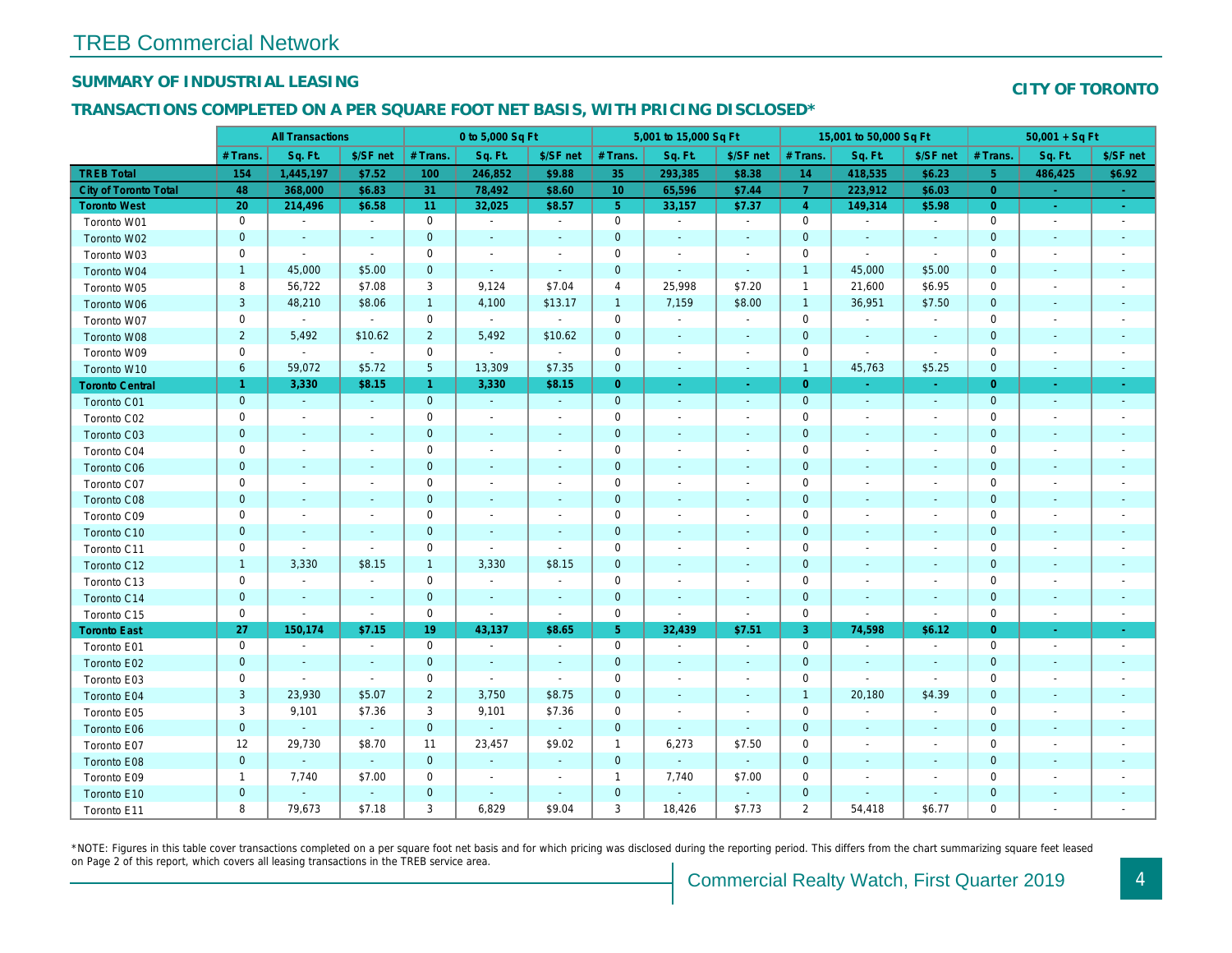#### **SUMMARY OF COMMERCIAL/RETAIL LEASING**

#### **TRANSACTIONS COMPLETED ON A PER SQUARE FOOT NET BASIS, WITH PRICING DISCLOSED\***

|  | <b>ALL TREB AREAS</b> |
|--|-----------------------|
|  |                       |

|                        |                | <b>All Transactions</b>     |                |                | 0 to 1,000 Sq Ft            |                |                     | 1,001 to 2,500 Sq Ft |                             |                     | 2,001 to 5,000 Sq Ft        |                          |                | $5,001 + SqFt$           |                          |
|------------------------|----------------|-----------------------------|----------------|----------------|-----------------------------|----------------|---------------------|----------------------|-----------------------------|---------------------|-----------------------------|--------------------------|----------------|--------------------------|--------------------------|
|                        | $#$ Trans      | Sq. Ft.                     | \$/SF Net      | $#$ Trans.     | Sq. Ft.                     | \$/SF Net      | # Trans             | Sq. Ft.              | \$/SF Net                   | # Trans.            | Sq. Ft.                     | \$/SF Net                | # Trans.       | Sq. Ft.                  | \$/SF Net                |
| <b>TREB Total</b>      | 120            | 221,573                     | \$19.16        | 57             | 41,095                      | \$29.72        | 46                  | 69,259               | \$22.88                     | 15                  | 50,719                      | \$25.82                  | $\overline{2}$ | 60,500                   | \$2.14                   |
| <b>Halton Region</b>   | 6              | 8,956                       | \$22.76        | $\overline{3}$ | 2,070                       | \$26.54        | $\overline{2}$      | 2,556                | \$29.46                     | $\mathbf{1}$        | 4.330                       | \$17.00                  | $\overline{0}$ | $\Delta$                 | $\omega_{\rm c}$         |
| Burlington             | $\overline{1}$ | 4,330                       | \$17.00        | $\mathbf{0}$   | ä,                          | $\sim$         | $\overline{0}$      | $\mathbb{Z}^2$       | $\mathbb{Z}^2$              | $\mathbf{1}$        | 4,330                       | \$17.00                  | $\mathbf{0}$   | $\mathbb{Z}$             | $\omega_{\rm c}$         |
| <b>Halton Hills</b>    | $\overline{2}$ | 2,188                       | \$22.08        | $\overline{1}$ | 720                         | \$10.00        | $\mathbf{1}$        | 1,468                | \$28.00                     | $\mathbf 0$         | $\mathbf{r}$                | $\overline{a}$           | $\Omega$       |                          | $\overline{\phantom{a}}$ |
| Milton                 | $\overline{1}$ | 825                         | \$30.58        | $\overline{1}$ | 825                         | \$30.58        | $\mathbf 0$         | a.                   | $\sim$                      | $\mathbf 0$         | $\sim$                      | ÷                        | $\mathbf{0}$   | $\sim$                   | $\mathbb{Z}^2$           |
| Oakville               | $\overline{2}$ | 1,613                       | \$35.15        | $\mathbf{1}$   | 525                         | \$42.86        | $\mathbf{1}$        | 1,088                | \$31.43                     | $\mathsf{O}\xspace$ | $\sim$                      | $\overline{a}$           | $\mathbf 0$    | $\overline{\phantom{a}}$ | $\overline{a}$           |
| Peel Region            | 22             | 43,433                      | \$15.99        | 9              | 5.844                       | \$29.25        | $7^{\circ}$         | 9,328                | \$18.89                     | 5 <sup>5</sup>      | 16,761                      | \$14.78                  | $\mathbf{1}$   | 11,500                   | \$8.67                   |
| Brampton               | 9              | 10,589                      | \$21.38        | 5              | 2,998                       | \$32.40        | 3                   | 4,058                | \$17.06                     | $\mathbf{1}$        | 3,533                       | \$17.00                  | $\mathbf{0}$   | $\overline{\phantom{a}}$ | $\mathbb{Z}^2$           |
| Caledon                | $\overline{2}$ | 1,850                       | \$26.86        | $\overline{1}$ | 700                         | \$28.29        | $\overline{1}$      | 1,150                | \$26.00                     | $\mathbf{0}$        | $\sim$                      | ÷.                       | $\mathbf{0}$   |                          | $\mathbb{Z}^2$           |
| Mississauga            | 11             | 30,994                      | \$13.50        | 3              | 2,146                       | \$25.16        | $\mathbf{3}$        | 4,120                | \$18.72                     | $\overline{4}$      | 13,228                      | \$14.19                  | $\mathbf{1}$   | 11,500                   | \$8.67                   |
| <b>Toronto</b>         | 50             | 65,502                      | \$34.01        | 28             | 21,909                      | \$32.95        | 16                  | 23,137               | \$29.36                     | 6                   | 20,456                      | \$40.39                  | $\Omega$       | ÷.                       | $\omega$ .               |
| <b>Toronto West</b>    | 17             | 18,411                      | \$25.28        | 9              | 6,838                       | \$29.62        | 8                   | 11,573               | \$22.71                     | $\mathbf 0$         | $\mathcal{L}_{\mathcal{A}}$ | $\sim$                   | $\mathbf 0$    |                          | $\sim$                   |
| <b>Toronto Central</b> | 24             | 37,831                      | \$39.41        | 14             | 11,496                      | \$35.75        | $\overline{4}$      | 5,879                | \$43.18                     | $\ddot{\mathbf{6}}$ | 20,456                      | \$40.39                  | $\mathbf{0}$   | $\sim$                   | ÷.                       |
| <b>Toronto East</b>    | 9              | 9.260                       | \$29.27        | 5              | 3,575                       | \$30.29        | $\overline{4}$      | 5.685                | \$28.62                     | $\mathbf 0$         | $\sim$                      | $\sim$                   | $\mathbf 0$    |                          | $\sim$                   |
| <b>York Region</b>     | 32             | 89,488                      | \$9.42         | 14             | 8,732                       | \$26.20        | 15                  | 25,136               | \$18.66                     | $\overline{2}$      | 6,620                       | \$17.37                  | $\mathbf{1}$   | 49,000                   | \$0.61                   |
| Aurora                 | 5              | 5.535                       | \$20.00        | $\overline{3}$ | 2,435                       | \$26.15        | $\overline{2}$      | 3,100                | \$15.17                     | $\mathbf 0$         | $\sim$                      | $\overline{\phantom{a}}$ | $\Omega$       | $\overline{\phantom{a}}$ | $\sim$                   |
| E. Gwillimbury         | $\mathbf{0}$   | $\mathbb{Z}^2$              | $\sim$         | $\mathbf 0$    | ä,                          | $\mathbb{Z}^2$ | $\overline{0}$      | G.                   | $\sim$                      | $\mathbf{0}$        | $\sim$                      | ÷.                       | $\mathbf{0}$   | ÷                        | ÷.                       |
| Georgina               | $\overline{4}$ | 51,380                      | \$1.33         | $\overline{2}$ | 980                         | \$20.82        | $\mathbf{1}$        | 1,400                | \$12.86                     | $\mathbf 0$         | $\sim$                      | $\overline{a}$           | $\overline{1}$ | 49,000                   | \$0.61                   |
| King                   | $\mathbf{0}$   | ÷.                          | $\sim$         | $\mathbf 0$    | a.                          | ÷.             | $\mathbf 0$         | $\sim$               | $\sim$                      | $\overline{0}$      |                             | ÷                        | $\mathbf{0}$   | $\sim$                   | ÷.                       |
| Markham                | $\overline{7}$ | 5,879                       | \$22.96        | 5              | 2,201                       | \$33.26        | $\overline{2}$      | 3,678                | \$16.80                     | $\mathbf 0$         | $\sim$                      | $\overline{\phantom{a}}$ | $\mathbf 0$    | $\overline{\phantom{a}}$ | $\sim$                   |
| Newmarket              | 3              | 4.869                       | \$22.15        | $\overline{1}$ | 1.000                       | \$19.20        | 2                   | 3,869                | \$22.91                     | $\mathbf{0}$        |                             | $\mathbf{r}$             | $\Omega$       |                          | $\mathbf{r}$             |
| Richmond Hill          | $\overline{4}$ | 5,547                       | \$18.72        | $\overline{1}$ | 571                         | \$35.00        | 3                   | 4,976                | \$16.86                     | $\mathbf 0$         | $\sim$                      | $\overline{\phantom{a}}$ | $\mathbf 0$    | $\overline{\phantom{a}}$ | $\overline{\phantom{a}}$ |
| Vaughan                | 9              | 16,278                      | \$19.47        | $\overline{2}$ | 1,545                       | \$20.91        | 5                   | 8,113                | \$20.92                     | $\overline{2}$      | 6,620                       | \$17.37                  | $\mathbf{0}$   |                          | $\mathcal{L}$            |
| Whitchurch-Stouffville | $\mathbf 0$    | $\mathcal{L}_{\mathcal{A}}$ | $\overline{a}$ | $\mathbf 0$    | $\mathcal{L}^{\mathcal{A}}$ | $\sim$         | $\mathbf 0$         | $\mathcal{L}$        | $\mathcal{L}_{\mathcal{A}}$ | $\mathbf 0$         | $\sim$                      | ÷,                       | $\mathbf 0$    | $\overline{\phantom{a}}$ | $\overline{\phantom{a}}$ |
| Durham Region          | 9              | 13,194                      | \$19.40        | $\overline{2}$ | 1,540                       | \$15.51        | 6                   | 9,102                | \$20.32                     | 1                   | 2,552                       | \$18.50                  | $\overline{0}$ |                          | ÷.                       |
| Ajax                   | $\overline{2}$ | 2,144                       | \$22.72        | $\mathbf 0$    | $\overline{a}$              | $\overline{a}$ | $\overline{2}$      | 2,144                | \$22.72                     | $\mathbf{0}$        | $\mathcal{L}$               | $\overline{a}$           | $\mathbf{0}$   |                          | $\mathcal{L}$            |
| <b>Brock</b>           | $\mathbf{0}$   | $\mathcal{L}$               | $\mathbf{u}$   | $\overline{0}$ | ÷.                          | $\mathcal{L}$  | $\overline{0}$      |                      | $\sim$                      | $\mathbf{O}$        | $\sim$                      | $\mathbf{r}$             | $\mathbf{0}$   |                          | $\mathbb{Z}^2$           |
| Clarington             | $\overline{1}$ | 1,000                       | \$12.00        | $\overline{1}$ | 1,000                       | \$12.00        | $\mathbf 0$         | $\mathcal{L}$        | $\sim$                      | $\mathsf{O}\xspace$ | $\mathcal{L}$               | $\overline{a}$           | $\mathbf 0$    |                          | $\overline{\phantom{a}}$ |
| Oshawa                 | $\overline{2}$ | 4,613                       | \$22.30        | $\mathbf{0}$   | ÷.                          | $\mathcal{L}$  | $\mathbf{1}$        | 2,061                | \$27.00                     | $\mathbf{1}$        | 2,552                       | \$18.50                  | $\mathbf{0}$   |                          | ÷,                       |
| Pickering              | $\overline{2}$ | 2,040                       | \$16.12        | $\overline{1}$ | 540                         | \$22.00        | $\mathbf{1}$        | 1,500                | \$14.00                     | $\mathsf{O}\xspace$ | $\sim$                      | ÷,                       | $\mathbf 0$    |                          | $\overline{\phantom{a}}$ |
| Scugog                 | $\overline{0}$ | ÷.                          | ÷.             | $\overline{0}$ | ÷.                          | $\sim$         | $\overline{0}$      | $\overline{a}$       |                             | $\mathbf{0}$        | $\sim$                      | ÷.                       | $\mathbf{0}$   |                          | $\mathbb{Z}^2$           |
| Uxbridge               | $\mathbf 0$    | $\sim$                      | $\overline{a}$ | $\mathbf 0$    | $\overline{\phantom{a}}$    | $\overline{a}$ | $\mathbf 0$         | $\sim$               | $\sim$                      | $\mathbf 0$         | $\sim$                      | $\overline{a}$           | $\mathbf 0$    | ÷,                       | $\overline{\phantom{a}}$ |
| Whitby                 | $\overline{2}$ | 3,397                       | \$17.53        | $\overline{0}$ | ÷.                          | $\sim$         | $\overline{2}$      | 3,397                | \$17.53                     | $\mathbf 0$         | $\sim$                      | $\mathbf{r}$             | $\mathbf{0}$   | $\sim$                   | ÷.                       |
| <b>Dufferin County</b> | $\overline{0}$ | ÷.                          | $\mathcal{L}$  | $\overline{0}$ | $\omega_{\rm c}$            | $\sim$         | $\overline{0}$      | ÷.                   | $\sim$                      | $\overline{0}$      | ÷.                          | ÷.                       | $\overline{0}$ | $\omega$                 | ÷.                       |
| Orangeville            | $\overline{0}$ | $\mathcal{L}^{\mathcal{A}}$ | $\mathbb{Z}^+$ | $\mathbf{0}$   | $\mathcal{L}^{\mathcal{A}}$ | ÷.             | $\overline{0}$      | ÷.                   | $\omega$                    | $\mathbf{0}$        | $\omega$                    | ÷.                       | $\overline{0}$ | ÷,                       | $\omega$                 |
| <b>Simcoe County</b>   | $\mathbf{1}$   | 1,000                       | \$21.00        | $\mathbf{1}$   | 1,000                       | \$21.00        | $\overline{0}$      |                      |                             | $\overline{0}$      |                             | $\omega$                 | $\overline{0}$ |                          | $\omega$                 |
| Adjala-Tosorontio      | $\overline{0}$ | G.                          | $\sim$         | $\mathbf{0}$   | a.                          | $\sim$         | $\overline{0}$      | $\overline{a}$       | $\sim$                      | $\overline{0}$      | $\sim$                      | ÷                        | $\overline{0}$ | $\sim$                   | $\sim$                   |
| <b>Bradford West</b>   | $\overline{1}$ | 1,000                       | \$21.00        | $\mathbf{1}$   | 1,000                       | \$21.00        | $\mathsf{O}\xspace$ | $\overline{a}$       | $\sim$                      | $\mathbf 0$         | $\sim$                      | $\sim$                   | $\mathbf 0$    | $\overline{\phantom{a}}$ | $\sim$                   |
| Essa                   | $\mathbf{0}$   | $\mathcal{L}$               | $\sim$         | $\overline{0}$ | ÷.                          | i.             | $\overline{0}$      |                      | $\sim$                      | $\overline{0}$      |                             | $\overline{a}$           | $\mathbf{0}$   |                          | ÷                        |
| Innisfil               | $\mathbf 0$    | $\overline{\phantom{a}}$    | $\overline{a}$ | $\mathbf 0$    | $\overline{a}$              | $\overline{a}$ | $\mathsf{O}\xspace$ |                      | $\overline{\phantom{a}}$    | $\mathsf{O}\xspace$ |                             | L,                       | $\mathbf 0$    |                          | $\overline{\phantom{a}}$ |
| New Tecumseth          | $\Omega$       |                             | ÷,             | $\overline{0}$ |                             |                | $\Omega$            |                      |                             | $\Omega$            |                             |                          | $\Omega$       |                          | $\mathbf{r}$             |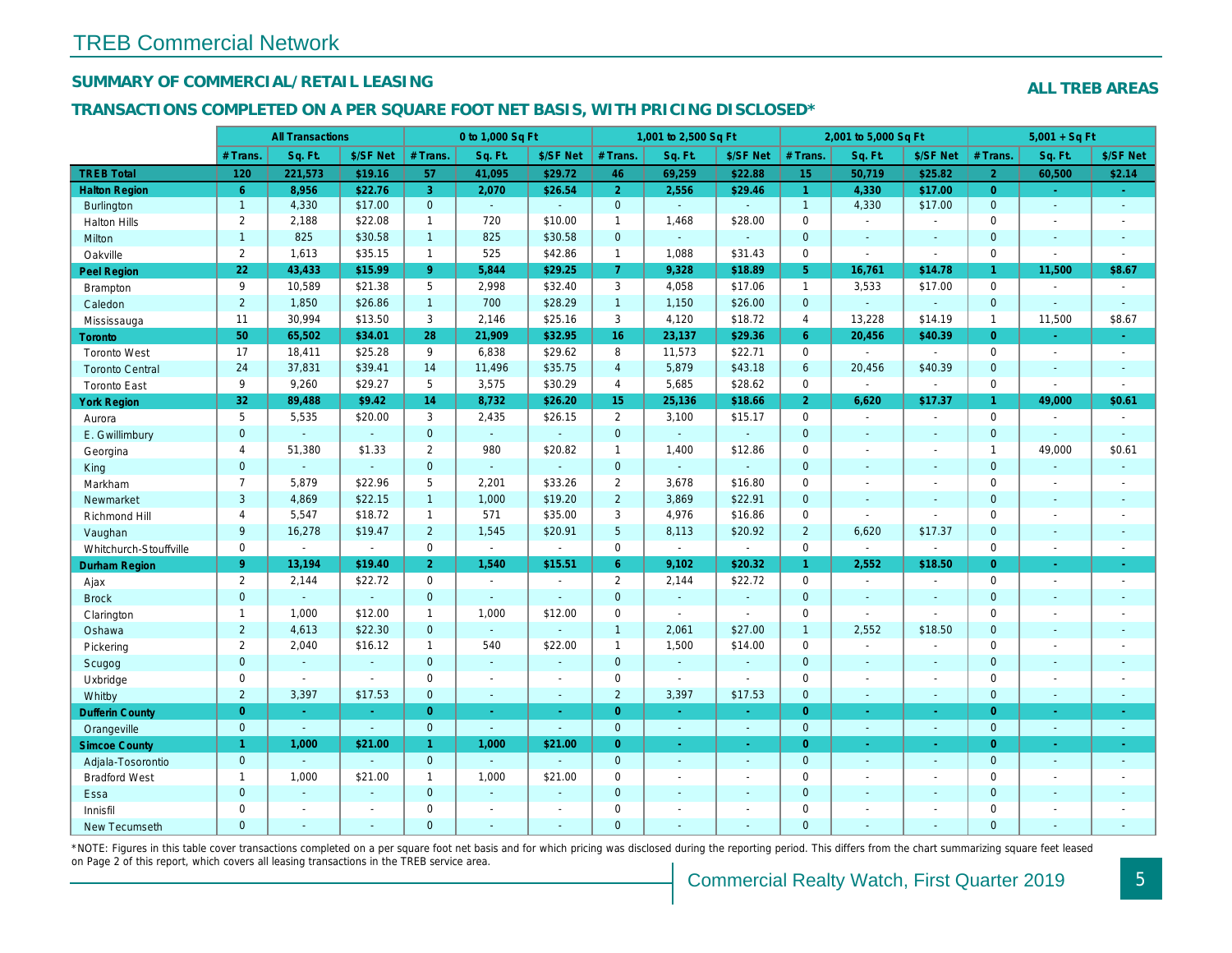Toronto E10 Toronto E11

#### **SUMMARY OF COMMERCIAL/RETAIL LEASING**

#### **TRANSACTIONS COMPLETED ON A PER SQUARE FOOT NET BASIS, WITH PRICING DISCLOSED\***

|                              |                | <b>All Transactions</b>     |                          |                     | 0 to 1,000 Sq Ft         |                          |                     | 1,001 to 2,500 Sq Ft        |                             |                | 2,001 to 5,000 Sq Ft     |                             |                | $5,001 + SqFt$           |                    |
|------------------------------|----------------|-----------------------------|--------------------------|---------------------|--------------------------|--------------------------|---------------------|-----------------------------|-----------------------------|----------------|--------------------------|-----------------------------|----------------|--------------------------|--------------------|
|                              | # Trans.       | Sq. Ft.                     | \$/SF Net                | # Trans.            | Sq. Ft.                  | \$/SF Net                | # Trans.            | Sq. Ft.                     | \$/SF Net                   | # Trans.       | Sq. Ft.                  | \$/SF Net                   | # Trans.       | Sq. Ft.                  | \$/SF Net          |
| <b>TREB Total</b>            | 120            | 221,573                     | \$19.16                  | 57                  | 41,095                   | \$29.72                  | 46                  | 69,259                      | \$22.88                     | 15             | 50,719                   | \$25.82                     | $\overline{2}$ | 60,500                   | \$2.14             |
| <b>City of Toronto Total</b> | 50             | 65,502                      | \$34.01                  | 28                  | 21,909                   | \$32.95                  | 16                  | 23,137                      | \$29.36                     | 6              | 20,456                   | \$40.39                     | $\overline{0}$ | $\blacksquare$           |                    |
| <b>Toronto West</b>          | 17             | 18,411                      | \$25.28                  | 9                   | 6,838                    | \$29.62                  | 8                   | 11,573                      | \$22.71                     | $\overline{0}$ | $\omega$                 | $\sim$                      | $\overline{0}$ | $\sim$                   | $\sim$ .           |
| Toronto W01                  | $\mathbf{1}$   | 650                         | \$36.83                  | $\mathbf{1}$        | 650                      | \$36.83                  | $\mathsf{O}\xspace$ | $\overline{\phantom{a}}$    | $\sim$                      | $\mathbf 0$    | $\overline{\phantom{a}}$ | $\overline{\phantom{a}}$    | $\mathbf 0$    | $\overline{\phantom{a}}$ |                    |
| Toronto W02                  | $\overline{4}$ | 3,635                       | \$33.51                  | $\overline{2}$      | 1,050                    | \$45.14                  | $\overline{2}$      | 2,585                       | \$28.78                     | $\mathbf{0}$   | $\sim$                   | $\sim$                      | $\mathbf{0}$   | $\mathbb{Z}^2$           | $\mathbb{L}^2$     |
| Toronto W03                  | $\mathbf{1}$   | 900                         | \$24.00                  | $\overline{1}$      | 900                      | \$24.00                  | $\mathbf 0$         |                             | $\overline{\phantom{a}}$    | $\mathbf 0$    |                          |                             | $\mathbf 0$    |                          |                    |
| Toronto W04                  | $\mathbf 0$    | $\mathcal{L}_{\mathcal{C}}$ | $\mathbb{Z}^2$           | $\mathsf{O}\xspace$ | $\sim$                   | $\sim$                   | $\mathbf 0$         | $\mathbb{Z}^2$              | $\sim$                      | $\mathbf 0$    |                          |                             | $\mathbf 0$    | $\overline{a}$           |                    |
| Toronto W05                  | 2              | 2,916                       | \$23.39                  | $\mathbf{1}$        | 716                      | \$21.50                  | $\mathbf{1}$        | 2,200                       | \$24.00                     | $\mathbf 0$    |                          |                             | $\mathbf 0$    |                          |                    |
| Toronto W06                  | 5              | 5,022                       | \$28.49                  | $\overline{4}$      | 3,522                    | \$26.75                  | $\mathbf{1}$        | 1,500                       | \$32.60                     | $\mathbf{0}$   |                          |                             | $\Omega$       |                          |                    |
| Toronto W07                  | 0              | $\sim$                      | $\overline{a}$           | $\mathbf 0$         |                          | $\sim$                   | $\mathbf 0$         | $\sim$                      | $\mathcal{L}_{\mathcal{A}}$ | $\mathbf 0$    |                          |                             | $\mathbf 0$    |                          |                    |
| Toronto W08                  | $\overline{2}$ | 2,631                       | \$18.49                  | $\mathbf 0$         | $\sim$                   | $\sim$                   | $\overline{2}$      | 2,631                       | \$18.49                     | $\mathbf 0$    |                          | $\overline{a}$              | $\mathbf{0}$   | $\overline{\phantom{a}}$ |                    |
| Toronto W09                  | $\mathbf 0$    | $\sim$                      | $\sim$                   | $\mathbf 0$         | $\overline{\phantom{a}}$ | $\sim$                   | $\mathbf 0$         | $\sim$                      | $\sim$                      | $\mathbf{0}$   |                          |                             | $\mathbf 0$    |                          |                    |
| Toronto W10                  | $\overline{2}$ | 2,657                       | \$14.34                  | $\mathbf 0$         | $\sim$                   | $\sim$                   | $\overline{2}$      | 2,657                       | \$14.34                     | $\mathbf 0$    | $\sim$                   | $\sim$                      | $\mathbf 0$    | $\mathbb{Z}^2$           |                    |
| <b>Toronto Central</b>       | 24             | 37,831                      | \$39.41                  | 14                  | 11,496                   | \$35.75                  | $\overline{4}$      | 5,879                       | \$43.18                     | 6              | 20,456                   | \$40.39                     | $\overline{0}$ | $\omega$                 | $\omega$ .         |
| Toronto C01                  | 9              | 14,335                      | \$46.13                  | 5                   | 3,978                    | \$40.73                  | $\overline{2}$      | 3,010                       | \$43.06                     | $\overline{2}$ | 7,347                    | \$50.31                     | $\mathbf 0$    | $\mathbf{r}$             |                    |
| Toronto C02                  | 2              | 2,600                       | \$39.23                  | $\overline{1}$      | 1,000                    | \$45.00                  | $\overline{1}$      | 1,600                       | \$35.63                     | $\mathbf 0$    | $\overline{\phantom{a}}$ | $\overline{\phantom{a}}$    | $\mathbf 0$    |                          |                    |
| Toronto C03                  | $\mathbf 0$    | $\sim$                      | ÷.                       | $\mathsf{O}\xspace$ |                          | $\sim$                   | $\boldsymbol{0}$    |                             | $\mathbf{u}$                | $\mathbf 0$    | $\mathcal{L}$            |                             | $\mathbf 0$    |                          |                    |
| Toronto C04                  | $\overline{2}$ | 5,079                       | \$29.65                  | $\overline{1}$      | 900                      | \$28.00                  | $\mathbf 0$         | $\overline{a}$              | $\sim$                      | $\overline{1}$ | 4,179                    | \$30.00                     | $\mathbf 0$    |                          |                    |
| Toronto C06                  | $\overline{4}$ | 5,353                       | \$21.45                  | 3                   | 2,008                    | \$27.19                  | $\mathbf 0$         | $\mathbf{r}$                | $\sim$                      | $\overline{1}$ | 3,345                    | \$18.00                     | $\mathbf 0$    | $\overline{\phantom{a}}$ | ÷.                 |
| Toronto C07                  | $\mathbf{1}$   | 750                         | \$40.00                  | $\overline{1}$      | 750                      | \$40.00                  | $\mathbf 0$         |                             | $\overline{\phantom{a}}$    | $\mathbf 0$    | $\sim$                   | $\mathcal{L}_{\mathcal{A}}$ | $\mathbf 0$    |                          |                    |
| Toronto C08                  | $\overline{2}$ | 3,900                       | \$65.85                  | $\overline{1}$      | 900                      | \$18.67                  | $\mathbf 0$         | $\sim$                      | $\sim$                      | $\overline{1}$ | 3,000                    | \$80.00                     | $\mathbf 0$    |                          |                    |
| Toronto C09                  | $\mathbf{1}$   | 1,269                       | \$53.00                  | $\mathbf 0$         |                          | $\sim$                   | $\mathbf{1}$        | 1,269                       | \$53.00                     | $\mathbf 0$    |                          |                             | $\mathbf 0$    |                          |                    |
| Toronto C10                  | $\mathbf{0}$   | $\sim$                      | $\sim$                   | $\mathbf 0$         |                          | $\sim$                   | $\mathbf 0$         | $\blacksquare$              | $\sim$                      | $\mathbf{0}$   | $\sim$                   | $\sim$                      | $\mathbf{0}$   |                          |                    |
| Toronto C11                  | $\mathbf 0$    | ÷                           | ÷                        | $\mathbf 0$         |                          |                          | $\mathbf 0$         |                             | ÷                           | $\mathbf 0$    |                          |                             | $\mathbf 0$    |                          |                    |
| Toronto C12                  | $\mathbf 0$    | $\sim$                      | $\mathcal{L}$            | $\mathbf 0$         | $\sim$                   | $\sim$                   | $\overline{0}$      |                             | $\sim$                      | $\mathbf 0$    | $\sim$                   | $\sim$                      | $\mathbf{0}$   | $\overline{\phantom{a}}$ |                    |
| Toronto C13                  | $\mathbf{1}$   | 2,585                       | \$12.00                  | $\mathbf 0$         |                          | $\overline{\phantom{a}}$ | $\Omega$            |                             | $\sim$                      | $\overline{1}$ | 2,585                    | \$12.00                     | $\mathbf 0$    |                          |                    |
| Toronto C14                  | $\overline{2}$ | 1,960                       | \$39.49                  | $\overline{2}$      | 1,960                    | \$39.49                  | $\mathbf 0$         | $\overline{\phantom{a}}$    | $\blacksquare$              | $\mathbf{0}$   | $\sim$                   | $\sim$                      | $\mathbf{0}$   | $\overline{\phantom{a}}$ | $\mathbf{u}$       |
| Toronto C15                  | $\mathbf{0}$   | $\sim$                      | $\mathbb{L}$             | $\mathbf 0$         | $\sim$                   | $\sim$                   | $\mathbf 0$         | $\overline{\phantom{a}}$    | $\sim$                      | 0              | $\sim$                   | $\sim$                      | 0              | $\overline{\phantom{a}}$ | $\sim$             |
| <b>Toronto East</b>          | 9              | 9,260                       | \$29.27                  | $\overline{5}$      | 3,575                    | \$30.29                  | $\overline{4}$      | 5,685                       | \$28.62                     | $\overline{0}$ | $\sim$                   | $\sim$                      | $\overline{0}$ | $\omega$                 | $\sigma_{\rm eff}$ |
| Toronto E01                  | $\mathbf{1}$   | 750                         | \$34.00                  | $\overline{1}$      | 750                      | \$34.00                  | $\mathbf 0$         |                             |                             | $\mathbf 0$    | $\sim$                   | $\sim$                      | $\mathbf 0$    | $\overline{\phantom{m}}$ |                    |
| Toronto E02                  | $\overline{2}$ | 3,250                       | \$27.97                  | $\mathsf{O}\xspace$ |                          | $\sim$                   | $\overline{2}$      | 3,250                       | \$27.97                     | $\mathbf 0$    |                          |                             | $\mathbf 0$    |                          |                    |
| Toronto E03                  | $\mathbf 0$    | $\sim$                      |                          | $\mathbf 0$         | $\sim$                   | $\sim$                   | $\mathbf 0$         |                             | $\sim$                      | $\mathbf 0$    |                          | $\overline{\phantom{a}}$    | $\mathbf 0$    | $\overline{\phantom{a}}$ |                    |
| Toronto E04                  | $\mathbf{1}$   | 677                         | \$33.68                  | $\overline{1}$      | 677                      | \$33.68                  | $\mathbf 0$         | $\mathcal{L}_{\mathcal{A}}$ | $\sim$                      | $\mathbf{0}$   |                          | $\sim$                      | $\mathbf{0}$   | $\overline{\phantom{a}}$ | $\mathbb{L}^2$     |
| Toronto E05                  | $\mathbf 0$    | $\overline{\phantom{a}}$    | $\overline{\phantom{a}}$ | $\mathbf 0$         | $\overline{\phantom{a}}$ | $\overline{\phantom{a}}$ | $\mathbf 0$         |                             | $\overline{\phantom{a}}$    | $\mathbf 0$    |                          | $\sim$                      | 0              |                          |                    |
| Toronto E06                  | $\mathbf 0$    | $\sim$                      | $\sim$                   | $\mathbf 0$         | $\sim$                   | $\sim$                   | $\mathbf 0$         | $\overline{\phantom{a}}$    | $\sim$                      | $\mathbf{0}$   |                          |                             | $\mathbf{0}$   |                          |                    |
| Toronto E07                  | 3              | 2,485                       | \$34.77                  | $\overline{2}$      | 1,148                    | \$31.36                  | $\mathbf{1}$        | 1,337                       | \$37.70                     | $\mathbf 0$    |                          |                             | $\mathbf 0$    |                          |                    |
| Toronto E08                  | $\mathbf 0$    | $\overline{\phantom{a}}$    | $\blacksquare$           | $\overline{0}$      |                          | $\sim$                   | $\mathbf 0$         | $\overline{\phantom{a}}$    | $\overline{\phantom{a}}$    | $\mathbf 0$    |                          |                             | 0              |                          |                    |
| Toronto E09                  | $\mathbf 0$    |                             | $\overline{\phantom{a}}$ | 0                   |                          |                          | $\mathbf 0$         |                             | $\overline{a}$              | $\Omega$       |                          |                             | $\Omega$       |                          |                    |

\*NOTE: Figures in this table cover transactions completed on a per square foot net basis and for which pricing was disclosed during the reporting period. This differs from the chart summarizing square feet leased on Page 2 of this report, which covers all leasing transactions in the TREB service area.

1 | 1,098 | \$19.50 | 0 | - | - | - | 1 | 1,098 | \$19.50 | 0 | - | - | 0 | - | -1 1,000 \$24.00 1 1,000 \$24.00 0 - - 0 - - 0 - -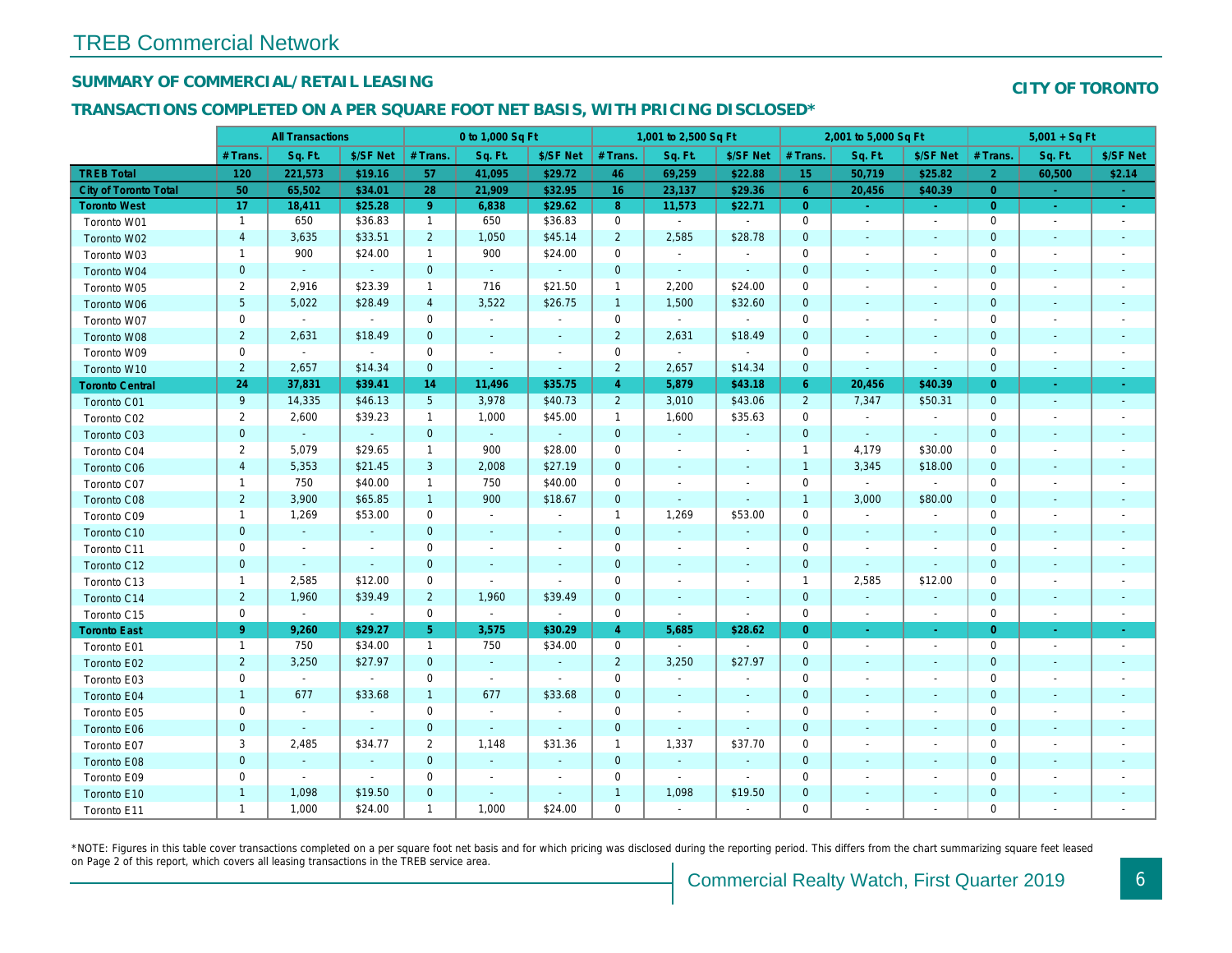#### **SUMMARY OF OFFICE LEASING**

#### **ALL TREB AREAS**

#### **TRANSACTIONS COMPLETED ON A PER SQUARE FOOT NET BASIS, WITH PRICING DISCLOSED\***

|                        |                     | <b>All Transactions</b>  |                          |                | 0 to 1,000 Sq Ft         |                          |                     | 1,001 to 2,500 Sq Ft        |                             |                     | 2,001 to 5,000 Sq Ft |                          |                     | $5,001 + SqFt$           |                             |
|------------------------|---------------------|--------------------------|--------------------------|----------------|--------------------------|--------------------------|---------------------|-----------------------------|-----------------------------|---------------------|----------------------|--------------------------|---------------------|--------------------------|-----------------------------|
|                        | # Trans.            | Sq. Ft.                  | \$/SF Net                | # Trans.       | Sq. Ft.                  | \$/SF Net                | # Trans.            | Sq. Ft.                     | \$/SF Net                   | # Trans.            | Sq. Ft.              | \$/SF Net                | # Trans.            | Sq. Ft.                  | \$/SF Net                   |
| <b>TREB Total</b>      | 167                 | 331,897                  | \$14.41                  | 60             | 40,414                   | \$19.80                  | 74                  | 124,376                     | \$14.47                     | 24                  | 77,894               | \$13.73                  | 9                   | 89,213                   | \$12.48                     |
| <b>Halton Region</b>   | 10                  | 19,912                   | \$12.78                  | $\overline{4}$ | 3,334                    | \$23.51                  | 5 <sup>1</sup>      | 9,631                       | \$12.52                     | $\overline{O}$      | ÷.                   |                          | $\mathbf{1}$        | 6,947                    | \$8.00                      |
| Burlington             | $\overline{4}$      | 11,970                   | \$10.11                  | $\overline{0}$ | $\omega$                 | ÷.                       | $\overline{3}$      | 5,023                       | \$13.03                     | $\overline{0}$      | ÷.                   | i.                       | $\overline{1}$      | 6,947                    | \$8.00                      |
| <b>Halton Hills</b>    | $\mathbf{1}$        | 925                      | \$26.00                  | $\overline{1}$ | 925                      | \$26.00                  | $\mathbf 0$         | $\overline{a}$              | $\sim$                      | $\mathsf{O}\xspace$ | $\sim$               |                          | $\mathsf{O}\xspace$ | $\sim$                   | $\mathcal{L}_{\mathcal{A}}$ |
| Milton                 | $\Omega$            | $\sim$                   | $\sim$                   | $\overline{0}$ | ÷.                       | ÷.                       | $\overline{0}$      | ÷.                          | $\mathcal{L}$               | $\overline{0}$      | i.                   | $\sim$                   | $\overline{0}$      | $\sim$                   | $\sim$                      |
| Oakville               | 5                   | 7,017                    | \$15.60                  | 3              | 2,409                    | \$22.56                  | $\overline{2}$      | 4,608                       | \$11.96                     | $\mathbf 0$         | $\mathbb{Z}^2$       | $\sim$                   | $\mathbf 0$         |                          | $\sim$                      |
| Peel Region            | 48                  | 87,105                   | \$13.12                  | 20             | 14,384                   | \$17.63                  | 18                  | 29,804                      | \$13.43                     | 8                   | 27,020               | \$12.53                  | $\overline{2}$      | 15,897                   | \$9.45                      |
| Brampton               | 10                  | 14,004                   | \$15.03                  | 5              | 3,384                    | \$18.70                  | $\overline{4}$      | 6,662                       | \$13.78                     | $\mathbf{1}$        | 3,958                | \$14.00                  | $\mathbf 0$         | $\sim$                   | $\sim$                      |
| Caledon                | $\mathbf{1}$        | 2,000                    | \$15.00                  | $\overline{0}$ | $\mathbb{Z}^2$           | $\sim$                   | $\overline{1}$      | 2,000                       | \$15.00                     | $\mathbf{0}$        | $\Delta \phi$        | $\mathcal{L}$            | $\mathbf{O}$        |                          | $\mathbb{Z}^2$              |
| Mississauga            | 37                  | 71,101                   | \$12.69                  | 15             | 11,000                   | \$17.30                  | 13                  | 21,142                      | \$13.17                     | $\overline{7}$      | 23,062               | \$12.28                  | $\overline{2}$      | 15,897                   | \$9.45                      |
| Toronto                | 59                  | 131,848                  | \$16.39                  | 18             | 9,912                    | \$24.61                  | 29                  | 48,866                      | \$17.16                     | 8                   | 25,048               | \$15.11                  | $\overline{4}$      | 48,022                   | \$14.57                     |
| <b>Toronto West</b>    | 15                  | 23,136                   | \$13.31                  | 5              | 3,393                    | \$19.92                  | $\overline{7}$      | 10,641                      | \$12.86                     | $\mathbf{3}$        | 9,102                | \$11.38                  | $\mathbf 0$         | $\sim$                   |                             |
| <b>Toronto Central</b> | 32                  | 86,986                   | \$18.04                  | 8              | 3,889                    | \$29.50                  | 17                  | 28,491                      | \$20.71                     | $\overline{4}$      | 12,937               | \$19.39                  | $\overline{3}$      | 41,669                   | \$14.73                     |
| <b>Toronto East</b>    | 12                  | 21,726                   | \$13.03                  | 5              | 2,630                    | \$23.42                  | 5                   | 9,734                       | \$11.47                     | $\mathbf{1}$        | 3,009                | \$8.00                   | $\mathbf{1}$        | 6,353                    | \$13.50                     |
| <b>York Region</b>     | 43                  | 70,332                   | \$13.44                  | 16             | 11,714                   | \$17.91                  | 19                  | 31,855                      | \$12.26                     | $\overline{7}$      | 21,326               | \$13.99                  | $\mathbf{1}$        | 5,437                    | \$8.50                      |
| Aurora                 | $\overline{1}$      | 3,000                    | \$20.00                  | $\mathbf 0$    | $\mathbb{R}^2$           | $\mathcal{L}$            | $\mathsf{O}\xspace$ | $\mathcal{L}_{\mathcal{A}}$ | $\mathcal{L}_{\mathcal{A}}$ | $\mathbf{1}$        | 3,000                | \$20.00                  | $\mathsf 0$         | $\sim$                   | $\mathcal{L}_{\mathcal{A}}$ |
| E. Gwillimbury         | $\mathbf{0}$        | $\sim$                   | $\sim$                   | $\mathbf{0}$   | $\sim$                   | $\overline{a}$           | $\overline{0}$      | $\overline{a}$              | $\sim$                      | $\mathbf{0}$        | G.                   | i.                       | $\mathbf{0}$        |                          | $\sim$                      |
| Georgina               | $\mathbf 0$         | $\overline{a}$           | $\mathcal{L}$            | $\mathbf 0$    | $\mathcal{L}$            | $\sim$                   | $\mathbf 0$         | $\overline{\phantom{a}}$    | $\sim$                      | $\mathsf{O}\xspace$ | $\sim$               | $\sim$                   | $\mathsf 0$         |                          | $\sim$                      |
| King                   | $\overline{2}$      | 1,900                    | \$18.32                  | $\overline{2}$ | 1,900                    | \$18.32                  | $\overline{0}$      | ÷.                          | $\sim$                      | $\overline{0}$      | ÷.                   |                          | $\Omega$            |                          | ÷                           |
| Markham                | 19                  | 33,555                   | \$12.24                  | 5              | 3,681                    | \$17.07                  | 11                  | 20,510                      | \$11.42                     | 3                   | 9,364                | \$12.13                  | $\mathsf{O}\xspace$ |                          | $\overline{\phantom{a}}$    |
| Newmarket              | 3                   | 3,125                    | \$12.62                  | $\mathbf{1}$   | 400                      | \$26.85                  | $\overline{2}$      | 2,725                       | \$10.53                     | $\overline{0}$      |                      |                          | $\overline{0}$      |                          | ÷                           |
| Richmond Hill          | 9                   | 13,236                   | \$15.06                  | 3              | 1,758                    | \$14.55                  | $\overline{4}$      | 6,326                       | \$14.83                     | $\overline{2}$      | 5,152                | \$15.52                  | $\mathbf 0$         |                          | $\overline{a}$              |
| Vaughan                | 9                   | 15,516                   | \$12.95                  | 5              | 3,975                    | \$19.09                  | $\overline{2}$      | 2,294                       | \$14.84                     | $\overline{1}$      | 3,810                | \$11.75                  | $\mathbf{1}$        | 5,437                    | \$8.50                      |
| Whitchurch-Stouffville | $\mathbf 0$         | $\mathcal{L}$            | $\sim$                   | $\mathbf 0$    | $\mathcal{L}$            | $\sim$                   | $\mathsf{O}\xspace$ | $\mathcal{L}^{\mathcal{A}}$ | $\sim$                      | $\mathsf{O}\xspace$ | $\sim$               | $\sim$                   | $\mathbf 0$         | $\sim$                   | $\mathcal{L}$               |
| <b>Durham Region</b>   | 6                   | 22,330                   | \$12.22                  | 1              | 700                      | \$12.00                  | 3                   | 4,220                       | \$11.65                     | $\mathbf{1}$        | 4,500                | \$12.00                  | 1                   | 12,910                   | \$12.50                     |
| Ajax                   | $\overline{2}$      | 1,760                    | \$12.00                  | $\overline{1}$ | 700                      | \$12.00                  | $\overline{1}$      | 1,060                       | \$12.00                     | $\mathsf{O}\xspace$ | $\sim$               | $\sim$                   | $\mathsf{O}\xspace$ | $\overline{\phantom{a}}$ | $\sim$                      |
| <b>Brock</b>           | $\mathbf{0}$        | ÷.                       | $\sim$                   | $\overline{0}$ | $\mathcal{L}$            | ÷                        | $\overline{0}$      | ÷.                          | ÷.                          | $\overline{0}$      | $\sim$               | $\sim$                   | $\mathbf{0}$        |                          | ÷.                          |
| Clarington             | $\mathbf 0$         | $\overline{a}$           | $\sim$                   | $\mathbf 0$    | $\overline{\phantom{a}}$ | $\overline{a}$           | $\mathbf 0$         | $\sim$                      | $\sim$                      | $\mathbf 0$         | $\sim$               | $\sim$                   | $\mathbf 0$         |                          | $\overline{\phantom{a}}$    |
| Oshawa                 | 2                   | 5,970                    | \$12.46                  | $\Omega$       |                          |                          | $\overline{1}$      | 1,470                       | \$13.88                     | $\overline{1}$      | 4,500                | \$12.00                  | $\mathbf{0}$        |                          |                             |
| Pickering              | $\mathsf{O}\xspace$ | $\overline{\phantom{a}}$ | $\sim$                   | 0              | $\overline{\phantom{a}}$ | $\overline{\phantom{a}}$ | $\mathbf 0$         | ÷                           | $\sim$                      | $\mathbf 0$         | $\sim$               | $\sim$                   | $\mathbf 0$         | $\overline{\phantom{a}}$ | $\overline{\phantom{a}}$    |
| Scugog                 | $\mathbf{0}$        | $\sim$                   |                          | $\mathbf{0}$   | $\sim$                   |                          | $\overline{0}$      | ÷,                          | ÷,                          | $\overline{0}$      | $\overline{a}$       |                          | $\mathbf{0}$        |                          | ÷                           |
| Uxbridge               | $\mathbf 0$         | $\sim$                   | $\sim$                   | $\mathbf 0$    | $\sim$                   | ÷                        | $\mathbf 0$         | $\overline{\phantom{a}}$    | $\sim$                      | $\mathbf 0$         | $\sim$               | $\sim$                   | $\mathbf 0$         |                          | $\overline{\phantom{a}}$    |
| Whitby                 | $\overline{2}$      | 14,600                   | \$12.15                  | $\mathbf{O}$   | $\sim$                   | ÷                        | $\overline{1}$      | 1,690                       | \$9.50                      | $\overline{0}$      | $\sim$               | $\sim$                   | $\mathbf{1}$        | 12,910                   | \$12.50                     |
| <b>Dufferin County</b> | $\overline{O}$      |                          | $\sim$                   | $\Omega$       | $\Delta \phi$            | $\omega$                 | $\overline{0}$      | $\omega$                    | ÷.                          | $\overline{0}$      | $\Delta$             | a.                       | $\overline{0}$      |                          |                             |
| Orangeville            | $\mathbf{0}$        | $\sim$                   | $\sim$                   | $\mathbf{0}$   | $\Delta \phi$            | $\sim$                   | $\overline{0}$      | $\omega$ .                  | $\sim$                      | $\overline{0}$      | $\sim$               | $\sim$                   | $\Omega$            | $\sim$                   | $\mathbb{Z}^2$              |
| <b>Simcoe County</b>   | -1                  | 370                      | \$16.22                  | $\mathbf{1}$   | 370                      | \$16.22                  | $\overline{0}$      | ÷.                          | ÷.                          | $\overline{0}$      | ÷.                   |                          | $\overline{O}$      |                          | $\omega$                    |
| Adjala-Tosorontio      | $\mathbf{0}$        | ÷.                       | $\sim$                   | $\Omega$       | $\mathcal{L}$            | ÷.                       | $\overline{0}$      | ÷,                          | $\mathcal{L}$               | $\overline{0}$      | ÷.                   | $\sim$                   | $\mathbf{0}$        |                          | $\mathbb{Z}^2$              |
| <b>Bradford West</b>   | $\mathbf 0$         |                          | $\overline{\phantom{a}}$ | $\mathbf 0$    | $\overline{\phantom{a}}$ |                          | $\mathbf 0$         |                             | $\overline{\phantom{a}}$    | $\mathbf 0$         |                      | $\overline{\phantom{a}}$ | $\mathbf 0$         |                          | $\overline{\phantom{a}}$    |
| Essa                   | $\mathbf{O}$        |                          | $\sim$                   | $\mathbf{O}$   | $\sim$                   | ÷,                       | $\overline{0}$      |                             | ÷                           | $\overline{0}$      |                      |                          | $\overline{0}$      |                          | $\mathbb{Z}^2$              |
| Innisfil               | $\mathbf 0$         | $\sim$                   | $\overline{\phantom{a}}$ | $\mathbf 0$    | $\sim$                   | ÷                        | $\mathbf 0$         | $\overline{a}$              | $\overline{\phantom{a}}$    | $\mathbf 0$         |                      |                          | $\mathbf 0$         |                          | $\overline{\phantom{a}}$    |
| New Tecumseth          | $\mathbf{1}$        | 370                      | \$16.22                  | $\mathbf{1}$   | 370                      | \$16.22                  | $\Omega$            | ÷,                          | $\sim$                      | $\Omega$            | $\sim$               |                          | $\Omega$            |                          | $\sim$                      |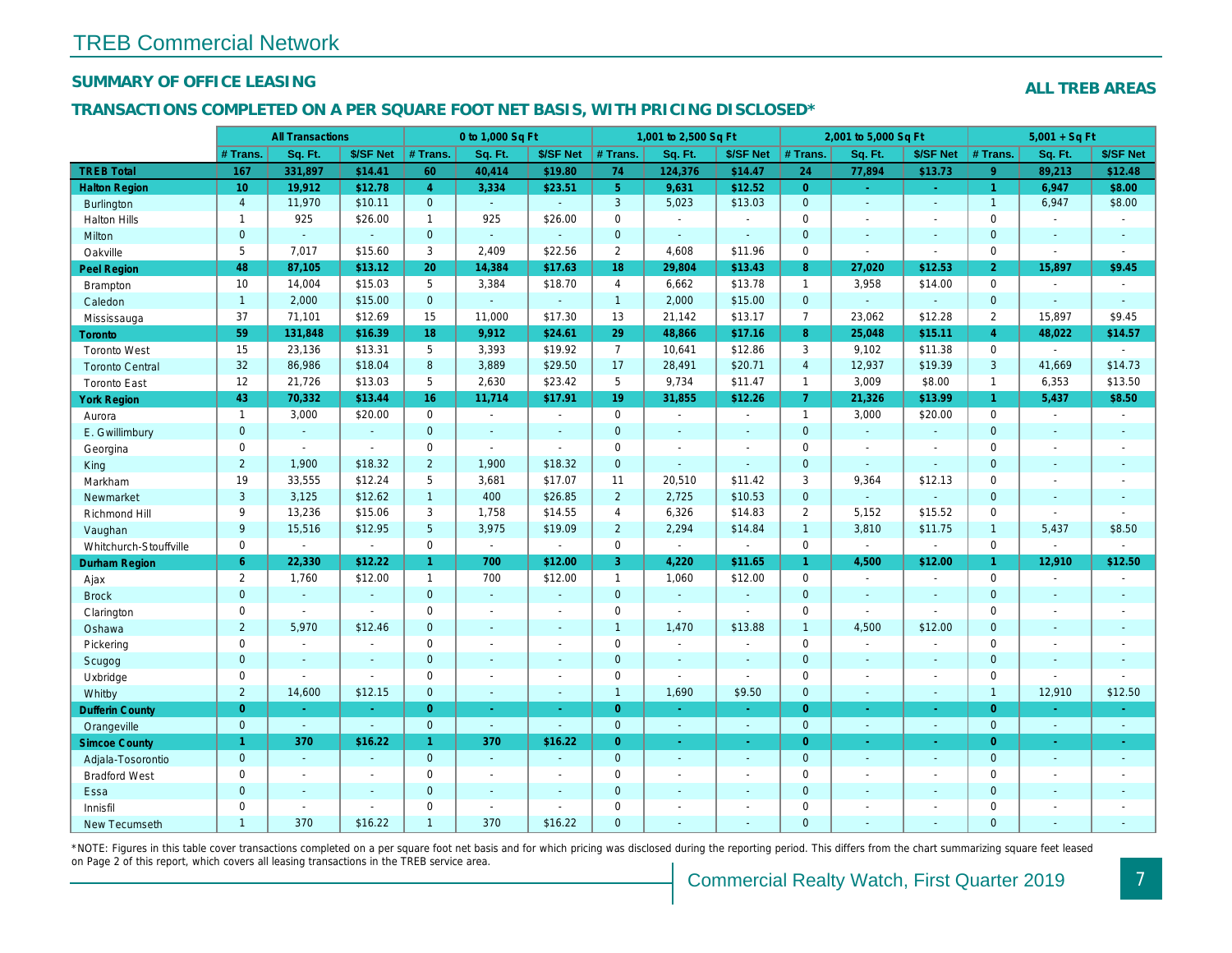#### **SUMMARY OF OFFICE LEASING**

#### **CITY OF TORONTO**

#### **TRANSACTIONS COMPLETED ON A PER SQUARE FOOT NET BASIS, WITH PRICING DISCLOSED\***

|                        |                 | <b>All Transactions</b>  |                             |                | 0 to 1,000 Sq Ft            |                             |                     | 1,001 to 2,500 Sq Ft        |                          |                | 2,001 to 5,000 Sq Ft     |                          |                | $5,001 + SqFt$           |                             |
|------------------------|-----------------|--------------------------|-----------------------------|----------------|-----------------------------|-----------------------------|---------------------|-----------------------------|--------------------------|----------------|--------------------------|--------------------------|----------------|--------------------------|-----------------------------|
|                        | $#$ Trans.      | Sq. Ft.                  | \$/SF net                   | # Trans.       | Sq. Ft.                     | \$/SF net                   | $#$ Trans.          | Sq. Ft.                     | \$/SF net                | # Trans.       | Sq. Ft.                  | \$/SF net                | $#$ Trans.     | Sq. Ft.                  | \$/SF net                   |
| <b>TREB Total</b>      | 167             | 331,897                  | \$14.41                     | 60             | 40,414                      | \$19.80                     | 74                  | 124,376                     | \$14.47                  | 24             | 77,894                   | \$13.73                  | 9              | 89,213                   | \$12.48                     |
| City of Toronto Total  | 59              | 131,848                  | \$16.39                     | 18             | 9,912                       | \$24.61                     | 29                  | 48,866                      | \$17.16                  | 8              | 25,048                   | \$15.11                  | $\overline{4}$ | 48,022                   | \$14.57                     |
| <b>Toronto West</b>    | 15 <sub>1</sub> | 23,136                   | \$13.31                     | 5 <sup>°</sup> | 3.393                       | \$19.92                     | 7                   | 10,641                      | \$12.86                  | $\overline{3}$ | 9,102                    | \$11.38                  | $\overline{0}$ | $\Delta$                 | $\sim$                      |
| Toronto W01            | $\overline{1}$  | 2,278                    | \$25.00                     | $\mathsf 0$    | $\mathbb{Z}^{\mathbb{Z}}$   | $\sim$                      | $\overline{1}$      | 2,278                       | \$25.00                  | $\mathbf 0$    | $\sim$                   | $\sim$                   | $\mathbf 0$    | $\sim$                   | $\mathcal{L}_{\mathcal{A}}$ |
| Toronto W02            | $\mathbf{0}$    | $\mathcal{L}$            | $\sim$                      | $\overline{0}$ | $\mathbb{Z}^2$              | $\mathcal{L}$               | $\mathbf 0$         | $\omega$                    | $\sim$                   | $\mathbf{0}$   | $\mathcal{L}$            | $\sim$                   | $\mathbf{0}$   | $\sim$                   | $\mathcal{L}_{\mathcal{A}}$ |
| Toronto W03            | $\mathbf 0$     | $\sim$                   | $\sim$                      | $\mathbf 0$    | $\sim$                      | $\sim$                      | $\mathbf 0$         | $\sim$                      | $\sim$                   | $\mathbf 0$    | $\sim$                   | $\sim$                   | $\mathbf 0$    |                          | $\overline{\phantom{a}}$    |
| Toronto W04            | $\overline{4}$  | 6,424                    | \$11.14                     | $\overline{1}$ | 975                         | \$12.00                     | $\overline{2}$      | 2,496                       | \$12.16                  | $\mathbf{1}$   | 2,953                    | \$10.00                  | $\overline{0}$ |                          | $\mathbf{r}$                |
| Toronto W05            | 6               | 7,692                    | \$13.30                     | $\mathbf{3}$   | 1,475                       | \$26.10                     | $\overline{2}$      | 3,200                       | \$10.50                  | $\mathbf{1}$   | 3,017                    | \$10.00                  | $\mathbf 0$    |                          | $\sim$                      |
| Toronto W06            | $\mathbf{1}$    | 943                      | \$18.45                     | $\overline{1}$ | 943                         | \$18.45                     | $\overline{0}$      | $\sim$                      | $\sim$                   | $\mathbf{0}$   | $\sim$                   | $\sim$                   | $\mathbf{0}$   |                          | $\sim$                      |
| Toronto W07            | $\mathbf 0$     | $\sim$                   | $\mathbb{Z}^{\mathbb{Z}}$   | $\mathbf 0$    | $\sim$                      | $\overline{\phantom{a}}$    | $\mathbf 0$         | $\sim$                      | $\sim$                   | $\mathbf 0$    | $\sim$                   | $\sim$                   | $\mathbf 0$    |                          | $\sim$                      |
| Toronto W08            | 3               | 5,799                    | \$10.32                     | $\mathbf{0}$   | $\sim$                      | $\sim$                      | $\overline{2}$      | 2,667                       | \$6.00                   | $\mathbf{1}$   | 3,132                    | \$14.00                  | $\overline{0}$ |                          | $\sim$                      |
| Toronto W09            | $\mathbf 0$     | $\overline{\phantom{a}}$ | $\sim$                      | $\mathbf 0$    | $\sim$                      | $\overline{\phantom{a}}$    | $\mathbf 0$         | $\overline{\phantom{a}}$    | $\sim$                   | $\mathbf 0$    | $\sim$                   | $\blacksquare$           | $\mathbf 0$    |                          | $\overline{\phantom{a}}$    |
| Toronto W10            | $\mathbf{0}$    | $\sim$                   | $\sim$                      | $\overline{0}$ | $\sim$                      | $\sim$                      | $\overline{0}$      | $\sim$                      | $\sim$                   | $\mathbf{0}$   | $\sim$                   | $\sim$                   | $\overline{0}$ | $\sim$                   | $\omega$                    |
| <b>Toronto Central</b> | 32              | 86,986                   | \$18.04                     | 8              | 3,889                       | \$29.50                     | 17                  | 28,491                      | \$20.71                  | $\overline{4}$ | 12,937                   | \$19.39                  | 3              | 41,669                   | \$14.73                     |
| Toronto C01            | 11              | 35,835                   | \$26.59                     | 2              | 700                         | \$37.71                     | 5                   | 9,201                       | \$20.17                  | 2              | 7,765                    | \$22.20                  | $\overline{2}$ | 18,169                   | \$31.28                     |
| Toronto C02            | $\mathbf 0$     | $\sim$                   | $\mathcal{L}_{\mathcal{A}}$ | $\mathbf 0$    | $\mathcal{L}_{\mathcal{A}}$ | $\sim$                      | $\mathbf 0$         | $\overline{\phantom{a}}$    | $\blacksquare$           | $\mathbf 0$    | $\sim$                   | $\overline{\phantom{a}}$ | $\mathbf 0$    | $\overline{\phantom{a}}$ | $\overline{\phantom{a}}$    |
| Toronto C03            | $\overline{1}$  | 710                      | \$38.03                     | $\mathbf{1}$   | 710                         | \$38.03                     | $\overline{0}$      | ÷                           | $\sim$                   | $\mathbf{0}$   | $\sim$                   | i.                       | $\mathbf{0}$   |                          | $\sim$                      |
| Toronto C04            | $\mathbf 0$     | $\sim$                   | $\sim$                      | $\mathbf 0$    | $\mathbb{Z}^{\mathbb{Z}}$   | $\sim$                      | $\mathbf 0$         | $\overline{\phantom{a}}$    | $\overline{\phantom{a}}$ | $\mathbf 0$    |                          | $\sim$                   | $\mathbf 0$    | $\sim$                   | $\sim$                      |
| Toronto C06            | $\overline{2}$  | 24,378                   | \$3.30                      | $\overline{1}$ | 878                         | \$39.64                     | $\mathbf{0}$        | $\mathcal{L}_{\mathcal{A}}$ | $\sim$                   | $\mathbf{0}$   |                          |                          | $\mathbf{1}$   | 23,500                   | \$1.94                      |
| Toronto C07            | 3               | 2,887                    | \$20.39                     | 2              | 487                         | \$27.24                     | $\mathbf{1}$        | 2,400                       | \$19.00                  | $\mathbf 0$    | $\overline{\phantom{a}}$ | $\sim$                   | $\mathbf 0$    | $\overline{\phantom{a}}$ | $\sim$                      |
| Toronto C08            | $\mathbf 0$     | $\mathbb{Z}^2$           | $\mathbb{Z}^2$              | $\mathbf{0}$   | $\mathbb{Z}^2$              | $\sim$                      | $\mathbf 0$         | $\mathcal{L}_{\mathcal{A}}$ | $\sim$                   | $\mathbf 0$    |                          |                          | $\overline{0}$ |                          | $\blacksquare$              |
| Toronto C09            | $\mathbf 0$     | $\sim$                   | $\sim$                      | $\mathbf 0$    | $\overline{\phantom{a}}$    | $\overline{\phantom{a}}$    | $\mathbf 0$         | $\overline{\phantom{a}}$    | $\sim$                   | $\mathbf 0$    |                          | $\sim$                   | $\Omega$       | $\sim$                   | $\sim$                      |
| Toronto C10            | $\mathbf{0}$    | $\sim$                   | $\mathcal{L}_{\mathcal{A}}$ | $\overline{0}$ |                             | ÷                           | $\mathbf 0$         | ÷                           | $\sim$                   | $\mathbf{0}$   |                          |                          | $\overline{0}$ |                          | $\sim$                      |
| Toronto C11            | $\mathbf 0$     | $\sim$                   | $\sim$                      | $\mathbf 0$    | $\overline{\phantom{a}}$    | $\overline{\phantom{a}}$    | $\mathbf 0$         | $\sim$                      | $\sim$                   | $\mathbf 0$    | $\sim$                   | $\sim$                   | $\mathbf 0$    | $\sim$                   | $\overline{\phantom{a}}$    |
| Toronto C12            | 5               | 9,719                    | \$19.72                     | $\mathbf{0}$   | $\mathcal{L}_{\mathcal{A}}$ | $\overline{\phantom{a}}$    | $\overline{4}$      | 7,169                       | \$19.62                  | $\mathbf{1}$   | 2,550                    | \$20.00                  | $\overline{0}$ |                          | $\mathbf{r}$                |
| Toronto C13            | $\overline{1}$  | 1,395                    | \$11.12                     | $\mathbf 0$    | $\overline{\phantom{a}}$    | $\overline{\phantom{a}}$    | $\mathbf{1}$        | 1,395                       | \$11.12                  | $\mathbf 0$    | $\sim$                   | $\blacksquare$           | $\mathbf 0$    |                          | $\overline{\phantom{a}}$    |
| Toronto C14            | $\overline{2}$  | 2,058                    | \$61.22                     | $\mathbf{0}$   | ÷.                          | ÷.                          | $\overline{2}$      | 2,058                       | \$61.22                  | $\mathbf{0}$   | $\sim$                   | $\sim$                   | $\overline{0}$ | $\sim$                   | $\sim$                      |
| Toronto C15            | $\overline{7}$  | 10,004                   | \$11.74                     | 2              | 1,114                       | \$11.90                     | $\overline{4}$      | 6,268                       | \$12.22                  | $\mathbf{1}$   | 2,622                    | \$10.50                  | $\mathbf 0$    | $\sim$                   | $\overline{\phantom{a}}$    |
| <b>Toronto East</b>    | 12 <sup>2</sup> | 21,726                   | \$13.03                     | 5 <sup>5</sup> | 2,630                       | \$23.42                     | 5 <sub>5</sub>      | 9,734                       | \$11.47                  | $\mathbf{1}$   | 3,009                    | \$8.00                   | $\mathbf{1}$   | 6,353                    | \$13.50                     |
| Toronto E01            | $\overline{1}$  | 750                      | \$34.00                     | $\mathbf{1}$   | 750                         | \$34.00                     | $\mathsf{O}\xspace$ | $\overline{\phantom{a}}$    | $\sim$                   | $\mathbf 0$    | $\sim$                   | $\mathbb{Z}^2$           | $\mathbf 0$    | $\overline{\phantom{a}}$ | ÷,                          |
| Toronto E02            | $\mathbf{1}$    | 110                      | \$40.91                     | $\mathbf{1}$   | 110                         | \$40.91                     | $\mathbf 0$         | $\sim$                      | $\sim$                   | $\mathbf{0}$   |                          | $\sim$                   | $\mathbf{0}$   |                          | $\sim$                      |
| Toronto E03            | $\mathbf 0$     | $\sim$                   | $\sim$                      | $\mathbf 0$    | $\sim$                      | $\sim$                      | $\mathbf 0$         | $\sim$                      | $\sim$                   | $\mathbf 0$    |                          | $\overline{a}$           | $\mathbf 0$    |                          | $\overline{\phantom{a}}$    |
| Toronto E04            | 2               | 2,612                    | \$11.66                     | $\overline{1}$ | 526                         | \$18.25                     | $\overline{1}$      | 2,086                       | \$10.00                  | $\mathbf{0}$   | $\sim$                   | $\sim$                   | $\overline{0}$ |                          | $\mathcal{L}_{\mathcal{A}}$ |
| Toronto E05            | $\mathbf 0$     | $\sim$                   | $\sim$                      | $\mathbf 0$    | $\overline{\phantom{a}}$    | $\sim$                      | $\mathbf 0$         | $\overline{\phantom{a}}$    | $\sim$                   | $\mathbf 0$    |                          | $\sim$                   | $\mathbf 0$    |                          | $\overline{\phantom{a}}$    |
| Toronto E06            | $\mathbf{0}$    | $\sim$                   | $\sim$                      | $\overline{0}$ | $\mathcal{L}_{\mathcal{A}}$ | $\mathcal{L}_{\mathcal{A}}$ | $\mathbf 0$         | $\mathcal{L}_{\mathcal{A}}$ | $\sim$                   | $\mathbf 0$    | $\sim$                   | $\sim$                   | $\mathbf{0}$   | $\sim$                   | $\mathbb{Z}^2$              |
| Toronto E07            | 6               | 14,713                   | \$12.80                     | 2              | 1,244                       | \$17.68                     | 2                   | 4,107                       | \$13.76                  | $\mathbf{1}$   | 3,009                    | \$8.00                   | $\mathbf{1}$   | 6,353                    | \$13.50                     |
| Toronto E08            | $\overline{1}$  | 1,100                    | \$11.18                     | $\overline{0}$ | $\mathbb{Z}^2$              | $\sim$                      | $\overline{1}$      | 1,100                       | \$11.18                  | $\mathbf{0}$   | $\mathcal{L}$            | $\mathcal{L}$            | $\mathbf{0}$   |                          | $\mathbb{Z}^2$              |
| Toronto E09            | $\mathbf 0$     | $\sim$                   | $\sim$                      | $\mathbf 0$    | $\overline{\phantom{a}}$    | ÷                           | $\mathbf 0$         | $\overline{\phantom{a}}$    | $\sim$                   | $\mathbf 0$    |                          | $\overline{\phantom{a}}$ | $\mathbf 0$    |                          | $\overline{\phantom{a}}$    |
| Toronto E10            | $\mathbf{0}$    | $\sim$                   |                             | $\overline{0}$ |                             | $\mathcal{L}_{\mathcal{A}}$ | $\overline{0}$      | $\mathcal{L}_{\mathcal{A}}$ | $\sim$                   | $\mathbf{0}$   |                          | $\sim$                   | $\overline{0}$ |                          | $\mathbf{r}$                |
| Toronto E11            | $\mathbf{1}$    | 2,441                    | \$9.00                      | $\mathbf 0$    |                             | ÷                           | $\mathbf{1}$        | 2,441                       | \$9.00                   | $\mathbf 0$    |                          |                          | $\mathbf 0$    |                          |                             |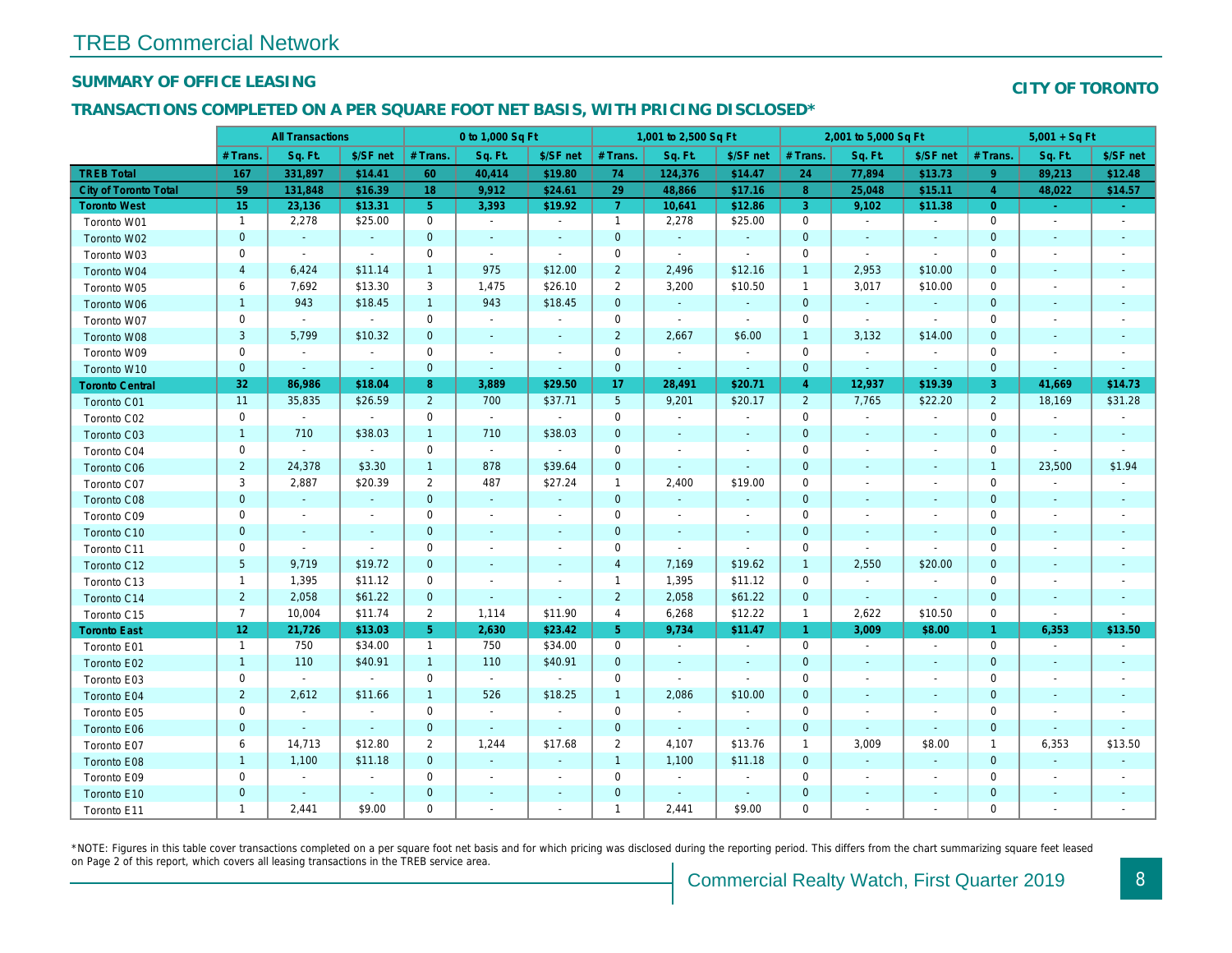#### **SUMMARY OF INDUSTRIAL SALES**

#### **TRANSACTIONS COMPLETED WITH PRICING DISCLOSED**

|                        |                     | <b>All Transactions</b>     |                          |                     | 0 to 5,000 Sq Ft |                          |                | 5,001 to 15,000 Sq Ft    |                          |                | 15,001 to 50,000 Sq Ft      |                          |                     | $50,001 + SqFt$             |                             |
|------------------------|---------------------|-----------------------------|--------------------------|---------------------|------------------|--------------------------|----------------|--------------------------|--------------------------|----------------|-----------------------------|--------------------------|---------------------|-----------------------------|-----------------------------|
|                        | # Trans.            | Sq. Ft.                     | \$/SF Net                | # Trans.            | Sq. Ft.          | \$/SF Net                | # Trans.       | Sq. Ft.                  | \$/SF Net                | # Trans.       | Sq. Ft.                     | \$/SF Net                | $#$ Trans.          | Sq. Ft.                     | \$/SF Net                   |
| <b>TREB Total</b>      | 62                  | 498,556                     | \$204.26                 | 47                  | 114,981          | \$289.34                 | 5 <sup>1</sup> | 41,988                   | \$284.37                 | $\overline{7}$ | 156,860                     | \$215.64                 | $\overline{3}$      | 184,727                     | \$123.43                    |
| <b>Halton Region</b>   | 8                   | 91,267                      | \$137.23                 | 6                   | 13,504           | \$301.75                 | $\overline{0}$ | $\omega$                 | $\sim$                   | $\mathbf{1}$   | 16,152                      | \$176.45                 | $\mathbf{1}$        | 61,611                      | \$90.89                     |
| <b>Burlington</b>      | $\overline{3}$      | 81,573                      | \$111.31                 | $\overline{1}$      | 3,810            | \$165.35                 | $\overline{0}$ | ÷.                       | $\sim$                   | $\mathbf{1}$   | 16,152                      | \$176.45                 | $\mathbf{1}$        | 61,611                      | \$90.89                     |
| <b>Halton Hills</b>    | $\mathsf{O}\xspace$ | $\sim$                      | $\sim$                   | $\mathsf{O}\xspace$ | $\sim$           | $\sim$                   | $\mathbf 0$    | ÷                        | $\sim$                   | $\mathbf 0$    | $\sim$                      | $\sim$                   | $\mathbf 0$         |                             | $\sim$                      |
| Milton                 | $\overline{0}$      | $\mathcal{L}$               | $\sim$                   | $\mathbf 0$         | $\sim$           |                          | $\overline{0}$ | ÷,                       | $\sim$                   | $\overline{0}$ | i.                          |                          | $\mathbf{0}$        |                             | $\sim$                      |
| Oakville               | 5                   | 9,694                       | \$355.35                 | 5                   | 9,694            | \$355.35                 | $\mathbf 0$    | $\overline{\phantom{a}}$ | $\sim$                   | $\mathbf 0$    | $\sim$                      | $\sim$                   | $\mathbf 0$         | $\sim$                      | $\sim$                      |
| Peel Region            | 12                  | 137,264                     | \$220.25                 | $\overline{7}$      | 18,308           | \$257.66                 | $\mathbf{1}$   | 7,905                    | \$385.83                 | 3              | 54,557                      | \$247.72                 | -1                  | 56,494                      | \$158.42                    |
| Brampton               | 6                   | 43,243                      | \$255.91                 | $\overline{4}$      | 10,575           | \$264.90                 | $\mathbf 0$    | $\sim$                   | $\sim$                   | 2              | 32,668                      | \$253.00                 | $\mathbf 0$         | $\sim$                      |                             |
| Caledon                | $\overline{1}$      | 56,494                      | \$158.42                 | $\mathbf{0}$        | ä,               | $\sim$                   | $\mathbf 0$    | $\overline{\phantom{a}}$ |                          | $\mathbf{0}$   | $\sim$                      |                          | $\mathbf{1}$        | 56,494                      | \$158.42                    |
| Mississauga            | 5                   | 37,527                      | \$272.23                 | 3                   | 7,733            | \$247.77                 | $\mathbf{1}$   | 7,905                    | \$385.83                 | $\mathbf{1}$   | 21,889                      | \$239.85                 | 0                   | $\mathbb{Z}^2$              |                             |
| Toronto                | 15                  | 132,152                     | \$206.00                 | 10                  | 31,447           | \$320.64                 | $\overline{4}$ | 34,083                   | \$260.83                 | $\overline{O}$ | i.                          | $\sim$                   | $\overline{1}$      | 66,622                      | \$123.83                    |
| Toronto West           | 12                  | 115,094                     | \$204.56                 | 8                   | 24,872           | \$353.94                 | 3              | 23,600                   | \$275.00                 | $\mathbf 0$    | $\sim$                      | $\sim$                   | $\mathbf{1}$        | 66,622                      | \$123.83                    |
| <b>Toronto Central</b> | $\mathbf{0}$        | L,                          | $\mathbb{Z}^2$           | $\overline{0}$      | $\mathcal{L}$    | ÷.                       | $\overline{0}$ | ÷.                       | $\mathcal{L}$            | $\overline{0}$ | ÷.                          |                          | $\mathbf{0}$        | i.                          | $\sim$                      |
| <b>Toronto East</b>    | 3                   | 17,058                      | \$215.73                 | $\overline{2}$      | 6,575            | \$194.68                 | $\mathbf{1}$   | 10,483                   | \$228.94                 | $\mathbf 0$    | $\sim$                      |                          | $\mathsf{O}\xspace$ | $\sim$                      | $\sim$                      |
| <b>York Region</b>     | 25                  | 134,499                     | \$233.17                 | 22                  | 48,348           | \$287.52                 | $\overline{0}$ | $\sim$                   | $\sim$                   | $\overline{3}$ | 86,151                      | \$202.67                 | $\overline{0}$      | $\mathcal{L}_{\mathcal{A}}$ | $\sim$                      |
| Aurora                 | $\overline{2}$      | 2,851                       | \$278.85                 | $\overline{2}$      | 2,851            | \$278.85                 | $\mathbf 0$    | $\sim$                   | $\sim$                   | $\mathbf 0$    | $\sim$                      | $\sim$                   | $\mathsf{O}\xspace$ |                             | $\mathcal{L}_{\mathcal{A}}$ |
| E. Gwillimbury         | $\mathbf{0}$        | ä,                          | $\blacksquare$           | $\overline{0}$      | ÷.               | $\mathcal{L}$            | $\overline{0}$ | $\mathbf{u}$             | $\sim$                   | $\mathbf{0}$   |                             |                          | $\mathbf{0}$        |                             |                             |
| Georgina               | $\mathbf 0$         | $\overline{\phantom{a}}$    | $\overline{\phantom{a}}$ | $\mathbf 0$         | $\overline{a}$   | $\overline{\phantom{a}}$ | $\mathbf 0$    |                          | $\sim$                   | $\mathbf 0$    | $\overline{\phantom{a}}$    |                          | $\mathbf 0$         |                             |                             |
| King                   | $\mathbf{0}$        | $\mathcal{L}_{\mathcal{A}}$ | $\mathcal{L}$            | $\mathbf 0$         | ä,               | $\sim$                   | $\overline{0}$ | $\blacksquare$           | $\sim$                   | $\mathbf{0}$   | $\mathcal{L}_{\mathcal{A}}$ | $\sim$                   | $\mathbf{0}$        |                             | $\sim$                      |
| Markham                | 6                   | 13,432                      | \$300.18                 | 6                   | 13,432           | \$300.18                 | $\mathbf 0$    |                          | $\overline{a}$           | $\mathbf{0}$   | $\sim$                      |                          | $\mathbf 0$         |                             |                             |
| Newmarket              | $\overline{3}$      | 21,444                      | \$263.24                 | $\overline{2}$      | 4,422            | \$225.01                 | $\mathbf 0$    | $\overline{a}$           | $\sim$                   | $\mathbf{1}$   | 17,022                      | \$273.18                 | $\mathbf 0$         |                             | $\sim$                      |
| Richmond Hill          | $\overline{2}$      | 47,114                      | \$183.15                 | $\mathbf{1}$        | 2,374            | \$243.89                 | $\mathbf 0$    | $\overline{a}$           | $\overline{\phantom{a}}$ | $\mathbf{1}$   | 44,740                      | \$179.93                 | 0                   |                             |                             |
| Vaughan                | 9                   | 44,129                      | \$244.85                 | $8\,$               | 19,740           | \$306.23                 | $\overline{0}$ | ÷                        | $\sim$                   | $\mathbf{1}$   | 24,389                      | \$195.17                 | $\overline{0}$      |                             | $\sim$                      |
| Whitchurch-Stouffville | $\mathbf{3}$        | 5,529                       | \$263.16                 | 3                   | 5,529            | \$263.16                 | $\mathbf 0$    | $\overline{\phantom{a}}$ | $\sim$                   | $\mathbf{0}$   | $\sim$                      | $\blacksquare$           | $\mathbf 0$         | $\sim$                      | $\sim$                      |
| Durham Region          | 2                   | 3,374                       | \$145.82                 | $\overline{2}$      | 3,374            | \$145.82                 | $\overline{0}$ | $\omega$                 | $\sim$                   | $\overline{0}$ | $\omega$                    |                          | $\overline{0}$      |                             |                             |
| Ajax                   | $\mathbf 0$         | $\overline{a}$              | $\sim$                   | $\mathbf 0$         | $\mathcal{L}$    | $\sim$                   | $\Omega$       | $\overline{a}$           | $\sim$                   | $\Omega$       | $\sim$                      |                          | $\Omega$            |                             | $\sim$                      |
| <b>Brock</b>           | $\mathbf{0}$        | ÷,                          | $\sim$                   | $\mathbf 0$         | $\Box$           |                          | $\mathbf 0$    |                          | $\sim$                   | $\mathbf{0}$   |                             |                          | $\mathbf{0}$        |                             |                             |
| Clarington             | $\mathbf 0$         | $\overline{\phantom{a}}$    | $\sim$                   | $\mathbf 0$         | $\mathbf{r}$     | $\sim$                   | $\mathbf 0$    | $\overline{a}$           | $\sim$                   | $\mathbf 0$    | $\sim$                      | $\sim$                   | $\mathbf 0$         |                             | $\sim$                      |
| Oshawa                 | $\mathbf 0$         | $\mathbb{Z}^2$              | $\mathcal{L}$            | $\mathbf 0$         | $\sim$           | ÷                        | $\mathbf 0$    |                          | ÷.                       | $\mathbf{0}$   |                             |                          | $\mathbf 0$         |                             |                             |
| Pickering              | $\mathbf{1}$        | 1,254                       | \$177.03                 | $\mathbf{1}$        | 1,254            | \$177.03                 | $\mathbf 0$    | $\overline{\phantom{a}}$ | $\sim$                   | $\mathbf 0$    | $\sim$                      | $\sim$                   | $\mathbf 0$         |                             | $\sim$                      |
| Scugog                 | $\mathbf{0}$        | ÷.                          | $\sim$                   | $\overline{0}$      | a.               | $\sim$                   | $\Omega$       |                          | $\sim$                   | $\overline{0}$ |                             |                          | $\mathbf{0}$        |                             | $\sim$                      |
| Uxbridge               | $\mathbf 0$         | $\sim$                      | $\sim$                   | $\mathsf{O}\xspace$ | $\sim$           | $\sim$                   | $\mathbf 0$    | $\overline{\phantom{a}}$ | $\overline{\phantom{a}}$ | $\mathbf 0$    | $\sim$                      | $\overline{\phantom{a}}$ | $\mathbf 0$         |                             | $\overline{\phantom{a}}$    |
| Whitby                 | $\overline{1}$      | 2,120                       | \$127.36                 | $\mathbf{1}$        | 2,120            | \$127.36                 | $\overline{0}$ | $\sim$                   | $\sim$                   | $\overline{0}$ | $\sim$                      | $\sim$                   | $\Omega$            | $\overline{\phantom{a}}$    | $\sim$                      |
| <b>Dufferin County</b> | $\overline{O}$      | ÷.                          |                          | $\overline{0}$      | ä,               |                          | $\overline{0}$ | ÷.                       | $\mathcal{L}$            | $\overline{0}$ | ÷.                          | $\omega$                 | $\overline{0}$      |                             | $\sim$                      |
| Orangeville            | $\overline{0}$      | $\mathcal{L}_{\mathcal{A}}$ | $\sim$                   | $\mathbf 0$         | $\sim$           | $\sim$                   | $\overline{0}$ | $\blacksquare$           | $\sim$                   | $\mathbf{0}$   | $\sim$                      | $\sim$                   | $\mathbf{0}$        | $\sim$                      | $\sim$                      |
| <b>Simcoe County</b>   | $\overline{0}$      | u,                          | u.                       | $\overline{0}$      | u.               |                          | $\overline{0}$ |                          | ÷.                       | $\overline{0}$ |                             |                          | $\overline{0}$      |                             | i.                          |
| Adjala-Tosorontio      | $\mathbf 0$         | $\mathcal{L}$               | $\sim$                   | $\overline{0}$      | ÷.               | $\sim$                   | $\mathbf{0}$   | $\mathbf{u}$             | $\sim$                   | $\overline{0}$ | $\mathbb{Z}^2$              | $\sim$                   | $\mathbf{0}$        |                             | $\sim$                      |
| <b>Bradford West</b>   | $\mathbf 0$         |                             | $\overline{\phantom{a}}$ | $\mathbf 0$         | $\overline{a}$   |                          | $\mathbf 0$    |                          |                          | $\mathbf 0$    | $\overline{a}$              |                          | $\mathbf 0$         |                             |                             |
| Essa                   | $\mathbf 0$         | ÷.                          | $\mathbf{u}$             | $\mathbf 0$         | L.               | $\Box$                   | $\mathbf 0$    | L,                       | $\mathcal{L}$            | $\mathbf{0}$   |                             |                          | $\mathbf 0$         |                             |                             |
| Innisfil               | $\mathbf 0$         | $\overline{a}$              | $\overline{\phantom{a}}$ | $\mathbf 0$         | $\overline{a}$   |                          | $\mathbf 0$    |                          |                          | $\mathbf 0$    |                             |                          | $\mathbf 0$         |                             |                             |
| New Tecumseth          | $\Omega$            | ÷.                          | $\sim$                   | $\Omega$            | $\overline{a}$   |                          | $\Omega$       | $\sim$                   | $\sim$                   | $\Omega$       | $\sim$                      |                          | $\Omega$            |                             |                             |

\*NOTE: Figures in this table cover transactions for which pricing was disclosed during the reporting period. This differs from the chart summarizing sales on Page 2 of this report, which covers all sale transactions in the TREB service area.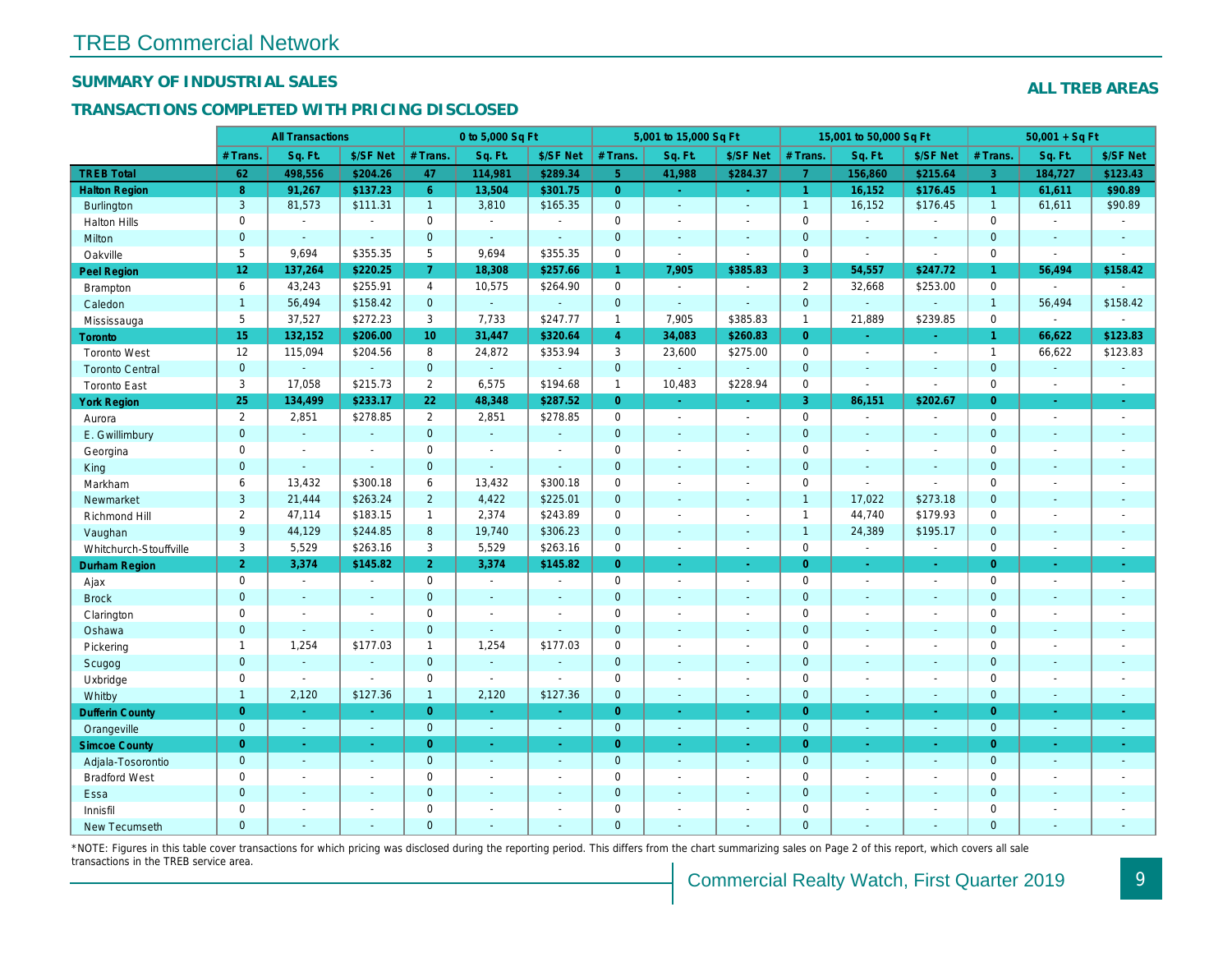#### **SUMMARY OF INDUSTRIAL SALES - CONDOMINIUM BREAKOUT**

#### **TRANSACTIONS COMPLETED WITH PRICING DISCLOSED**

|                        |                  | <b>All Transactions</b>  |                          |                  | 0 to 5,000 Sq Ft            |                |                     | 5,001 to 15,000 Sq Ft    |                             |                     | 15,001 to 50,000 Sq Ft      |                             |                     | $50,001 + SqF$           |                             |
|------------------------|------------------|--------------------------|--------------------------|------------------|-----------------------------|----------------|---------------------|--------------------------|-----------------------------|---------------------|-----------------------------|-----------------------------|---------------------|--------------------------|-----------------------------|
|                        | # Trans          | Sq. Ft.                  | \$/SF Net                | # Trans          | Sq. Ft.                     | \$/SF Net      | # Trans.            | Sq. Ft.                  | \$/SF Net                   | # Trans.            | Sq. Ft.                     | \$/SF Net                   | # Trans             | Sq. Ft.                  | \$/SF Net                   |
| <b>TREB Total</b>      | 39               | 92,376                   | \$260.66                 | 39               | 92,376                      | \$260.66       | $\overline{0}$      | $\sim$                   |                             | $\overline{0}$      | $\sim$                      | $\sim$                      | $\overline{0}$      | $\sim$                   |                             |
| <b>Halton Region</b>   | $\overline{1}$   | 3,810                    | \$165.35                 | $\overline{1}$   | 3,810                       | \$165.35       | $\overline{0}$      | ч.                       | $\sim$                      | $\overline{0}$      | $\sim$                      | $\omega$                    | $\overline{0}$      | $\omega$                 | $\omega$                    |
| Burlington             | $\overline{1}$   | 3,810                    | \$165.35                 | $\overline{1}$   | 3,810                       | \$165.35       | $\mathbf 0$         | $\mathcal{L}$            | $\blacksquare$              | $\mathbf{0}$        | $\sim$                      | $\mathbb{Z}^2$              | $\mathbf 0$         | $\mathcal{L}$            | $\mathbb{Z}^2$              |
| <b>Halton Hills</b>    | $\mathbf 0$      | $\overline{\phantom{a}}$ | $\overline{\phantom{a}}$ | $\mathbf 0$      | $\sim$                      | $\overline{a}$ | $\mathbf 0$         |                          | $\sim$                      | $\mathbf 0$         | $\sim$                      | L,                          | $\mathbf 0$         | ÷,                       | $\overline{a}$              |
| Milton                 | $\mathbf{0}$     | $\mathbb{Z}^2$           | $\overline{\phantom{a}}$ | $\overline{0}$   | ÷.                          | $\sim$         | $\mathbf 0$         |                          | $\blacksquare$              | $\mathbf{0}$        | $\sim$                      | $\mathcal{L}_{\mathcal{A}}$ | $\mathbf{0}$        | $\overline{\phantom{a}}$ | $\blacksquare$              |
| Oakville               | $\mathbf 0$      | $\mathbb{R}^2$           | $\sim$                   | $\mathbf 0$      | $\mathcal{L}$               | $\sim$         | $\mathbf 0$         | $\sim$                   | $\sim$                      | $\mathbf 0$         | $\sim$                      | $\sim$                      | $\mathbf 0$         | $\overline{\phantom{a}}$ | $\overline{\phantom{a}}$    |
| Peel Region            | $\overline{7}$   | 18,308                   | \$257.66                 | $\overline{7}$   | 18,308                      | \$257.66       | $\overline{0}$      | $\sim$                   | $\sim$                      | $\overline{0}$      | $\sim$                      | $\omega$                    | $\overline{0}$      | $\sim$                   | $\omega_{\rm c}$            |
| Brampton               | $\overline{4}$   | 10,575                   | \$264.90                 | $\overline{4}$   | 10,575                      | \$264.90       | $\mathbf 0$         | $\overline{\phantom{a}}$ | $\sim$                      | $\mathsf{O}\xspace$ | $\sim$                      | $\overline{a}$              | $\mathbf{0}$        | ÷,                       | $\sim$                      |
| Caledon                | $\overline{0}$   | $\mathbb{Z}^2$           | $\mathbb{Z}^2$           | $\mathbf 0$      | $\mathcal{L}^{\mathcal{A}}$ | $\sim$         | $\mathbf 0$         |                          | $\sim$                      | $\mathbf 0$         | $\sim$                      | $\mathbb{Z}^2$              | $\mathbf{0}$        |                          | $\mathbb{Z}^2$              |
| Mississauga            | 3                | 7,733                    | \$247.77                 | 3                | 7,733                       | \$247.77       | $\mathbf 0$         | $\sim$                   | $\sim$                      | $\mathbf 0$         | $\sim$                      | $\blacksquare$              | $\mathbf 0$         | $\overline{\phantom{a}}$ | $\overline{\phantom{a}}$    |
| Toronto                | $\overline{7}$   | 18,536                   | \$234.03                 | $\overline{7}$   | 18,536                      | \$234.03       | $\overline{0}$      |                          | $\mathcal{L}$               | $\overline{0}$      | $\mathcal{L}$               | ÷.                          | $\overline{0}$      |                          | $\omega$                    |
| <b>Toronto West</b>    | 6                | 15,786                   | \$248.20                 | 6                | 15,786                      | \$248.20       | $\mathbf 0$         | $\sim$                   | $\sim$                      | $\mathbf 0$         | $\sim$                      | $\sim$                      | $\mathbf 0$         | $\overline{\phantom{a}}$ | $\sim$                      |
| <b>Toronto Central</b> | $\overline{0}$   | $\mathcal{L}^{\pm}$      | ÷.                       | $\mathbf{0}$     | $\sim$                      |                | $\mathbf{0}$        |                          | $\sim$                      | $\mathbf{O}$        | $\sim$                      | $\mathcal{L}$               | $\mathbf{0}$        |                          | $\mathcal{L}$               |
| <b>Toronto East</b>    | $\overline{1}$   | 2,750                    | \$152.73                 | $\mathbf{1}$     | 2,750                       | \$152.73       | $\mathbf 0$         | $\overline{\phantom{a}}$ | $\overline{\phantom{a}}$    | $\mathbf 0$         | $\overline{\phantom{a}}$    | $\overline{\phantom{a}}$    | $\mathbf 0$         | $\overline{\phantom{a}}$ | $\overline{\phantom{a}}$    |
| <b>York Region</b>     | 22               | 48,348                   | \$287.52                 | 22               | 48,348                      | \$287.52       | $\overline{0}$      |                          | $\Delta$                    | $\overline{0}$      | u.                          | ÷.                          | $\overline{0}$      | ÷                        | $\mathcal{L}_{\mathcal{A}}$ |
| Aurora                 | 2                | 2,851                    | \$278.85                 | $\overline{2}$   | 2,851                       | \$278.85       | $\mathsf{O}\xspace$ | $\sim$                   | $\mathcal{L}_{\mathcal{A}}$ | $\mathsf{O}\xspace$ | $\sim$                      | $\sim$                      | $\mathsf 0$         | $\overline{\phantom{a}}$ | $\mathcal{L}_{\mathcal{A}}$ |
| E. Gwillimbury         | $\overline{0}$   | ÷.                       | $\sim$                   | $\mathbf{0}$     | ÷.                          | $\sim$         | $\mathbf{0}$        |                          | $\sim$                      | $\overline{0}$      | $\sim$                      | $\sim$                      | $\overline{0}$      |                          | $\sim$                      |
| Georgina               | $\mathbf 0$      | $\overline{\phantom{a}}$ | $\sim$                   | $\mathbf 0$      | $\sim$                      | $\sim$         | $\mathsf{O}\xspace$ |                          | $\overline{\phantom{a}}$    | $\mathsf{O}\xspace$ | $\overline{\phantom{a}}$    | $\overline{\phantom{a}}$    | $\mathsf{O}\xspace$ |                          | ÷                           |
| King                   | $\overline{0}$   | $\mathbb{Z}^2$           | $\mathbb{Z}^2$           | $\mathbf{0}$     | $\mathbb{Z}^2$              | $\sim$         | $\mathbf{0}$        |                          | $\sim$                      | $\overline{0}$      | $\sim$                      | $\mathcal{L}$               | $\overline{0}$      |                          | $\mathcal{L}$               |
| Markham                | $\boldsymbol{6}$ | 13,432                   | \$300.18                 | $\boldsymbol{6}$ | 13,432                      | \$300.18       | $\mathsf{O}\xspace$ |                          | $\overline{\phantom{a}}$    | $\mathsf{O}\xspace$ | $\overline{\phantom{a}}$    | ÷                           | $\mathbf 0$         |                          | $\overline{\phantom{a}}$    |
| Newmarket              | $\overline{2}$   | 4,422                    | \$225.01                 | $\overline{2}$   | 4,422                       | \$225.01       | $\mathbf{0}$        |                          | $\sim$                      | $\mathbf{0}$        |                             | $\mathcal{L}$               | $\mathbf{0}$        |                          | $\mathbf{u}$                |
| Richmond Hill          | $\mathbf{1}$     | 2,374                    | \$243.89                 | $\mathbf{1}$     | 2,374                       | \$243.89       | $\mathsf{O}\xspace$ |                          | $\overline{\phantom{a}}$    | $\mathsf{O}\xspace$ | $\overline{\phantom{a}}$    | $\overline{a}$              | $\mathsf{O}\xspace$ |                          | ÷                           |
| Vaughan                | 8                | 19,740                   | \$306.23                 | $\boldsymbol{8}$ | 19,740                      | \$306.23       | $\mathbf 0$         |                          | $\blacksquare$              | $\mathbf{0}$        | $\sim$                      | $\Box$                      | $\mathbf{0}$        | $\overline{a}$           | $\blacksquare$              |
| Whitchurch-Stouffville | $\mathbf{3}$     | 5,529                    | \$263.16                 | $\mathbf{3}$     | 5,529                       | \$263.16       | 0                   | $\overline{a}$           | $\mathcal{L}_{\mathcal{A}}$ | $\mathsf{O}\xspace$ | $\mathcal{L}_{\mathcal{A}}$ | $\mathcal{L}$               | $\mathbf 0$         | $\overline{\phantom{a}}$ | $\sim$                      |
| Durham Region          | 2                | 3,374                    | \$145.82                 | $\overline{2}$   | 3,374                       | \$145.82       | $\overline{O}$      | $\sim$                   | $\sim$                      | $\overline{0}$      | $\Delta$                    | $\Delta$                    | $\overline{0}$      | $\Delta$                 | $\Delta \phi$               |
| Ajax                   | $\mathbf{0}$     | $\overline{\phantom{a}}$ | $\overline{\phantom{a}}$ | $\mathbf 0$      | $\overline{\phantom{a}}$    | $\overline{a}$ | $\mathbf 0$         |                          | $\sim$                      | $\mathbf 0$         | $\sim$                      | $\overline{\phantom{a}}$    | $\mathbf 0$         | $\overline{\phantom{a}}$ | $\sim$                      |
| <b>Brock</b>           | $\mathbf{0}$     | $\mathbb{Z}^2$           | $\sim$                   | $\mathbf 0$      | $\mathbb{Z}^2$              | $\sim$         | $\mathbf 0$         |                          | $\sim$                      | $\mathbf{0}$        | $\sim$                      | $\mathbb{Z}^2$              | $\mathbf{0}$        |                          | $\sim$                      |
| Clarington             | $\mathbf 0$      | $\overline{\phantom{a}}$ | $\sim$                   | $\mathbf 0$      | $\sim$                      | $\sim$         | $\mathbf 0$         | $\overline{\phantom{a}}$ | $\sim$                      | $\mathbf 0$         | $\sim$                      | $\overline{\phantom{a}}$    | $\mathbf 0$         | ÷,                       | $\sim$                      |
| Oshawa                 | $\mathbf{0}$     | $\mathcal{L}$            |                          | $\overline{0}$   | $\mathbb{Z}^2$              |                | $\mathbf{0}$        |                          | $\sim$                      | $\mathbf{0}$        |                             |                             | $\overline{0}$      |                          | $\overline{\phantom{a}}$    |
| Pickering              | $\mathbf{1}$     | 1,254                    | \$177.03                 | $\mathbf{1}$     | 1,254                       | \$177.03       | $\mathbf 0$         |                          | $\sim$                      | $\mathbf 0$         | $\sim$                      | $\sim$                      | $\mathbf 0$         | $\overline{\phantom{a}}$ | $\overline{\phantom{a}}$    |
| Scugog                 | $\mathbf{0}$     | $\mathbb{Z}^2$           | $\overline{\phantom{a}}$ | $\overline{0}$   | $\mathbb{Z}^2$              |                | $\mathbf 0$         |                          | $\sim$                      | $\mathbf 0$         |                             | $\overline{\phantom{a}}$    | $\overline{0}$      |                          | $\blacksquare$              |
| Uxbridge               | $\mathbf 0$      | $\sim$                   | $\sim$                   | $\mathbf 0$      | $\sim$                      | $\sim$         | $\mathbf 0$         | $\overline{\phantom{a}}$ | $\overline{\phantom{a}}$    | $\mathbf 0$         | $\sim$                      | $\overline{\phantom{a}}$    | $\mathbf 0$         | $\overline{a}$           | $\overline{\phantom{a}}$    |
| Whitby                 | $\overline{1}$   | 2,120                    | \$127.36                 | $\overline{1}$   | 2,120                       | \$127.36       | $\mathbf{0}$        | $\sim$                   | $\sim$                      | $\mathsf{O}\xspace$ | $\sim$                      | $\mathbb{Z}^2$              | $\overline{0}$      | ÷                        | $\blacksquare$              |
| <b>Dufferin County</b> | $\overline{0}$   | ä,                       |                          | $\overline{0}$   | ÷.                          |                | $\overline{0}$      | $\sim$                   | $\sim$                      | $\overline{0}$      | $\sim$                      | ÷.                          | $\overline{0}$      | $\omega$                 | $\Delta \phi$               |
| Orangeville            | $\overline{0}$   | $\omega$                 | $\sim$                   | $\mathbf 0$      | $\sim$                      | $\sim$         | $\mathbf 0$         | $\sim$                   | $\blacksquare$              | $\mathbf{0}$        | $\sim$                      | $\omega$                    | $\mathbf 0$         | $\mathbb{Z}^2$           | $\omega$                    |
| <b>Simcoe County</b>   | $\overline{0}$   | ÷.                       | ÷.                       | $\overline{0}$   | u.                          | $\sim$         | $\overline{0}$      |                          | $\Delta$                    | $\overline{0}$      | $\Delta$                    | ÷.                          | $\overline{0}$      | $\sim$                   | ÷.                          |
| Adjala-Tosorontio      | $\overline{0}$   | $\mathbb{Z}$             | $\sim$                   | $\mathbf{0}$     | ÷.                          | $\sim$         | $\mathbf{0}$        | $\sim$                   | $\sim$                      | $\mathbf{0}$        | $\mathcal{L}$               | $\mathbb{Z}^2$              | $\overline{0}$      | ÷,                       | $\mathcal{L}$               |
| <b>Bradford West</b>   | $\mathbf 0$      | $\overline{a}$           | $\overline{\phantom{a}}$ | $\mathbf 0$      | $\overline{\phantom{a}}$    |                | $\mathbf 0$         |                          | $\overline{\phantom{a}}$    | $\mathbf 0$         | $\overline{\phantom{a}}$    | ÷                           | $\mathbf 0$         |                          | ÷                           |
| Essa                   | $\mathbf 0$      | ÷.                       | $\mathbf{u}$             | $\overline{0}$   | ÷                           | $\sim$         | $\mathbf{0}$        |                          | $\sim$                      | $\mathbf{0}$        |                             | $\mathcal{L}_{\mathcal{A}}$ | $\overline{0}$      |                          | ÷.                          |
| Innisfil               | $\mathbf 0$      | ÷,                       | $\overline{\phantom{a}}$ | $\mathbf 0$      | $\overline{a}$              |                | $\mathbf 0$         |                          | $\overline{\phantom{a}}$    | $\mathbf 0$         | $\overline{\phantom{a}}$    | ÷                           | $\mathbf 0$         | $\overline{a}$           | $\overline{a}$              |
| New Tecumseth          | $\Omega$         | ÷.                       | $\sim$                   | $\Omega$         | $\sim$                      |                | $\Omega$            | $\sim$                   | $\sim$                      | $\Omega$            | $\sim$                      | $\overline{a}$              | $\overline{0}$      | ÷.                       | $\sim$                      |

\*NOTE: Figures in this table cover transactions for which pricing was disclosed during the reporting period. This differs from the chart summarizing sales on Page 2 of this report, which covers all sale transactions in the TREB service area.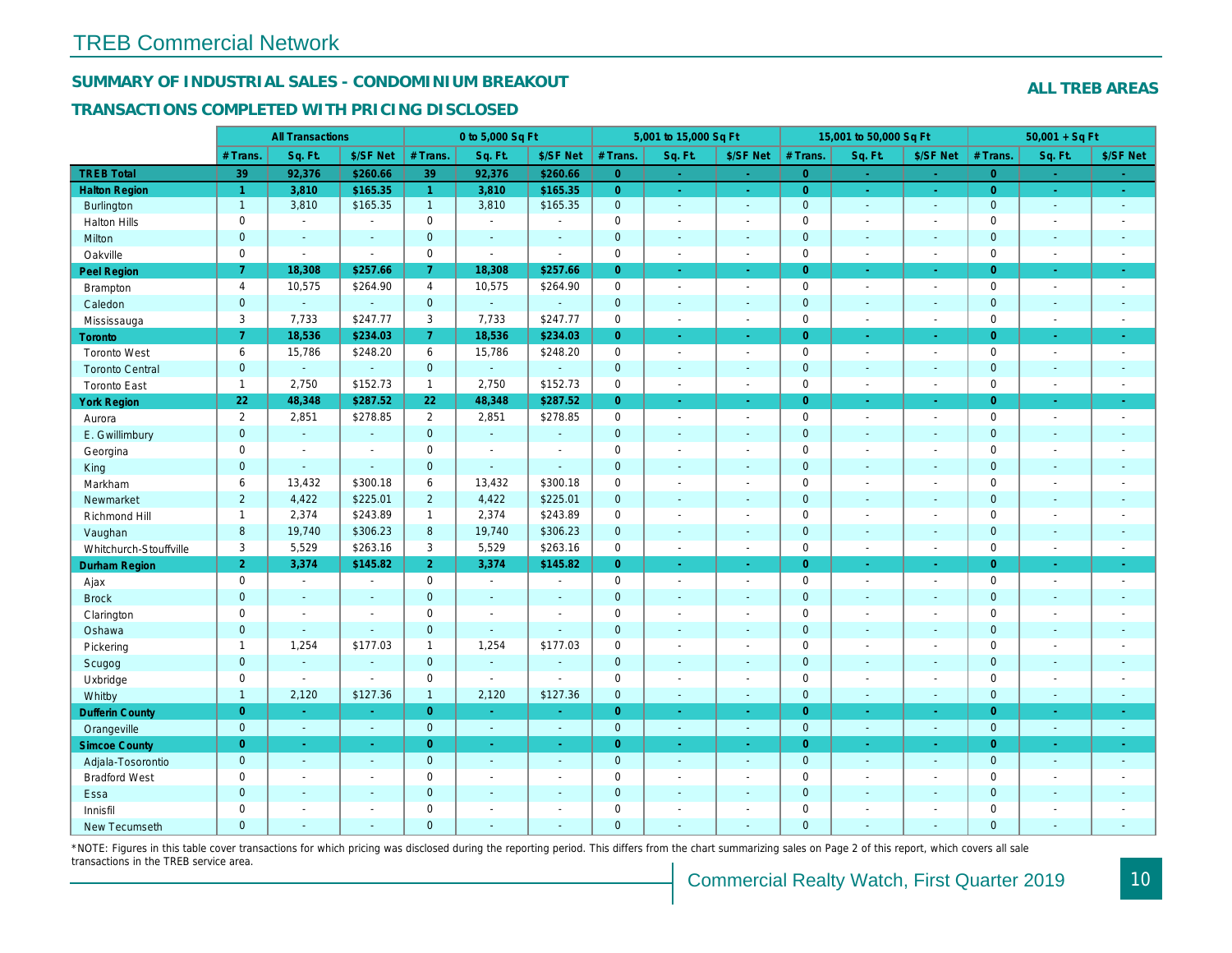#### **SUMMARY OF INDUSTRIAL SALES - OTHER TYPES BREAKOUT**

#### **TRANSACTIONS COMPLETED WITH PRICING DISCLOSED**

|                        |                | <b>All Transactions</b>     |                             |                     | 0 to 5,000 Sq Ft            |                          |                | 5,001 to 15,000 Sq Ft       |                          |                     | 15,001 to 50,000 Sq Ft   |                             |                     | $50,001 + SqF$           |                             |
|------------------------|----------------|-----------------------------|-----------------------------|---------------------|-----------------------------|--------------------------|----------------|-----------------------------|--------------------------|---------------------|--------------------------|-----------------------------|---------------------|--------------------------|-----------------------------|
|                        | # Trans        | Sq. Ft.                     | \$/SF Net                   | # Trans             | Sq. Ft.                     | \$/SF Net                | # Trans        | Sq. Ft.                     | \$/SF Net                | # Trans.            | Sq. Ft.                  | \$/SF Net                   | # Trans.            | Sq. Ft.                  | \$/SF Net                   |
| <b>TREB Total</b>      | 23             | 406,180                     | \$191.43                    | 8 <sup>°</sup>      | 22,605                      | \$406.54                 | 5 <sup>°</sup> | 41,988                      | \$284.37                 | $\overline{7}$      | 156,860                  | \$215.64                    | $\overline{3}$      | 184,727                  | \$123.43                    |
| <b>Halton Region</b>   | $\overline{7}$ | 87,457                      | \$136.01                    | 5 <sup>°</sup>      | 9.694                       | \$355.35                 | $\overline{0}$ | $\omega_{\rm{eff}}$         | $\sim$                   | $\mathbf{1}$        | 16,152                   | \$176.45                    | $\mathbf{1}$        | 61,611                   | \$90.89                     |
| <b>Burlington</b>      | $\overline{2}$ | 77,763                      | \$108.66                    | $\mathbf{0}$        | $\omega_{\rm c}$            | $\mathcal{L}$            | $\mathbf{0}$   | ÷.                          | $\sim$                   | $\mathbf{1}$        | 16,152                   | \$176.45                    | $\mathbf{1}$        | 61,611                   | \$90.89                     |
| Halton Hills           | $\mathbf 0$    | $\sim$                      | $\overline{a}$              | $\mathbf 0$         | $\overline{a}$              | $\sim$                   | $\mathbf 0$    | $\overline{a}$              | $\sim$                   | $\mathbf 0$         | $\overline{\phantom{a}}$ | $\overline{a}$              | $\mathbf 0$         | $\sim$                   | $\overline{\phantom{a}}$    |
| Milton                 | $\mathbf{0}$   | $\mathbb{Z}^2$              | $\sim$                      | $\mathbf{0}$        | $\mathcal{L}_{\mathcal{A}}$ | $\mathcal{L}$            | $\mathbf{0}$   | $\mathbf{u}$                | $\sim$                   | $\mathbf 0$         | $\sim$                   | $\sim$                      | $\mathbf{0}$        | $\sim$                   | $\omega$                    |
| Oakville               | 5              | 9,694                       | \$355.35                    | 5                   | 9,694                       | \$355.35                 | $\mathbf 0$    | $\sim$                      | $\sim$                   | $\mathbf 0$         | $\mathcal{L}$            | $\sim$                      | $\mathbf 0$         | $\sim$                   | $\sim$                      |
| Peel Region            | 5 <sub>5</sub> | 118,956                     | \$214.49                    | $\overline{0}$      | $\omega_{\rm c}$            | $\sim$                   | $\mathbf{1}$   | 7,905                       | \$385.83                 | 3                   | 54,557                   | \$247.72                    | $\mathbf{1}$        | 56,494                   | \$158.42                    |
| Brampton               | 2              | 32,668                      | \$253.00                    | $\mathsf{O}\xspace$ | $\mathcal{L}$               | $\sim$                   | $\mathbf 0$    | $\sim$                      | $\sim$                   | $\overline{2}$      | 32,668                   | \$253.00                    | $\mathbf 0$         | $\sim$                   |                             |
| Caledon                | $\overline{1}$ | 56,494                      | \$158.42                    | $\mathsf{O}\xspace$ | ÷.                          | $\mathcal{L}$            | $\mathbf 0$    | $\mathbb{Z}^2$              | $\mathcal{L}$            | $\mathbf 0$         | $\sim$                   | $\sim$                      | $\mathbf{1}$        | 56,494                   | \$158.42                    |
| Mississauga            | 2              | 29,794                      | \$278.58                    | $\mathbf 0$         | $\sim$                      | $\sim$                   | $\mathbf{1}$   | 7,905                       | \$385.83                 | $\mathbf{1}$        | 21,889                   | \$239.85                    | $\mathbf 0$         | $\sim$                   | $\sim$                      |
| <b>Toronto</b>         | 8              | 113,616                     | \$201.42                    | $\overline{3}$      | 12,911                      | \$444.97                 | $\overline{4}$ | 34,083                      | \$260.83                 | $\overline{0}$      |                          | $\mathcal{L}_{\mathcal{A}}$ | $\mathbf{1}$        | 66,622                   | \$123.83                    |
| <b>Toronto West</b>    | 6              | 99,308                      | \$197.62                    | 2                   | 9,086                       | \$537.64                 | 3              | 23,600                      | \$275.00                 | $\mathbf 0$         | $\sim$                   | $\sim$                      | $\overline{1}$      | 66,622                   | \$123.83                    |
| <b>Toronto Central</b> | $\mathbf{0}$   | ÷.                          | $\mathcal{L}$               | $\mathbf{0}$        | ÷.                          | $\mathcal{L}$            | $\mathbf{0}$   | $\mathcal{L}$               |                          | $\mathbf{0}$        | $\mathcal{L}$            | $\sim$                      | $\mathbf{O}$        | $\mathcal{L}$            | $\mathcal{L}_{\mathcal{A}}$ |
| <b>Toronto East</b>    | 2              | 14,308                      | \$227.84                    | $\overline{1}$      | 3,825                       | \$224.84                 | $\mathbf{1}$   | 10,483                      | \$228.94                 | $\mathsf{O}\xspace$ | $\blacksquare$           | $\sim$                      | $\mathbf 0$         | $\overline{\phantom{a}}$ | $\sim$                      |
| <b>York Region</b>     | $\overline{3}$ | 86,151                      | \$202.67                    | $\overline{0}$      | $\Delta \phi$               | $\sim$                   | $\overline{0}$ | u,                          | in 1                     | $\overline{3}$      | 86,151                   | \$202.67                    | $\overline{0}$      | ш.                       | $\sim$                      |
| Aurora                 | $\mathbf 0$    | $\sim$                      | $\sim$                      | $\mathsf{O}$        | $\mathbb{L}^+$              | $\blacksquare$           | $\mathbf 0$    | $\overline{\phantom{a}}$    | $\sim$                   | $\mathsf{O}\xspace$ | $\sim$                   | $\mathbb{L}$                | $\mathbf 0$         | $\sim$                   | $\mathbb{L}^+$              |
| E. Gwillimbury         | $\overline{0}$ | ÷                           | $\sim$                      | $\overline{0}$      | ÷.                          | ÷                        | $\mathbf{0}$   | ÷                           | $\sim$                   | $\mathbf{0}$        |                          |                             | $\overline{0}$      |                          | ÷.                          |
| Georgina               | $\mathbf 0$    |                             | $\overline{\phantom{a}}$    | $\mathbf 0$         | $\overline{\phantom{a}}$    | $\overline{\phantom{a}}$ | $\mathbf 0$    | ÷                           | $\overline{\phantom{a}}$ | $\mathsf{O}\xspace$ | $\sim$                   | $\overline{\phantom{a}}$    | $\mathsf{O}\xspace$ |                          | $\overline{\phantom{a}}$    |
| King                   | $\overline{0}$ | ÷.                          | $\mathcal{L}$               | $\mathbf{0}$        | ÷,                          | $\mathcal{L}$            | $\mathbf{0}$   | $\overline{\phantom{a}}$    | $\sim$                   | $\mathbf{0}$        | $\sim$                   | $\sim$                      | $\overline{0}$      |                          | $\mathbb{Z}^2$              |
| Markham                | $\mathbf 0$    | $\sim$                      | $\overline{a}$              | $\mathsf{O}$        | $\overline{a}$              | ÷                        | $\mathbf 0$    |                             | $\sim$                   | $\mathsf{O}\xspace$ | $\mathbb{Z}^2$           | $\sim$                      | $\mathsf{O}\xspace$ |                          | $\overline{\phantom{a}}$    |
| Newmarket              | $\overline{1}$ | 17,022                      | \$273.18                    | $\mathbf 0$         | $\mathbf{u}$                | ÷,                       | $\mathbf{0}$   |                             |                          | $\mathbf{1}$        | 17,022                   | \$273.18                    | $\mathbf{0}$        |                          | $\mathbb{Z}^2$              |
| Richmond Hill          | $\overline{1}$ | 44,740                      | \$179.93                    | $\mathsf{O}$        | $\overline{a}$              | ÷                        | $\mathbf 0$    | ÷                           |                          | $\mathbf{1}$        | 44,740                   | \$179.93                    | $\mathbf 0$         |                          | $\overline{\phantom{a}}$    |
| Vaughan                | $\overline{1}$ | 24,389                      | \$195.17                    | $\mathbf 0$         | $\mathcal{L}_{\mathcal{A}}$ | $\mathcal{L}$            | $\mathbf{0}$   | $\mathbf{u}$                | $\sim$                   | $\mathbf{1}$        | 24,389                   | \$195.17                    | $\mathbf{0}$        |                          | $\mathcal{L}_{\mathcal{A}}$ |
| Whitchurch-Stouffville | $\mathbf 0$    | $\mathbb{Z}^{\mathbb{Z}}$   | $\omega$                    | $\mathbf 0$         | $\mathbb{L}^+$              | $\sim$                   | $\mathbf 0$    | ÷,                          | $\blacksquare$           | $\mathbf 0$         | $\sim$                   | $\sim$                      | $\mathbf 0$         | $\sim$                   | $\blacksquare$              |
| Durham Region          | $\overline{0}$ | $\omega$                    | $\sim$                      | $\overline{0}$      | $\omega_{\rm c}$            | ÷.                       | $\overline{0}$ | ÷.                          | $\sim$                   | $\overline{0}$      | $\sim$                   | $\Delta$                    | $\overline{0}$      | $\sim$                   | $\sim$                      |
| Ajax                   | $\mathbf 0$    | $\overline{\phantom{a}}$    | $\overline{\phantom{a}}$    | $\mathbf 0$         | $\overline{\phantom{a}}$    | $\overline{a}$           | $\mathbf 0$    | $\overline{a}$              | $\sim$                   | $\mathbf 0$         | $\overline{a}$           | $\sim$                      | $\mathbf 0$         | $\overline{\phantom{a}}$ | $\sim$                      |
| <b>Brock</b>           | $\mathbf{0}$   | $\mathbb{Z}^2$              | $\sim$                      | $\overline{0}$      | $\mathbb{Z}^2$              | $\mathbf{u}$             | $\mathbf{0}$   | $\overline{\phantom{a}}$    | $\sim$                   | $\mathbf 0$         | $\sim$                   | $\sim$                      | $\mathbf 0$         |                          | $\mathbb{Z}^2$              |
| Clarington             | $\mathbf 0$    | $\overline{\phantom{a}}$    | $\sim$                      | $\mathbf 0$         | $\sim$                      | $\sim$                   | $\mathbf 0$    | $\overline{\phantom{a}}$    | $\overline{a}$           | $\mathbf 0$         | $\sim$                   | $\sim$                      | $\mathbf 0$         | $\overline{\phantom{a}}$ | $\sim$                      |
| Oshawa                 | $\mathbf{0}$   |                             | $\overline{\phantom{a}}$    | $\overline{0}$      |                             |                          | $\mathbf 0$    |                             |                          | $\mathbf{0}$        |                          |                             | $\mathbf{0}$        |                          |                             |
| Pickering              | $\mathbf 0$    | $\overline{\phantom{a}}$    | $\overline{\phantom{a}}$    | $\mathbf 0$         | $\sim$                      | $\sim$                   | $\mathbf 0$    | ÷                           | $\sim$                   | $\mathbf 0$         | $\sim$                   | $\sim$                      | $\mathbf 0$         | $\overline{\phantom{a}}$ | $\overline{\phantom{a}}$    |
| Scugog                 | $\mathbf 0$    | $\sim$                      | $\overline{\phantom{a}}$    | $\overline{0}$      | ÷                           | $\overline{\phantom{a}}$ | $\mathbf{0}$   |                             | $\sim$                   | $\mathbf 0$         |                          | $\sim$                      | $\overline{0}$      |                          | $\mathbf{r}$                |
| Uxbridge               | $\mathbf 0$    | $\overline{\phantom{a}}$    | $\overline{\phantom{a}}$    | $\mathbf 0$         | $\overline{\phantom{a}}$    | $\overline{\phantom{a}}$ | $\mathbf 0$    | $\overline{\phantom{a}}$    | $\sim$                   | $\mathbf 0$         | $\sim$                   | $\sim$                      | $\mathbf 0$         | $\overline{\phantom{a}}$ | $\overline{\phantom{a}}$    |
| Whitby                 | $\mathbf 0$    | $\mathcal{L}_{\mathcal{A}}$ | $\blacksquare$              | $\overline{0}$      | $\mathcal{L}_{\mathcal{A}}$ | $\mathbf{u}$             | $\mathbf{0}$   | $\mathbf{u}$                | $\sim$                   | $\mathbf{0}$        | $\sim$                   | $\sim$                      | $\overline{0}$      | $\sim$                   | $\sim$                      |
| <b>Dufferin County</b> | $\overline{0}$ | ÷.                          | $\mathcal{L}_{\mathcal{A}}$ | $\overline{0}$      | $\omega_{\rm c}$            | $\omega$                 | $\overline{0}$ | ÷.                          | $\sim$                   | $\overline{0}$      | in 19                    | $\sim$                      | $\overline{0}$      | $\sim$                   | $\omega$                    |
| Orangeville            | $\mathbf{0}$   | $\omega$                    | $\omega$                    | $\mathbf 0$         | ÷.                          | $\mathbb{Z}^2$           | $\mathbf 0$    | $\mathcal{L}_{\mathcal{A}}$ | $\sim$                   | $\mathbf 0$         | $\sim$                   | $\blacksquare$              | $\mathbf 0$         | $\sim$                   | $\omega$                    |
| <b>Simcoe County</b>   | $\overline{0}$ | $\Delta$                    | ÷.                          | $\overline{0}$      | ÷.                          | ÷.                       | $\overline{0}$ | $\omega$                    | ÷.                       | $\overline{0}$      | $\Delta$                 | $\Delta$                    | $\overline{0}$      |                          | $\omega$                    |
| Adjala-Tosorontio      | $\overline{0}$ | ÷.                          | $\mathcal{L}$               | $\overline{0}$      | ÷.                          | $\mathbb{Z}^2$           | $\overline{0}$ | ÷.                          | $\sim$                   | $\mathbf{0}$        | ÷.                       | $\mathcal{L}$               | $\overline{0}$      | $\sim$                   | $\sim$                      |
| <b>Bradford West</b>   | $\mathbf 0$    |                             | $\overline{\phantom{a}}$    | $\mathbf 0$         | ÷                           | ÷                        | $\mathbf 0$    |                             | $\overline{\phantom{a}}$ | $\mathsf{O}\xspace$ |                          | $\overline{\phantom{a}}$    | $\mathbf 0$         |                          | $\overline{\phantom{a}}$    |
| Essa                   | $\mathbf{0}$   |                             | ÷,                          | $\overline{0}$      | ÷                           | ÷,                       | $\mathbf{0}$   | L,                          | ÷                        | $\mathbf{0}$        |                          | ÷.                          | $\mathbf{0}$        |                          | $\mathbb{Z}^2$              |
| Innisfil               | $\mathbf 0$    |                             | $\overline{a}$              | $\mathbf 0$         | $\overline{a}$              | $\overline{\phantom{a}}$ | $\mathbf 0$    | $\overline{\phantom{a}}$    |                          | $\mathbf 0$         |                          | $\overline{\phantom{a}}$    | $\mathbf 0$         |                          | $\overline{\phantom{a}}$    |
| New Tecumseth          | $\Omega$       | ÷.                          | $\sim$                      | $\overline{0}$      | ÷.                          | ÷                        | $\mathbf{0}$   | $\sim$                      | $\sim$                   | $\Omega$            |                          | $\sim$                      | $\Omega$            | $\sim$                   | ÷.                          |

\*NOTE: Figures in this table cover transactions for which pricing was disclosed during the reporting period. This differs from the chart summarizing sales on Page 2 of this report, which covers all sale transactions in the TREB service area.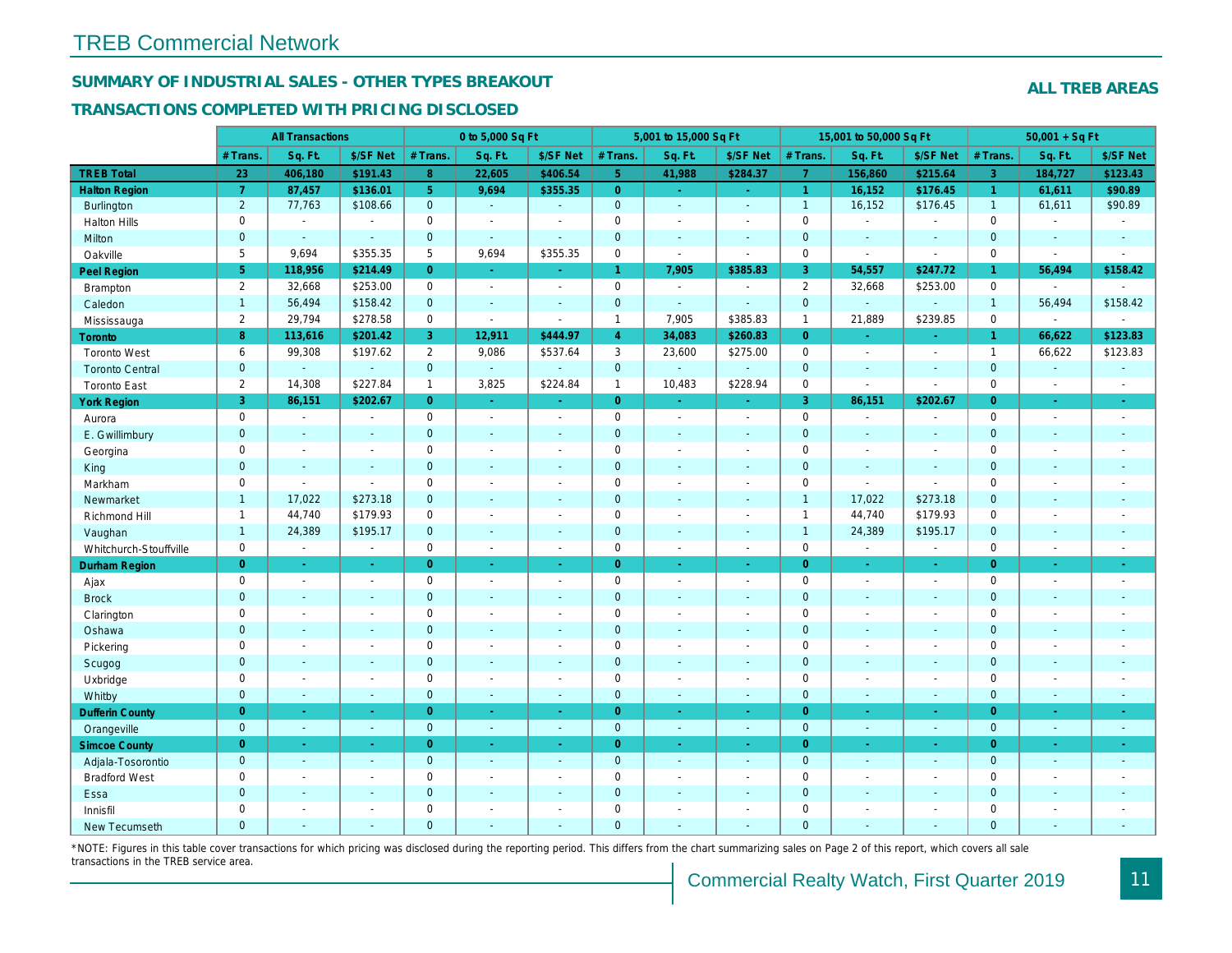#### **SUMMARY OF INDUSTRIAL SALES**

#### **TRANSACTIONS COMPLETED WITH PRICING DISCLOSED**

|                        |                | <b>All Transactions</b>  |                             |                     | 0 to 5,000 Sq Ft         |                          |                     | 5,001 to 15,000 Sq Ft    |                          |                     | 15,001 to 50,000 Sq Ft   |                          |                | $50,001 + SqF$           |                          |
|------------------------|----------------|--------------------------|-----------------------------|---------------------|--------------------------|--------------------------|---------------------|--------------------------|--------------------------|---------------------|--------------------------|--------------------------|----------------|--------------------------|--------------------------|
|                        | # Trans.       | Sq. Ft.                  | \$/SF Net                   | # Trans.            | Sq. Ft.                  | \$/SF Net                | # Trans.            | Sq. Ft.                  | \$/SF Net                | # Trans.            | Sq. Ft.                  | \$/SF Net                | # Trans.       | Sq. Ft.                  | \$/SF Net                |
| <b>TREB Total</b>      | 62             | 498,556                  | \$204.26                    | 47                  | 114,981                  | \$289.34                 | 5 <sup>5</sup>      | 41,988                   | \$284.37                 | $\overline{7}$      | 156,860                  | \$215.64                 | $\overline{3}$ | 184,727                  | \$123.43                 |
| City of Toronto Total  | 15             | 132,152                  | \$206.00                    | 10                  | 31,447                   | \$320.64                 | $\overline{4}$      | 34,083                   | \$260.83                 | $\overline{0}$      |                          |                          | $\overline{1}$ | 66,622                   | \$123.83                 |
| <b>Toronto West</b>    | 12             | 115,094                  | \$204.56                    | 8                   | 24,872                   | \$353.94                 | $\overline{3}$      | 23,600                   | \$275.00                 | $\overline{0}$      | $\Delta$                 | $\sim$                   | $\overline{1}$ | 66,622                   | \$123.83                 |
| Toronto W01            | $\mathbf 0$    | $\sim$                   | $\sim$                      | $\mathsf 0$         | $\sim$                   | $\mathcal{L}$            | $\mathbf 0$         | $\overline{a}$           | $\sim$                   | $\mathsf{O}\xspace$ | $\sim$                   | $\sim$                   | $\mathbf 0$    | $\sim$                   | $\sim$                   |
| Toronto W02            | $\overline{1}$ | 1,300                    | \$476.92                    | $\mathbf{1}$        | 1,300                    | \$476.92                 | $\mathbf{0}$        |                          | $\sim$                   | $\mathbf 0$         | $\sim$                   | $\sim$                   | $\mathbf 0$    | $\sim$                   | $\sim$                   |
| Toronto W03            | $\mathbf 0$    | $\sim$                   | $\blacksquare$              | $\mathbf 0$         | $\sim$                   | $\sim$                   | $\mathbf 0$         |                          | $\sim$                   | $\mathbf 0$         | $\sim$                   | $\sim$                   | $\mathbf 0$    | $\overline{\phantom{a}}$ | $\overline{\phantom{a}}$ |
| Toronto W04            | $\mathbf{0}$   | $\sim$                   | $\sim$                      | $\mathbf 0$         | $\sim$                   | $\sim$                   | $\mathbf{0}$        | $\sim$                   | $\sim$                   | $\mathbf 0$         | $\sim$                   |                          | $\mathbf 0$    | $\mathcal{L}$            | $\sim$                   |
| Toronto W05            | 6              | 93,197                   | \$164.04                    | 3                   | 8,075                    | \$230.72                 | 2                   | 18,500                   | \$279.73                 | $\mathbf 0$         | $\sim$                   | $\overline{\phantom{a}}$ | $\mathbf{1}$   | 66,622                   | \$123.83                 |
| Toronto W06            | $\mathbf{0}$   | $\sim$                   | $\mathcal{L}$               | $\mathsf{O}\xspace$ |                          | $\mathcal{L}$            | $\mathbf{0}$        |                          | $\sim$                   | $\mathbf{0}$        |                          |                          | $\mathbf 0$    |                          |                          |
| Toronto W07            | $\mathbf 0$    | $\sim$                   | $\sim$                      | 0                   | $\sim$                   | $\overline{\phantom{a}}$ | $\mathbf 0$         | $\sim$                   | $\sim$                   | $\mathbf 0$         | $\sim$                   | $\sim$                   | $\mathbf 0$    | $\overline{\phantom{a}}$ |                          |
| Toronto W08            | $\mathbf{0}$   | $\sim$                   | $\mathcal{L}$               | $\mathsf{O}\xspace$ | $\sim$                   | $\sim$                   | $\mathbf 0$         |                          | $\sim$                   | $\mathbf 0$         |                          | $\sim$                   | $\overline{0}$ |                          |                          |
| Toronto W09            | $\mathbf 0$    | $\sim$                   | $\sim$                      | 0                   | $\sim$                   | $\sim$                   | $\mathbf 0$         | $\overline{a}$           | $\sim$                   | $\mathbf 0$         | $\overline{\phantom{a}}$ | $\overline{\phantom{a}}$ | $\mathbf 0$    | ٠                        |                          |
| Toronto W10            | 5              | 20,597                   | \$370.69                    | $\overline{4}$      | 15,497                   | \$407.82                 | $\mathbf{1}$        | 5,100                    | \$257.84                 | $\mathbf 0$         | $\sim$                   | $\sim$                   | $\Omega$       | $\sim$                   |                          |
| <b>Toronto Central</b> | $\overline{0}$ | $\Delta$                 | $\sim$                      | $\overline{0}$      | in 19                    | п.                       | $\overline{0}$      | in 1                     | $\sim$                   | $\overline{0}$      | $\Delta$                 | $\sim$                   | $\overline{0}$ | $\omega$                 | $\sim$                   |
| Toronto C01            | $\mathbf{0}$   | $\blacksquare$           | $\sim$                      | $\mathbf{0}$        | $\sim$                   | $\omega$                 | $\mathbf{0}$        | $\sim$                   | $\sim$                   | $\mathbf 0$         | ÷.                       | $\mathcal{L}$            | $\overline{0}$ | $\blacksquare$           | $\sim$                   |
| Toronto C02            | $\mathbf 0$    | $\overline{\phantom{a}}$ | $\overline{\phantom{a}}$    | 0                   | $\overline{\phantom{a}}$ | $\sim$                   | $\mathbf 0$         |                          | $\overline{\phantom{a}}$ | $\mathbf 0$         | $\overline{a}$           |                          | $\mathbf 0$    |                          |                          |
| Toronto C03            | $\mathbf{0}$   |                          | $\blacksquare$              | $\mathbf 0$         | $\sim$                   | $\sim$                   | $\mathbf 0$         |                          | $\sim$                   | $\mathbf 0$         | $\sim$                   |                          | $\mathbf 0$    | ÷                        | $\sim$                   |
| Toronto C04            | $\mathbf 0$    | $\overline{\phantom{a}}$ | $\overline{\phantom{a}}$    | $\mathbf 0$         | $\overline{\phantom{a}}$ | $\sim$                   | $\mathbf 0$         |                          | $\overline{\phantom{a}}$ | $\mathbf 0$         | $\overline{a}$           |                          | $\mathbf 0$    |                          |                          |
| Toronto C06            | $\mathbf{0}$   | $\sim$                   | $\mathcal{L}$               | $\mathsf{O}\xspace$ |                          | $\sim$                   | $\mathbf 0$         |                          | $\sim$                   | $\mathbf 0$         |                          | $\sim$                   | $\mathbf 0$    |                          |                          |
| Toronto C07            | $\mathbf 0$    | $\overline{\phantom{a}}$ | $\overline{\phantom{a}}$    | $\mathbf 0$         | $\overline{\phantom{a}}$ | $\overline{\phantom{a}}$ | $\mathbf 0$         |                          | $\sim$                   | $\mathbf 0$         |                          |                          | $\mathbf 0$    |                          |                          |
| Toronto C08            | $\mathbf{0}$   | $\sim$                   | $\mathcal{L}$               | $\mathsf{O}\xspace$ | $\sim$                   | ÷.                       | $\overline{0}$      |                          | $\sim$                   | $\mathbf 0$         |                          |                          | $\Omega$       |                          |                          |
| Toronto C09            | $\mathbf 0$    | $\overline{\phantom{a}}$ | $\sim$                      | 0                   | $\overline{\phantom{a}}$ | $\sim$                   | $\mathbf 0$         |                          | $\overline{\phantom{a}}$ | $\mathsf{O}\xspace$ |                          |                          | $\mathbf 0$    |                          |                          |
| Toronto C10            | $\mathbf{0}$   | $\sim$                   | $\overline{a}$              | $\overline{0}$      | $\overline{a}$           | $\sim$                   | $\overline{0}$      |                          | $\overline{a}$           | $\overline{0}$      | $\sim$                   | $\sim$                   | $\Omega$       | $\overline{a}$           | $\overline{\phantom{a}}$ |
| Toronto C11            | $\mathbf 0$    | $\overline{\phantom{a}}$ | $\overline{\phantom{a}}$    | 0                   | $\sim$                   | $\sim$                   | $\mathsf{O}\xspace$ |                          | $\sim$                   | $\mathsf{O}\xspace$ | $\sim$                   | $\overline{\phantom{a}}$ | $\mathbf 0$    |                          |                          |
| Toronto C12            | $\mathbf{0}$   | $\sim$                   | $\sim$                      | $\mathsf{O}\xspace$ | $\sim$                   | $\sim$                   | $\mathbf 0$         |                          | $\sim$                   | $\mathbf 0$         | $\sim$                   | $\sim$                   | $\mathbf 0$    | ٠                        |                          |
| Toronto C13            | $\mathbf 0$    | $\sim$                   | $\overline{\phantom{a}}$    | $\mathbf 0$         | $\sim$                   | $\sim$                   | $\mathbf 0$         |                          | $\sim$                   | $\mathbf 0$         | $\sim$                   | $\overline{\phantom{a}}$ | $\mathbf 0$    | $\overline{\phantom{a}}$ |                          |
| Toronto C14            | $\mathbf{0}$   | $\sim$                   | $\sim$                      | $\mathbf{O}$        | $\sim$                   | $\sim$                   | $\mathbf{0}$        |                          | $\sim$                   | $\mathbf 0$         | $\sim$                   | $\sim$                   | $\mathbf 0$    | $\sim$                   | $\overline{\phantom{a}}$ |
| Toronto C15            | $\mathbf 0$    | $\sim$                   | $\sim$                      | $\mathbf 0$         | $\sim$                   | $\sim$                   | $\mathbf 0$         | $\sim$                   | $\sim$                   | $\mathbf 0$         | $\sim$                   | $\sim$                   | $\mathbf 0$    | $\overline{a}$           |                          |
| <b>Toronto East</b>    | $\overline{3}$ | 17,058                   | \$215.73                    | $\overline{2}$      | 6,575                    | \$194.68                 | $\mathbf{1}$        | 10,483                   | \$228.94                 | $\overline{0}$      | ÷.                       |                          | $\overline{0}$ |                          |                          |
| Toronto E01            | $\mathbf 0$    | $\sim$                   | $\sim$                      | $\mathsf{O}\xspace$ | $\overline{\phantom{a}}$ | $\sim$                   | $\mathbf 0$         | $\sim$                   | $\sim$                   | $\mathbf 0$         | $\overline{\phantom{a}}$ | $\overline{\phantom{a}}$ | $\mathbf 0$    | $\overline{a}$           | $\overline{\phantom{a}}$ |
| Toronto E02            | $\mathbf{0}$   | ÷.                       | $\sim$                      | $\mathsf{O}\xspace$ | $\sim$                   | $\sim$                   | $\mathbf 0$         |                          | $\sim$                   | $\mathbf 0$         |                          |                          | $\mathbf 0$    |                          |                          |
| Toronto E03            | $\mathbf 0$    | $\sim$                   | $\sim$                      | 0                   | $\sim$                   | $\sim$                   | $\mathsf{O}\xspace$ | $\sim$                   | $\sim$                   | $\mathsf{O}\xspace$ | $\overline{\phantom{a}}$ | $\overline{\phantom{a}}$ | $\mathbf 0$    | ٠                        |                          |
| Toronto E04            | $\overline{2}$ | 14,308                   | \$227.84                    | $\mathbf{1}$        | 3,825                    | \$224.84                 | $\mathbf{1}$        | 10,483                   | \$228.94                 | $\mathbf 0$         | $\sim$                   | $\sim$                   | $\mathbf{0}$   |                          |                          |
| Toronto E05            | $\mathbf 0$    | $\sim$                   | $\mathcal{L}_{\mathcal{A}}$ | $\mathbf 0$         | $\sim$                   | $\sim$                   | $\mathbf 0$         | $\overline{\phantom{a}}$ | $\overline{\phantom{a}}$ | $\mathbf 0$         | $\overline{\phantom{a}}$ | $\overline{a}$           | $\mathbf 0$    |                          |                          |
| Toronto E06            | $\mathbf{0}$   | $\sim$                   | $\sim$                      | $\mathbf 0$         | $\sim$                   | $\sim$                   | $\mathbf{0}$        |                          | $\sim$                   | $\mathbf 0$         |                          | $\sim$                   | $\mathbf 0$    |                          |                          |
| Toronto E07            | $\overline{1}$ | 2,750                    | \$152.73                    | $\mathbf{1}$        | 2,750                    | \$152.73                 | $\mathbf 0$         |                          | $\sim$                   | $\mathsf{O}\xspace$ | $\overline{a}$           |                          | $\mathbf 0$    |                          |                          |
| Toronto E08            | $\mathbf{0}$   | $\blacksquare$           | $\blacksquare$              | $\mathbf{0}$        | $\sim$                   | $\blacksquare$           | $\mathbf 0$         |                          | $\sim$                   | $\mathbf 0$         | $\mathbb{Z}^2$           | $\sim$                   | $\mathbf 0$    | $\overline{\phantom{0}}$ | $\sim$                   |
| Toronto E09            | $\mathbf 0$    | $\overline{\phantom{a}}$ | $\overline{\phantom{a}}$    | $\mathbf 0$         | $\overline{\phantom{a}}$ | $\overline{\phantom{a}}$ | $\mathbf 0$         |                          |                          | $\mathbf 0$         |                          |                          | $\mathbf 0$    |                          |                          |
| Toronto E10            | $\overline{0}$ |                          | $\blacksquare$              | $\mathsf{O}\xspace$ |                          | $\sim$                   | $\mathbf 0$         |                          | $\sim$                   | $\mathbf{0}$        |                          |                          | $\mathbf{0}$   |                          |                          |
| Toronto E11            | $\mathbf 0$    |                          |                             | $\mathbf 0$         |                          |                          | $\mathbf 0$         |                          |                          | $\mathbf 0$         |                          |                          | $\mathbf 0$    |                          |                          |

\*NOTE: Figures in this table cover transactions for which pricing was disclosed during the reporting period. This differs from the chart summarizing sales on Page 2 of this report, which covers all sale transactions in the TREB service area.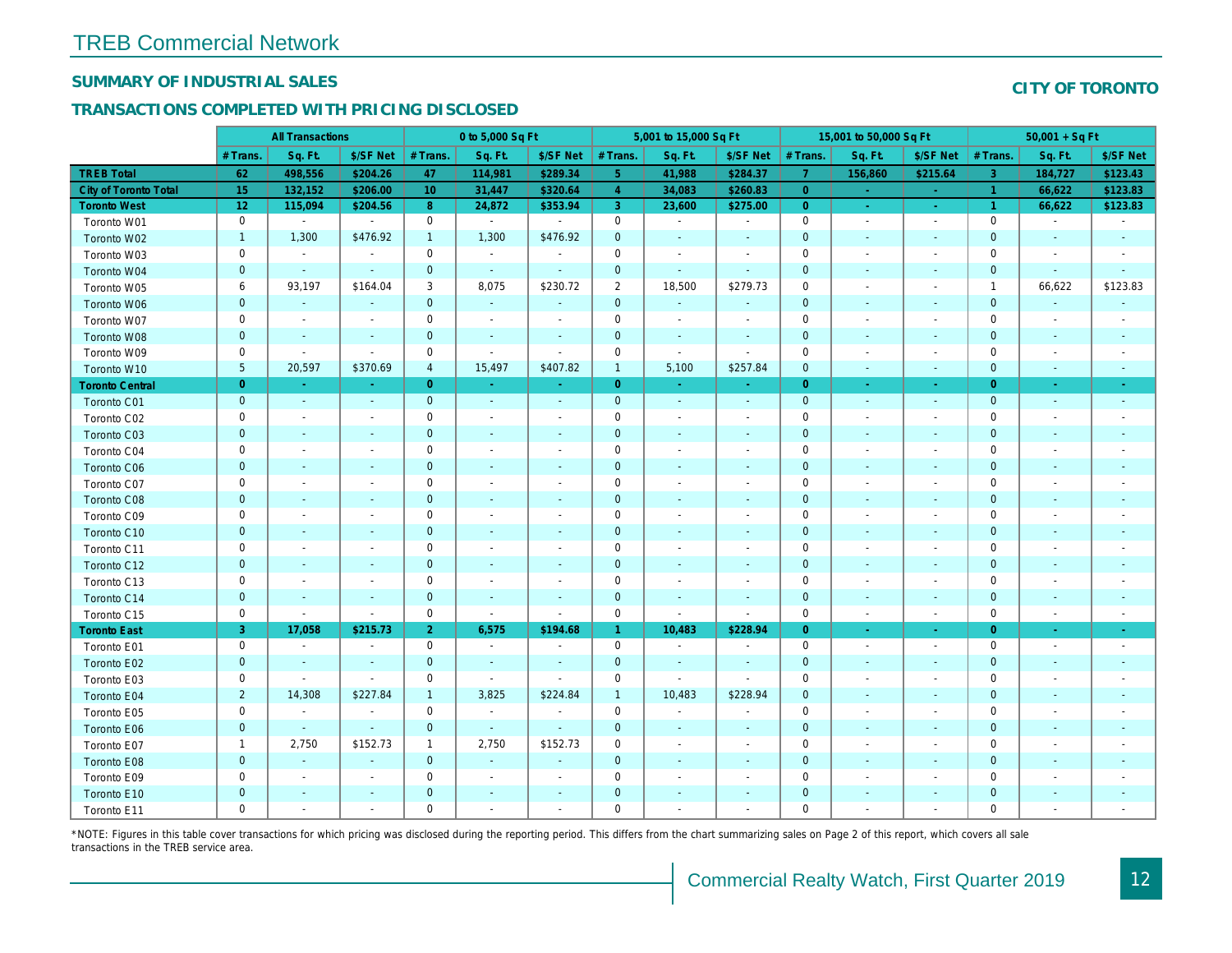#### **SUMMARY OF INDUSTRIAL SALES - CONDOMINIUM BREAKOUT**

#### **TRANSACTIONS COMPLETED WITH PRICING DISCLOSED**

|                        |                     | <b>All Transactions</b>     |                          |                     | 0 to 5,000 Sq Ft         |                          |                     | 5,001 to 15,000 Sq Ft    |                          |                     | 15,001 to 50,000 Sq Ft   |                             |                     | $50,001 + SqFt$          |                             |
|------------------------|---------------------|-----------------------------|--------------------------|---------------------|--------------------------|--------------------------|---------------------|--------------------------|--------------------------|---------------------|--------------------------|-----------------------------|---------------------|--------------------------|-----------------------------|
|                        | # Trans.            | Sq. Ft.                     | \$/SF Net                | # Trans.            | Sq. Ft.                  | \$/SF Net                | # Trans.            | Sq. Ft.                  | \$/SF Net                | # Trans.            | Sq. Ft.                  | \$/SF Net                   | # Trans.            | Sq. Ft.                  | \$/SF Net                   |
| <b>TREB Total</b>      | 39                  | 92,376                      | \$260.66                 | 39                  | 92,376                   | \$260.66                 | $\overline{0}$      | $\sim$                   |                          | $\overline{0}$      | $\sim$                   |                             | $\overline{0}$      | $\sim$                   |                             |
| City of Toronto Total  | 7                   | 18,536                      | \$234.03                 | $\overline{7}$      | 18,536                   | \$234.03                 | $\overline{0}$      | $\sim$                   | a.                       | $\overline{0}$      | a.                       | ÷.                          | $\overline{0}$      | $\sim$                   | $\sim$                      |
| <b>Toronto West</b>    | 6                   | 15,786                      | \$248.20                 | 6                   | 15,786                   | \$248.20                 | $\overline{0}$      | $\sim$                   | $\sim$                   | $\overline{0}$      | $\sim$                   | $\sim$                      | $\overline{0}$      | $\sim$                   | $\sim$                      |
| Toronto W01            | $\mathbf 0$         | $\mathcal{L}_{\mathcal{A}}$ |                          | $\mathsf 0$         | $\sim$                   | $\sim$                   | $\mathbf 0$         | $\sim$                   | $\overline{\phantom{a}}$ | $\mathsf{O}\xspace$ | $\sim$                   | $\overline{\phantom{a}}$    | $\mathsf{O}\xspace$ | $\overline{\phantom{a}}$ | $\sim$                      |
| Toronto W02            | $\mathbf{1}$        | 1,300                       | \$476.92                 | $\mathbf{1}$        | 1,300                    | \$476.92                 | $\mathbf 0$         |                          | $\sim$                   | $\mathbf 0$         | $\overline{a}$           | ÷.                          | $\mathbf 0$         | $\sim$                   | $\mathcal{L}_{\mathcal{A}}$ |
| Toronto W03            | $\mathsf{O}\xspace$ | $\sim$                      | $\sim$                   | $\mathbf 0$         | $\sim$                   | $\sim$                   | $\mathbf 0$         | $\overline{\phantom{a}}$ | $\sim$                   | 0                   | $\sim$                   | ÷,                          | 0                   | $\overline{\phantom{a}}$ | $\overline{\phantom{a}}$    |
| Toronto W04            | $\mathbf 0$         | $\sim$                      | $\sim$                   | $\mathsf{O}\xspace$ | $\sim$                   | $\sim$                   | $\mathbf 0$         |                          | $\sim$                   | $\mathbf 0$         | $\sim$                   | $\mathbb{Z}^2$              | $\mathbf 0$         | $\sim$                   | $\mathcal{L}_{\mathcal{A}}$ |
| Toronto W05            | 3                   | 8,075                       | \$230.72                 | 3                   | 8,075                    | \$230.72                 | $\mathbf 0$         |                          | $\overline{\phantom{a}}$ | $\mathbf 0$         | $\overline{a}$           | $\overline{\phantom{a}}$    | $\mathbf 0$         | $\overline{\phantom{a}}$ | $\overline{a}$              |
| Toronto W06            | $\mathbf 0$         | $\sim$                      | $\sim$                   | $\mathbf{0}$        | $\mathbb{Z}^2$           | $\sim$                   | $\mathbf 0$         |                          | $\blacksquare$           | $\mathbf{O}$        |                          | $\mathcal{L}_{\mathcal{A}}$ | $\mathbf 0$         |                          | $\blacksquare$              |
| Toronto W07            | $\mathbf 0$         | $\overline{\phantom{a}}$    | $\sim$                   | $\mathbf 0$         | $\sim$                   | $\overline{\phantom{a}}$ | $\mathbf 0$         |                          | $\overline{\phantom{a}}$ | 0                   | $\overline{\phantom{a}}$ | ÷                           | 0                   | $\overline{\phantom{a}}$ | $\overline{a}$              |
| Toronto W08            | $\mathbf{0}$        | $\sim$                      | $\sim$                   | $\mathbf{0}$        | $\sim$                   | $\sim$                   | $\mathbf{0}$        |                          | $\mathcal{L}$            | $\mathbf{O}$        | $\sim$                   | $\mathbb{Z}^2$              | $\mathbf{O}$        | $\sim$                   |                             |
| Toronto W09            | $\mathbf 0$         | $\sim$                      | $\overline{\phantom{a}}$ | $\mathsf 0$         | $\sim$                   | $\sim$                   | $\mathbf 0$         |                          | $\overline{\phantom{a}}$ | $\mathbf 0$         | $\overline{\phantom{a}}$ | ÷,                          | 0                   |                          | ÷                           |
| Toronto W10            | $\overline{2}$      | 6,411                       | \$223.83                 | $\overline{2}$      | 6,411                    | \$223.83                 | $\mathbf{0}$        | $\sim$                   | $\sim$                   | $\overline{0}$      | $\blacksquare$           | $\blacksquare$              | $\mathbf{O}$        | $\blacksquare$           | $\blacksquare$              |
| <b>Toronto Central</b> | $\mathbf{0}$        |                             |                          | $\overline{0}$      |                          |                          | $\overline{0}$      |                          | $\sim$                   | $\overline{O}$      |                          | $\blacksquare$              | $\overline{0}$      |                          | $\omega$                    |
| Toronto C01            | $\mathbf 0$         | $\sim$                      | $\sim$                   | $\mathbf 0$         | $\sim$                   | $\sim$                   | $\overline{0}$      | $\sim$                   | $\sim$                   | $\mathbf 0$         | $\sim$                   | $\mathbb{Z}^2$              | $\mathbf{0}$        | $\sim$                   | $\mathcal{L}$               |
| Toronto C02            | $\mathsf{O}\xspace$ |                             | $\sim$                   | $\mathsf{O}\xspace$ | $\overline{\phantom{a}}$ | $\overline{\phantom{a}}$ | $\mathbf 0$         |                          | $\overline{\phantom{a}}$ | $\mathbf 0$         | $\overline{\phantom{a}}$ | $\overline{\phantom{a}}$    | $\mathsf{O}\xspace$ |                          | $\overline{\phantom{a}}$    |
| Toronto C03            | $\mathbf 0$         |                             | $\sim$                   | $\mathbf{0}$        | $\sim$                   | $\sim$                   | $\mathbf 0$         | $\sim$                   | $\sim$                   | $\mathsf{O}\xspace$ | $\sim$                   | $\overline{\phantom{a}}$    | $\mathbf 0$         | $\overline{\phantom{a}}$ | $\mathbf{r}$                |
| Toronto C04            | $\mathsf{O}\xspace$ |                             | $\sim$                   | $\mathbf 0$         | $\overline{\phantom{a}}$ | $\sim$                   | $\mathbf 0$         | $\overline{\phantom{a}}$ | $\sim$                   | $\mathbf 0$         | $\sim$                   | $\overline{a}$              | $\mathsf{O}\xspace$ | $\overline{\phantom{a}}$ | ÷,                          |
| Toronto C06            | $\mathbf 0$         |                             | $\sim$                   | $\mathbf 0$         | $\sim$                   | $\sim$                   | $\overline{0}$      | $\sim$                   | $\sim$                   | $\mathbf 0$         | $\sim$                   | $\sim$                      | $\mathsf{O}\xspace$ | $\sim$                   | $\sim$                      |
| Toronto C07            | $\mathbf 0$         |                             | $\overline{\phantom{a}}$ | $\mathbf 0$         | $\sim$                   | $\sim$                   | $\mathbf 0$         | $\overline{\phantom{a}}$ | $\overline{\phantom{a}}$ | 0                   | $\sim$                   | $\overline{\phantom{a}}$    | 0                   | $\overline{\phantom{a}}$ | $\overline{\phantom{a}}$    |
| Toronto C08            | $\mathbf{0}$        |                             | $\sim$                   | $\mathbf{0}$        |                          | $\overline{a}$           | $\mathbf{0}$        | $\overline{\phantom{a}}$ | $\sim$                   | $\mathbf{O}$        | $\overline{a}$           | $\overline{\phantom{a}}$    | $\mathbf{O}$        | ÷.                       | $\sim$                      |
| Toronto C09            | $\mathbf 0$         |                             | $\overline{\phantom{a}}$ | $\mathbf 0$         | $\overline{\phantom{a}}$ | $\overline{\phantom{a}}$ | $\mathbf 0$         |                          | $\overline{\phantom{a}}$ | $\mathbf 0$         | $\overline{\phantom{a}}$ | $\overline{\phantom{a}}$    | $\mathbf 0$         | $\overline{\phantom{a}}$ | $\overline{\phantom{a}}$    |
| Toronto C10            | $\mathbf{0}$        |                             | $\sim$                   | $\mathbf{0}$        |                          | $\sim$                   | $\mathbf 0$         |                          | $\sim$                   | $\mathbf 0$         | $\sim$                   | $\sim$                      | $\mathbf 0$         | ÷,                       | $\overline{\phantom{a}}$    |
| Toronto C11            | $\mathbf 0$         |                             | $\sim$                   | $\mathbf 0$         | $\sim$                   | $\sim$                   | $\mathbf 0$         | $\overline{\phantom{a}}$ | $\sim$                   | $\mathbf 0$         | $\sim$                   | $\overline{\phantom{a}}$    | $\mathbf 0$         | $\overline{\phantom{a}}$ | $\overline{\phantom{a}}$    |
| Toronto C12            | $\mathbf{0}$        |                             | $\sim$                   | $\overline{0}$      |                          | $\sim$                   | $\overline{0}$      |                          | $\mathcal{L}$            | $\overline{0}$      |                          | $\overline{\phantom{a}}$    | $\overline{0}$      |                          |                             |
| Toronto C13            | $\mathbf 0$         |                             | $\overline{\phantom{a}}$ | $\mathbf 0$         | $\sim$                   | $\overline{\phantom{a}}$ | $\mathbf 0$         | $\overline{\phantom{a}}$ | $\overline{\phantom{a}}$ | 0                   | $\overline{\phantom{a}}$ | $\overline{\phantom{a}}$    | $\mathbf 0$         | $\overline{\phantom{a}}$ | $\overline{\phantom{a}}$    |
| Toronto C14            | $\mathbf{0}$        |                             | $\sim$                   | $\mathbf 0$         |                          | $\sim$                   | $\mathbf 0$         |                          | $\blacksquare$           | $\mathbf 0$         | $\sim$                   | $\overline{\phantom{a}}$    | $\mathbf 0$         | $\overline{\phantom{a}}$ | $\overline{\phantom{a}}$    |
| Toronto C15            | $\mathbf 0$         | $\sim$                      | $\sim$                   | $\mathbf 0$         | $\sim$                   | $\sim$                   | $\mathbf 0$         | $\sim$                   | $\sim$                   | 0                   | $\sim$                   | $\sim$                      | 0                   | $\sim$                   | $\overline{\phantom{a}}$    |
| <b>Toronto East</b>    | $\mathbf{1}$        | 2,750                       | \$152.73                 | $\mathbf{1}$        | 2,750                    | \$152.73                 | $\overline{0}$      | $\sim$                   | $\sim$                   | $\overline{O}$      | $\sim$                   | $\omega$                    | $\overline{0}$      | $\sim$                   | $\sim$                      |
| Toronto E01            | $\mathbf 0$         | $\sim$                      | $\sim$                   | $\mathbf 0$         | $\sim$                   | $\sim$                   | $\mathbf 0$         | $\overline{\phantom{a}}$ | $\sim$                   | $\mathbf 0$         | $\sim$                   | ÷                           | $\mathbf 0$         | $\overline{\phantom{a}}$ | $\sim$                      |
| Toronto E02            | $\mathbf 0$         |                             | $\sim$                   | $\mathbf{0}$        | $\sim$                   | $\sim$                   | $\mathbf 0$         | $\overline{\phantom{a}}$ | $\sim$                   | $\mathbf{O}$        | $\overline{a}$           | ÷.                          | $\mathbf 0$         | $\sim$                   | $\sim$                      |
| Toronto E03            | $\mathsf{O}\xspace$ | $\overline{\phantom{a}}$    | $\sim$                   | $\mathbf 0$         | $\overline{\phantom{a}}$ | $\sim$                   | $\mathsf{O}\xspace$ | $\overline{\phantom{a}}$ | $\sim$                   | 0                   | $\sim$                   | L,                          | 0                   | $\overline{\phantom{a}}$ | $\overline{\phantom{a}}$    |
| Toronto E04            | $\mathbf 0$         | $\sim$                      | $\sim$                   | $\mathbf{0}$        | $\sim$                   | $\sim$                   | $\mathbf 0$         | $\overline{a}$           | $\sim$                   | $\mathbf 0$         | $\sim$                   | $\mathbb{Z}^2$              | $\mathbf 0$         | $\sim$                   | $\sim$                      |
| Toronto E05            | $\mathbf 0$         |                             | $\overline{\phantom{a}}$ | $\mathbf 0$         | $\overline{\phantom{a}}$ | $\overline{\phantom{a}}$ | $\mathbf 0$         |                          | $\overline{\phantom{a}}$ | $\mathbf 0$         | $\overline{\phantom{a}}$ | $\overline{a}$              | $\mathbf 0$         |                          | $\overline{a}$              |
| Toronto E06            | $\mathbf{0}$        | $\sim$                      | $\sim$                   | $\mathbf{0}$        | $\sim$                   | $\sim$                   | $\mathbf{0}$        |                          | $\blacksquare$           | $\mathbf{O}$        |                          | $\mathbb{Z}^2$              | $\mathbf 0$         |                          | $\mathbf{r}$                |
| Toronto E07            | $\mathbf{1}$        | 2,750                       | \$152.73                 | $\mathbf{1}$        | 2,750                    | \$152.73                 | $\mathbf 0$         | $\overline{\phantom{a}}$ | $\overline{\phantom{a}}$ | 0                   | $\overline{\phantom{a}}$ | ÷                           | 0                   | $\overline{\phantom{a}}$ | $\overline{a}$              |
| Toronto E08            | $\mathbf{0}$        |                             | $\sim$                   | $\mathbf{0}$        | $\sim$                   | $\sim$                   | $\mathbf{0}$        |                          | $\sim$                   | $\mathbf{O}$        |                          | $\mathbb{Z}^2$              | $\mathbf{O}$        | $\sim$                   | $\overline{\phantom{a}}$    |
| Toronto E09            | $\mathbf 0$         |                             | $\overline{\phantom{a}}$ | $\mathbf 0$         |                          | $\overline{\phantom{a}}$ | $\mathbf 0$         |                          | $\overline{\phantom{a}}$ | $\mathbf 0$         |                          | ÷                           | 0                   |                          |                             |
| Toronto E10            | $\mathbf{0}$        |                             | $\sim$                   | $\mathbf{0}$        |                          | $\sim$                   | $\mathbf 0$         |                          | $\blacksquare$           | $\mathsf{O}\xspace$ |                          | $\overline{\phantom{a}}$    | $\mathbf 0$         |                          | $\mathbf{r}$                |
| Toronto E11            | $\mathbf 0$         |                             | $\overline{\phantom{a}}$ | $\mathbf 0$         |                          |                          | $\mathbf 0$         |                          | $\overline{\phantom{a}}$ | $\mathbf 0$         |                          | ÷,                          | $\mathbf 0$         |                          |                             |

\*NOTE: Figures in this table cover transactions for which pricing was disclosed during the reporting period. This differs from the chart summarizing sales on Page 2 of this report, which covers all sale transactions in the TREB service area.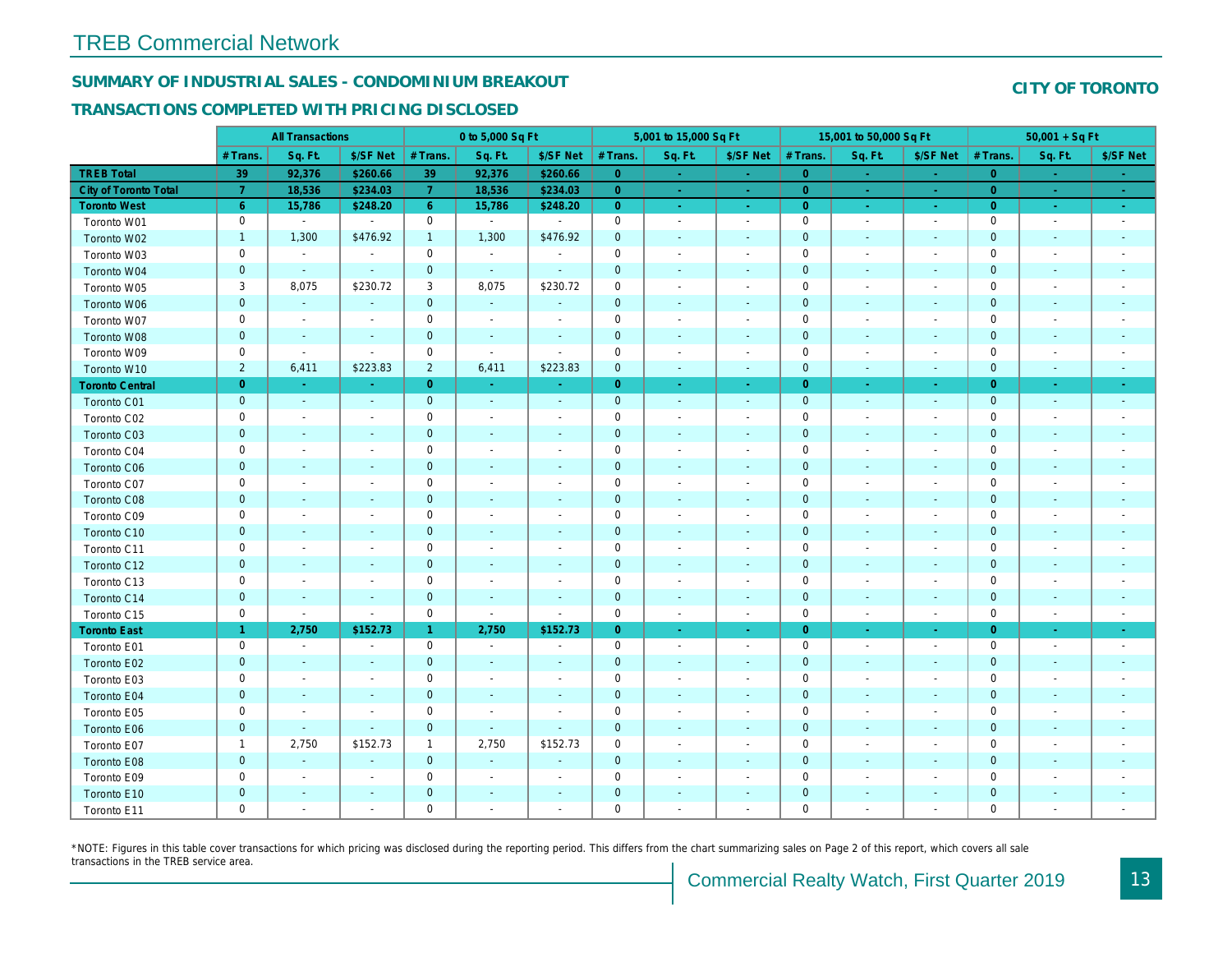## **SUMMARY OF INDUSTRIAL SALES - OTHER TYPES BREAKOUT**

#### **TRANSACTIONS COMPLETED WITH PRICING DISCLOSED**

|                        |                | <b>All Transactions</b>  |                          |                     | 0 to 5,000 Sq Ft         |                          |                | 5,001 to 15,000 Sq Ft    |                          |                     | 15,001 to 50,000 Sq Ft   |                          |                     | $50,001 + SqF$           |                             |
|------------------------|----------------|--------------------------|--------------------------|---------------------|--------------------------|--------------------------|----------------|--------------------------|--------------------------|---------------------|--------------------------|--------------------------|---------------------|--------------------------|-----------------------------|
|                        | # Trans.       | Sq. Ft.                  | \$/SF Net                | # Trans.            | Sq. Ft.                  | \$/SF Net                | # Trans.       | Sq. Ft.                  | \$/SF Net                | # Trans.            | Sq. Ft.                  | \$/SF Net                | # Trans.            | Sq. Ft.                  | \$/SF Net                   |
| <b>TREB Total</b>      | 23             | 406,180                  | \$191.43                 | 8                   | 22,605                   | \$406.54                 | 5              | 41,988                   | \$284.37                 | -7                  | 156,860                  | \$215.64                 | -3                  | 184,727                  | \$123.43                    |
| City of Toronto Total  | 8              | 113,616                  | \$201.42                 | $\overline{3}$      | 12,911                   | \$444.97                 | $\overline{4}$ | 34,083                   | \$260.83                 | $\overline{0}$      | na l                     | $\sim$                   | $\overline{1}$      | 66,622                   | \$123.83                    |
| <b>Toronto West</b>    | 6              | 99,308                   | \$197.62                 | $\overline{2}$      | 9,086                    | \$537.64                 | $\overline{3}$ | 23,600                   | \$275.00                 | $\overline{0}$      | $\sim$                   | $\sim$                   | $\overline{1}$      | 66,622                   | \$123.83                    |
| Toronto W01            | $\mathbf 0$    | $\sim$                   | $\sim$                   | $\mathsf{O}\xspace$ | $\sim$                   | $\sim$                   | $\mathsf 0$    | $\sim$                   | $\sim$                   | $\mathbf 0$         | $\sim$                   | $\overline{\phantom{a}}$ | $\mathsf{O}\xspace$ | $\sim$                   | $\sim$                      |
| Toronto W02            | $\mathbf 0$    |                          | $\sim$                   | $\mathbf 0$         |                          | $\sim$                   | $\mathbf{0}$   |                          | $\sim$                   | $\mathbf{0}$        | $\overline{\phantom{a}}$ | $\sim$                   | $\mathbf 0$         | $\sim$                   | $\mathbb{Z}^2$              |
| Toronto W03            | $\mathbf 0$    | $\overline{\phantom{a}}$ | $\sim$                   | $\mathsf{O}\xspace$ | $\overline{a}$           | $\overline{\phantom{a}}$ | $\mathbf 0$    | $\overline{\phantom{a}}$ | $\sim$                   | $\mathbf 0$         | $\sim$                   | $\overline{a}$           | 0                   | $\overline{\phantom{a}}$ | ÷,                          |
| Toronto W04            | $\mathbf 0$    | $\sim$                   | $\sim$                   | $\boldsymbol{0}$    |                          | $\sim$                   | $\mathbf{0}$   | $\sim$                   | $\sim$                   | $\mathbf{0}$        | $\sim$                   | $\mathcal{L}$            | $\mathbf 0$         | $\sim$                   | ÷.                          |
| Toronto W05            | 3              | 85,122                   | \$157.71                 | $\mathbf 0$         |                          | $\overline{a}$           | 2              | 18,500                   | \$279.73                 | $\mathbf 0$         | $\overline{a}$           | $\overline{\phantom{a}}$ | $\overline{1}$      | 66,622                   | \$123.83                    |
| Toronto W06            | $\mathbf 0$    | $\mathbb{Z}^2$           | $\sim$                   | $\mathbf 0$         |                          |                          | $\mathbf{0}$   | $\sim$                   | $\sim$                   | $\mathbf{0}$        |                          | $\sim$                   | $\mathbf 0$         | $\sim$                   | $\mathcal{L}_{\mathcal{A}}$ |
| Toronto W07            | $\mathbf 0$    | $\overline{\phantom{a}}$ | $\overline{\phantom{a}}$ | $\mathsf{O}\xspace$ |                          | $\overline{\phantom{a}}$ | $\mathbf 0$    |                          | $\overline{\phantom{a}}$ | $\mathbf 0$         | $\overline{\phantom{a}}$ | $\overline{\phantom{a}}$ | 0                   | $\overline{\phantom{a}}$ | $\overline{\phantom{a}}$    |
| Toronto W08            | $\mathbf{0}$   | $\mathbf{r}$             | $\sim$                   | $\mathbf{0}$        | $\sim$                   | $\sim$                   | $\mathbf{0}$   |                          | $\sim$                   | $\mathbf{0}$        |                          | $\mathcal{L}$            | $\mathbf{O}$        | $\sim$                   | $\mathbf{r}$                |
| Toronto W09            | $\mathbf 0$    | $\sim$                   |                          | $\mathsf{O}\xspace$ | $\sim$                   | $\sim$                   | $\mathbf 0$    | $\sim$                   | $\overline{\phantom{a}}$ | $\mathbf 0$         |                          | $\overline{\phantom{a}}$ | 0                   |                          | ÷                           |
| Toronto W10            | 3              | 14,186                   | \$437.05                 | $\overline{2}$      | 9,086                    | \$537.64                 | $\mathbf{1}$   | 5,100                    | \$257.84                 | $\mathbf{0}$        | $\sim$                   | $\blacksquare$           | $\overline{0}$      | $\sim$                   | $\mathcal{L}_{\mathcal{A}}$ |
| <b>Toronto Central</b> | $\overline{0}$ |                          |                          | $\overline{0}$      |                          |                          | $\overline{0}$ |                          | $\sim$                   | $\overline{0}$      |                          | $\omega$                 | $\overline{0}$      |                          | $\omega$                    |
| Toronto C01            | $\overline{0}$ | $\sim$                   | $\sim$                   | $\mathbf 0$         | $\sim$                   | $\sim$                   | $\overline{0}$ | $\sim$                   | $\sim$                   | $\mathbf{0}$        | $\sim$                   | $\mathcal{L}$            | $\overline{0}$      | $\sim$                   | $\mathcal{L}$               |
| Toronto C02            | $\mathbf 0$    | $\overline{\phantom{a}}$ | $\sim$                   | $\mathsf{O}\xspace$ |                          | $\sim$                   | $\mathbf 0$    | $\sim$                   | $\overline{\phantom{a}}$ | $\mathbf 0$         | $\overline{\phantom{a}}$ | $\overline{\phantom{a}}$ | 0                   |                          | $\overline{\phantom{a}}$    |
| Toronto C03            | $\mathbf 0$    | $\sim$                   | $\sim$                   | $\mathbf 0$         |                          | $\sim$                   | $\mathbf 0$    | $\overline{a}$           | $\sim$                   | $\mathbf 0$         | $\sim$                   | $\overline{\phantom{a}}$ | $\overline{0}$      | $\sim$                   | $\mathbf{r}$                |
| Toronto C04            | $\mathbf 0$    | $\sim$                   | $\overline{\phantom{a}}$ | $\mathsf{O}\xspace$ | $\overline{\phantom{a}}$ | $\sim$                   | $\mathbf 0$    | $\overline{a}$           | $\sim$                   | $\mathsf{O}\xspace$ | $\sim$                   | $\overline{a}$           | 0                   | $\overline{\phantom{a}}$ | $\overline{\phantom{a}}$    |
| Toronto C06            | $\mathbf{0}$   | $\sim$                   | $\sim$                   | $\mathbf 0$         | $\overline{a}$           | $\sim$                   | $\overline{0}$ | $\overline{a}$           | $\sim$                   | $\mathsf{O}\xspace$ | $\sim$                   | $\sim$                   | $\mathbf{0}$        | $\overline{\phantom{a}}$ | $\sim$                      |
| Toronto C07            | $\mathbf 0$    | $\overline{\phantom{a}}$ | $\overline{\phantom{a}}$ | $\mathbf 0$         | $\overline{\phantom{a}}$ | $\overline{\phantom{a}}$ | $\mathbf 0$    | $\sim$                   | $\overline{\phantom{a}}$ | $\mathbf 0$         | $\sim$                   | $\overline{\phantom{a}}$ | 0                   | $\overline{\phantom{a}}$ | $\overline{\phantom{a}}$    |
| Toronto C08            | $\mathbf{0}$   | $\overline{a}$           | $\sim$                   | $\mathbf{0}$        |                          | $\overline{\phantom{a}}$ | $\mathbf{0}$   |                          | $\sim$                   | $\mathbf{0}$        | $\overline{\phantom{a}}$ | $\overline{\phantom{a}}$ | $\mathbf{O}$        | ÷.                       | $\sim$                      |
| Toronto C09            | $\mathbf 0$    | $\overline{\phantom{a}}$ | $\sim$                   | $\mathbf 0$         |                          | $\sim$                   | $\mathbf 0$    |                          | $\sim$                   | $\mathbf 0$         | $\sim$                   | $\overline{\phantom{a}}$ | 0                   | $\overline{\phantom{a}}$ | $\overline{\phantom{a}}$    |
| Toronto C10            | $\mathbf 0$    |                          | $\sim$                   | $\mathbf 0$         |                          | $\sim$                   | $\mathbf{0}$   |                          | $\sim$                   | $\mathbf{0}$        | $\sim$                   | $\sim$                   | $\mathbf 0$         | $\overline{\phantom{a}}$ | $\sim$                      |
| Toronto C11            | $\mathbf 0$    | $\sim$                   | $\sim$                   | $\mathbf 0$         | $\overline{\phantom{a}}$ | $\sim$                   | $\mathbf 0$    | $\sim$                   | $\sim$                   | $\mathbf{0}$        | $\sim$                   | $\overline{\phantom{a}}$ | $\mathbf{O}$        | $\overline{\phantom{a}}$ | $\overline{\phantom{a}}$    |
| Toronto C12            | $\mathbf{0}$   |                          | $\sim$                   | $\mathbf 0$         |                          | $\sim$                   | $\mathbf{0}$   |                          | $\sim$                   | $\mathbf{0}$        | $\sim$                   | ÷.                       | $\mathbf{0}$        |                          |                             |
| Toronto C13            | $\mathbf 0$    |                          | $\sim$                   | $\mathbf 0$         | $\overline{\phantom{a}}$ | $\overline{\phantom{a}}$ | $\mathbf 0$    |                          | $\overline{\phantom{a}}$ | $\mathbf 0$         | $\overline{\phantom{a}}$ | $\overline{\phantom{a}}$ | 0                   | $\overline{\phantom{a}}$ | $\overline{\phantom{a}}$    |
| Toronto C14            | $\mathbf 0$    |                          | $\sim$                   | $\mathbf 0$         |                          |                          | $\mathbf{0}$   |                          | $\sim$                   | $\mathbf{0}$        |                          |                          | $\mathbf 0$         |                          | $\overline{\phantom{a}}$    |
| Toronto C15            | $\mathbf 0$    | $\sim$                   | $\sim$                   | $\mathbf 0$         | $\sim$                   | $\sim$                   | $\mathbf 0$    | $\sim$                   | $\sim$                   | $\mathbf 0$         | $\sim$                   | $\sim$                   | 0                   | $\sim$                   | $\overline{\phantom{a}}$    |
| <b>Toronto East</b>    | $\overline{2}$ | 14,308                   | \$227.84                 | $\mathbf{1}$        | 3,825                    | \$224.84                 | $\mathbf{1}$   | 10,483                   | \$228.94                 | $\overline{O}$      | $\sim$                   | $\mathcal{L}$            | $\overline{0}$      | $\sim$                   | $\sim$                      |
| Toronto E01            | $\mathbf 0$    | $\sim$                   | $\sim$                   | $\mathsf{O}\xspace$ | $\sim$                   | $\sim$                   | $\mathsf 0$    | $\sim$                   | $\sim$                   | $\mathbf 0$         | $\sim$                   | $\overline{\phantom{a}}$ | $\mathsf{O}\xspace$ | $\overline{\phantom{a}}$ | $\sim$                      |
| Toronto E02            | $\mathbf{0}$   | $\sim$                   | $\sim$                   | $\mathbf 0$         | $\sim$                   | $\sim$                   | $\mathbf{0}$   | $\sim$                   | $\sim$                   | $\mathbf{0}$        |                          | $\sim$                   | $\mathbf 0$         | $\sim$                   | $\mathcal{L}_{\mathcal{A}}$ |
| Toronto E03            | $\mathbf 0$    | $\sim$                   | $\overline{\phantom{a}}$ | $\mathsf{O}\xspace$ | $\sim$                   | $\sim$                   | $\mathbf 0$    | $\sim$                   | $\overline{\phantom{a}}$ | $\mathsf{O}\xspace$ | $\overline{\phantom{a}}$ | $\overline{\phantom{a}}$ | 0                   | $\overline{\phantom{a}}$ | ÷,                          |
| Toronto E04            | $\overline{2}$ | 14,308                   | \$227.84                 | $\mathbf{1}$        | 3,825                    | \$224.84                 | $\mathbf{1}$   | 10,483                   | \$228.94                 | $\mathbf 0$         | $\sim$                   | $\mathcal{L}$            | $\mathbf 0$         | $\sim$                   | $\mathcal{L}_{\mathcal{A}}$ |
| Toronto E05            | $\mathbf 0$    | $\overline{\phantom{a}}$ | $\overline{\phantom{a}}$ | $\mathbf 0$         |                          | $\overline{\phantom{a}}$ | $\mathbf 0$    |                          | $\sim$                   | $\mathbf 0$         | $\overline{\phantom{a}}$ | $\overline{\phantom{a}}$ | $\mathbf{O}$        |                          | $\overline{\phantom{a}}$    |
| Toronto E06            | $\mathbf{0}$   | $\sim$                   | $\sim$                   | $\mathbf 0$         |                          | $\sim$                   | $\mathbf{0}$   | $\sim$                   | $\blacksquare$           | $\mathbf{0}$        |                          | $\mathcal{L}$            | $\mathbf 0$         |                          | $\mathcal{L}_{\mathcal{A}}$ |
| Toronto E07            | $\mathbf 0$    | $\sim$                   | $\sim$                   | $\mathsf{O}\xspace$ |                          | $\overline{\phantom{a}}$ | $\mathbf 0$    |                          | $\overline{\phantom{a}}$ | $\mathbf 0$         | $\overline{\phantom{a}}$ | $\overline{\phantom{a}}$ | 0                   | $\overline{\phantom{a}}$ | $\overline{a}$              |
| Toronto E08            | $\mathbf{0}$   | $\blacksquare$           | $\sim$                   | $\mathbf{0}$        |                          | $\sim$                   | $\mathbf{0}$   |                          | $\sim$                   | $\mathbf{0}$        |                          | $\mathcal{L}$            | $\mathbf{O}$        |                          |                             |
| Toronto E09            | $\mathbf 0$    |                          |                          | $\mathbf 0$         |                          | $\overline{\phantom{a}}$ | $\mathbf 0$    |                          | $\overline{\phantom{a}}$ | $\mathbf 0$         |                          | $\overline{\phantom{a}}$ | 0                   |                          |                             |
| Toronto E10            | $\mathbf{0}$   |                          | $\sim$                   | $\mathbf 0$         |                          |                          | $\mathbf 0$    |                          | $\sim$                   | $\mathbf 0$         |                          | $\sim$                   | $\mathsf{O}\xspace$ |                          | $\overline{\phantom{a}}$    |
| Toronto E11            | $\mathbf 0$    |                          |                          | $\mathbf 0$         |                          |                          | $\mathbf 0$    |                          |                          | $\mathbf{0}$        |                          |                          | $\mathbf 0$         |                          |                             |

\*NOTE: Figures in this table cover transactions for which pricing was disclosed during the reporting period. This differs from the chart summarizing sales on Page 2 of this report, which covers all sale transactions in the TREB service area.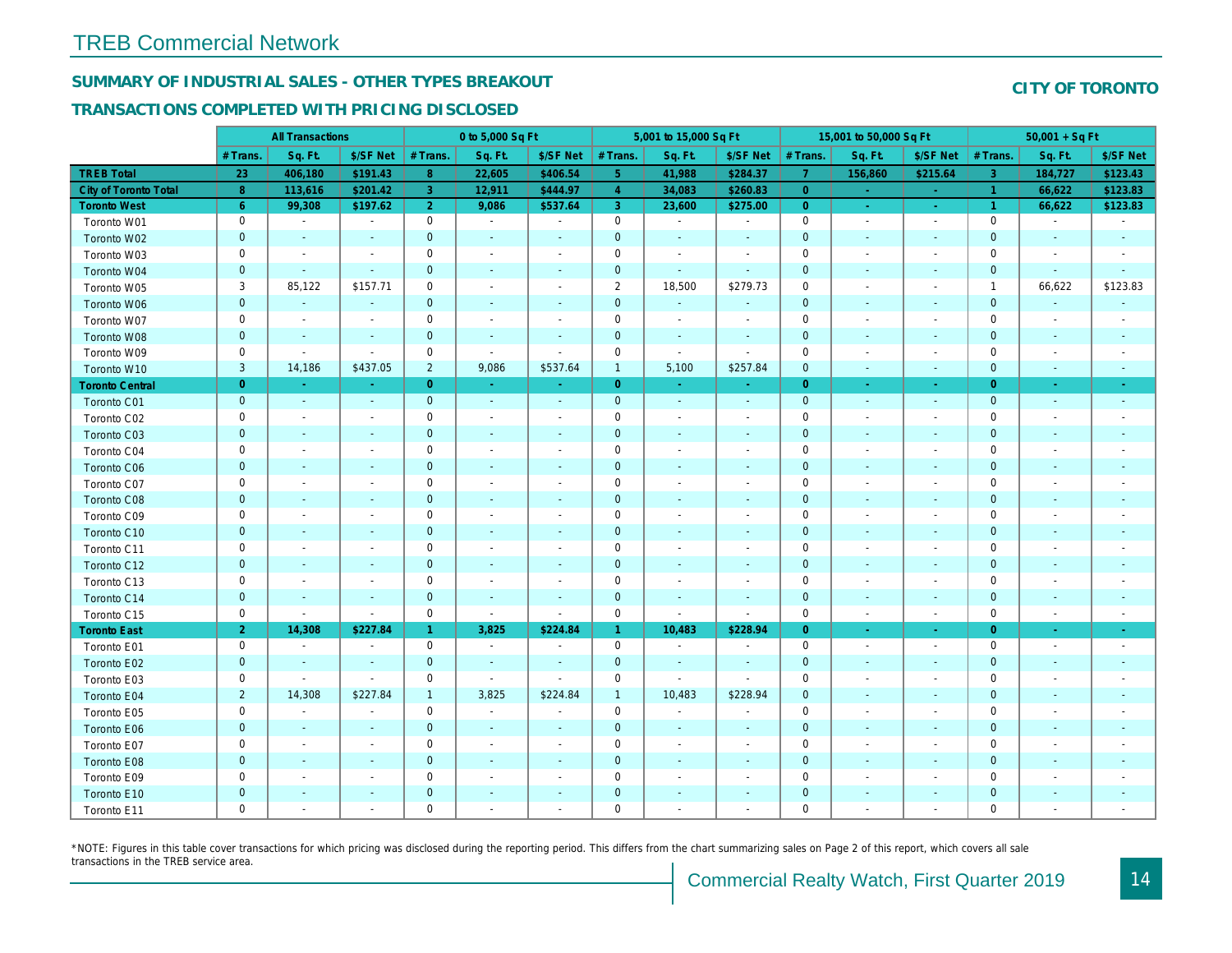#### **SUMMARY OF COMMERCIAL/RETAIL SALES**

#### **TRANSACTIONS COMPLETED WITH PRICING DISCLOSED**

|                        |                     | <b>All Transactions</b>  |               |                | 0 to 1,000 Sq Ft            |                          |                     | 1,001 to 2,500 Sq Ft        |                             |                     | 2,001 to 5,000 Sq Ft        |                          |                | $5,001 + SqFt$              |                          |
|------------------------|---------------------|--------------------------|---------------|----------------|-----------------------------|--------------------------|---------------------|-----------------------------|-----------------------------|---------------------|-----------------------------|--------------------------|----------------|-----------------------------|--------------------------|
|                        | # Trans.            | Sq. Ft.                  | \$/SF Net     | # Trans.       | Sq. Ft.                     | \$/SF Net                | # Trans.            | Sq. Ft.                     | \$/SF Net                   | # Trans.            | Sq. Ft.                     | \$/SF Net                | # Trans.       | Sq. Ft.                     | \$/SF Net                |
| <b>TREB Total</b>      | 79                  | 313,876                  | \$239.47      | 25             | 15,234                      | \$537.83                 | 24                  | 39,861                      | \$475.23                    | 14                  | 51,564                      | \$376.87                 | 16             | 207,217                     | \$137.99                 |
| <b>Halton Region</b>   | 3                   | 13,697                   | \$224.50      | $\overline{0}$ | $\sim$                      | $\sim$                   | $\overline{0}$      | $\omega$                    | $\sim$                      | $\overline{2}$      | 8,034                       | \$304.95                 | $\overline{1}$ | 5,663                       | \$110.37                 |
| Burlington             | $\mathbf{0}$        | $\mathbf{r}$             |               | $\overline{0}$ | ÷.                          |                          | $\overline{0}$      |                             | ÷.                          | $\mathbf 0$         | $\sim$                      | $\sim$                   | $\mathbf{0}$   | ÷.                          |                          |
| Halton Hills           | $\mathbf{3}$        | 13,697                   | \$224.50      | $\mathbf 0$    | $\sim$                      | $\sim$                   | $\mathsf{O}\xspace$ | $\overline{a}$              | $\sim$                      | $\overline{2}$      | 8,034                       | \$304.95                 | $\mathbf{1}$   | 5,663                       | \$110.37                 |
| Milton                 | $\mathbf{0}$        | $\mathcal{L}$            |               | $\mathbf{0}$   | $\mathbb{Z}^2$              | $\mathcal{L}$            | $\overline{0}$      |                             | $\sim$                      | $\mathbf 0$         | $\mathbb{Z}^2$              |                          | $\overline{0}$ | $\mathbb{Z}^2$              |                          |
| Oakville               | $\Omega$            | $\sim$                   | $\sim$        | $\mathbf 0$    | $\sim$                      | $\sim$                   | $\mathbf 0$         | $\sim$                      | $\sim$                      | $\mathbf 0$         | $\overline{\phantom{a}}$    | $\overline{\phantom{a}}$ | $\mathbf 0$    | $\mathcal{L}_{\mathcal{A}}$ | $\sim$                   |
| Peel Region            | 12                  | 38,707                   | \$287.36      | $\overline{2}$ | 1,645                       | \$593.92                 | 6                   | 8,792                       | \$393.08                    | $\overline{0}$      | ¥.                          | $\omega$                 | $\overline{4}$ | 28,270                      | \$236.64                 |
| Brampton               | 5                   | 5,947                    | \$451.82      | $\mathbf{1}$   | 845                         | \$472.19                 | $\overline{4}$      | 5,102                       | \$448.45                    | $\mathbf 0$         | $\mathcal{L}_{\mathcal{A}}$ | $\overline{\phantom{a}}$ | $\mathbf 0$    | $\sim$                      |                          |
| Caledon                | $\overline{2}$      | 13,526                   | \$116.07      | $\mathbf{0}$   | $\sim$                      |                          | $\overline{0}$      | i.                          | $\mathbb{Z}^2$              | $\overline{0}$      | ÷                           |                          | $\overline{2}$ | 13,526                      | \$116.07                 |
| Mississauga            | 5                   | 19,234                   | \$356.97      | $\mathbf{1}$   | 800                         | \$722.50                 | $\overline{2}$      | 3,690                       | \$316.53                    | $\mathsf{O}\xspace$ | $\sim$                      | $\overline{\phantom{a}}$ | $\overline{2}$ | 14,744                      | \$347.26                 |
| Toronto                | 29                  | 145,833                  | \$283.67      | 9              | 5,620                       | \$476.66                 | 9                   | 17,448                      | \$584.71                    | 6                   | 21,295                      | \$559.19                 | 5 <sub>5</sub> | 101,470                     | \$163.40                 |
| <b>Toronto West</b>    | 5                   | 82,746                   | \$157.65      | $\mathbf 0$    | $\sim$                      |                          | $\overline{2}$      | 4,784                       | \$272.78                    | $\mathbf{1}$        | 3,840                       | \$205.73                 | $\overline{2}$ | 74,122                      | \$147.73                 |
| <b>Toronto Central</b> | 15                  | 24,678                   | \$725.98      | 5              | 2,743                       | \$655.76                 | $\overline{7}$      | 12,664                      | \$702.54                    | $\mathfrak{Z}$      | 9,271                       | \$778.77                 | $\mathbf 0$    | ÷,                          | $\sim$                   |
| <b>Toronto East</b>    | 9                   | 38,409                   | \$270.98      | $\overline{4}$ | 2,877                       | \$305.87                 | $\mathbf 0$         | $\mathcal{L}_{\mathcal{A}}$ | $\sim$                      | $\overline{2}$      | 8,184                       | \$476.30                 | 3              | 27,348                      | \$205.87                 |
| <b>York Region</b>     | 23                  | 24,207                   | \$451.01      | 14             | 7,969                       | \$569.39                 | $\overline{7}$      | 9,758                       | \$467.31                    | $\overline{2}$      | 6,480                       | \$280.86                 | $\overline{0}$ | ÷.                          | $\omega$                 |
| Aurora                 | $\mathsf{O}\xspace$ | $\sim$                   | $\sim$        | $\mathbf 0$    | $\overline{\phantom{a}}$    | $\overline{\phantom{a}}$ | $\mathbf 0$         | $\overline{\phantom{a}}$    | $\overline{\phantom{a}}$    | $\mathbf 0$         | $\sim$                      | $\overline{\phantom{a}}$ | $\mathbf 0$    | $\overline{\phantom{a}}$    | $\overline{\phantom{a}}$ |
| E. Gwillimbury         | $\mathbf{0}$        |                          | $\mathcal{L}$ | $\mathbf{0}$   | $\mathbf{u}$                |                          | $\overline{0}$      |                             | $\Box$                      | $\overline{0}$      | ÷,                          |                          | $\overline{0}$ |                             |                          |
| Georgina               | $\mathbf 0$         | $\overline{\phantom{a}}$ | $\sim$        | $\mathbf 0$    | $\overline{a}$              | $\overline{a}$           | $\mathbf 0$         | $\overline{a}$              | $\overline{\phantom{a}}$    | $\mathbf 0$         | $\overline{\phantom{a}}$    | $\overline{a}$           | $\mathbf 0$    | $\overline{a}$              | $\overline{a}$           |
| King                   | $\mathbf{0}$        | $\sim$                   | $\sim$        | $\mathbf{0}$   | $\mathcal{L}_{\mathcal{A}}$ | $\sim$                   | $\overline{0}$      | $\mathbb{L}^2$              | $\mathbb{Z}^2$              | $\mathbf 0$         | $\mathbb{Z}^2$              | $\mathcal{L}$            | $\mathbf 0$    | $\overline{\phantom{0}}$    | $\mathcal{L}$            |
| Markham                | 11                  | 7,491                    | \$475.17      | 10             | 5,823                       | \$537.44                 | $\mathbf{1}$        | 1,668                       | \$257.79                    | $\mathbf 0$         | $\overline{a}$              | $\overline{a}$           | $\mathbf 0$    |                             | $\overline{a}$           |
| Newmarket              | $\mathbf{0}$        | $\sim$                   |               | $\overline{0}$ | u.                          | $\sim$                   | $\overline{0}$      | $\sim$                      | $\sim$                      | $\overline{0}$      | $\sim$                      | $\overline{a}$           | $\overline{0}$ | $\overline{a}$              | $\sim$                   |
| Richmond Hill          | $\mathbf{1}$        | 398                      | \$806.53      | $\mathbf{1}$   | 398                         | \$806.53                 | $\mathsf{O}\xspace$ | $\mathcal{L}_{\mathcal{A}}$ | $\overline{\phantom{a}}$    | $\mathsf{O}\xspace$ | $\sim$                      | $\overline{a}$           | $\mathbf 0$    | $\overline{a}$              | $\overline{\phantom{a}}$ |
| Vaughan                | 10                  | 13,618                   | \$467.18      | $\overline{3}$ | 1,748                       | \$621.85                 | 6                   | 8,090                       | \$510.51                    | $\mathbf{1}$        | 3,780                       | \$302.91                 | $\mathbf 0$    | ÷.                          | ÷                        |
| Whitchurch-Stouffville | $\mathbf{1}$        | 2,700                    | \$250.00      | $\Omega$       | $\sim$                      | $\sim$                   | $\Omega$            | $\mathcal{A}$               | $\omega$                    | $\mathbf{1}$        | 2,700                       | \$250.00                 | $\Omega$       | $\sim$                      | $\sim$                   |
| Durham Region          | $\overline{7}$      | 55,007                   | \$87.53       | $\overline{0}$ | $\omega_{\rm c}$            | $\sim$                   | $\mathbf{1}$        | 2,363                       | \$201.02                    | $\overline{2}$      | 7,918                       | \$224.17                 | $\overline{4}$ | 44,726                      | \$57.35                  |
| Ajax                   | $\mathbf 0$         | $\sim$                   | $\sim$        | $\mathbf 0$    | $\overline{\phantom{a}}$    | $\sim$                   | $\mathbf 0$         | $\overline{a}$              | $\sim$                      | $\mathbf 0$         | $\mathbf{r}$                | $\overline{a}$           | $\mathbf 0$    | $\overline{a}$              | $\sim$                   |
| <b>Brock</b>           | $\mathbf 0$         | $\mathcal{L}$            | $\sim$        | $\mathbf 0$    |                             |                          | $\mathbf 0$         |                             | $\sim$                      | $\mathbf 0$         | $\mathbb{Z}$                |                          | $\mathbf 0$    |                             |                          |
| Clarington             | 2                   | 28,123                   | \$49.96       | $\mathbf 0$    | $\overline{\phantom{a}}$    | $\overline{\phantom{a}}$ | $\mathbf 0$         | $\overline{\phantom{a}}$    | $\overline{\phantom{a}}$    | $\mathbf 0$         | $\sim$                      | $\overline{\phantom{a}}$ | 2              | 28,123                      | \$49.96                  |
| Oshawa                 | $\overline{2}$      | 7,918                    | \$224.17      | $\mathbf{0}$   |                             |                          | $\overline{0}$      |                             | ÷                           | $\overline{2}$      | 7,918                       | \$224.17                 | $\mathbf 0$    | ÷.                          | $\overline{a}$           |
| Pickering              | $\mathbf{1}$        | 9,583                    | \$57.39       | $\mathbf 0$    | $\sim$                      | $\sim$                   | $\mathsf{O}\xspace$ | $\overline{\phantom{a}}$    | $\sim$                      | $\mathsf{O}\xspace$ | $\overline{\phantom{a}}$    | $\overline{\phantom{a}}$ | $\mathbf{1}$   | 9,583                       | \$57.39                  |
| Scugog                 | $\mathbf{1}$        | 2,363                    | \$201.02      | $\mathbf{0}$   |                             |                          | $\overline{1}$      | 2,363                       | \$201.02                    | $\overline{0}$      | ÷                           |                          | $\mathbf 0$    | $\mathbb{Z}^2$              | $\sim$                   |
| Uxbridge               | $\mathbf 0$         | $\sim$                   | $\sim$        | $\mathbf 0$    | $\overline{\phantom{a}}$    | $\sim$                   | $\mathbf 0$         | $\overline{\phantom{a}}$    | $\overline{\phantom{a}}$    | $\mathbf 0$         | $\sim$                      | $\overline{\phantom{a}}$ | $\mathbf 0$    | $\sim$                      | $\sim$                   |
| Whitby                 | $\mathbf{1}$        | 7,020                    | \$86.89       | $\overline{0}$ | $\sim$                      | ÷                        | $\overline{0}$      | $\mathcal{L}$               | $\sim$                      | $\overline{0}$      | $\mathbb{Z}^2$              | $\mathcal{L}$            | $\overline{1}$ | 7,020                       | \$86.89                  |
| <b>Dufferin County</b> | $\overline{0}$      | ÷.                       | $\sim$        | $\overline{0}$ | u.                          | $\sim$                   | $\overline{0}$      | ÷.                          | $\sim$                      | $\overline{0}$      | ÷.                          | ÷                        | $\overline{0}$ |                             | $\sim$                   |
| Orangeville            | $\mathbf{0}$        | $\sim$                   | $\mathcal{L}$ | $\overline{0}$ | $\sim$                      | $\sim$                   | $\Omega$            | ÷.                          | ÷.                          | $\overline{0}$      | $\omega$ .                  | ÷,                       | $\overline{0}$ | ÷.                          | $\sim$                   |
| <b>Simcoe County</b>   | 5 <sup>5</sup>      | 36,425                   | \$106.08      | $\overline{0}$ | ÷.                          | ÷.                       | $\overline{1}$      | 1,500                       | \$166.67                    | $\overline{2}$      | 7,837                       | \$188.85                 | $\overline{2}$ | 27,088                      | \$78.78                  |
| Adjala-Tosorontio      | $\overline{2}$      | 15,320                   | \$77.42       | $\overline{0}$ | ÷.                          | ÷.                       | $\overline{0}$      | ÷                           | ÷.                          | $\overline{1}$      | 4,287                       | \$204.11                 | $\overline{1}$ | 11,033                      | \$28.19                  |
| <b>Bradford West</b>   | $\mathbf 0$         | $\sim$                   |               | $\mathbf 0$    | $\overline{a}$              | $\sim$                   | $\mathbf 0$         | $\sim$                      | $\overline{\phantom{a}}$    | $\mathbf 0$         | $\sim$                      |                          | $\mathbf 0$    |                             | $\sim$                   |
| Essa                   | $\mathbf{1}$        | 1,500                    | \$166.67      | $\overline{0}$ |                             |                          | $\overline{1}$      | 1,500                       | \$166.67                    | $\mathbf 0$         | ÷,                          |                          | $\mathbf 0$    | ÷,                          |                          |
| Innisfil               | $\mathbf 0$         | $\sim$                   |               | $\mathbf 0$    |                             |                          | $\mathbf 0$         |                             |                             | $\mathbf 0$         | $\sim$                      | $\overline{a}$           | $\mathbf 0$    | $\overline{\phantom{a}}$    |                          |
| New Tecumseth          | $\overline{2}$      | 19,605                   | \$123.85      | $\Omega$       |                             |                          | $\Omega$            | ÷.                          | $\mathcal{L}_{\mathcal{A}}$ | $\mathbf{1}$        | 3,550                       | \$170.42                 | $\overline{1}$ | 16,055                      | \$113.55                 |

\*NOTE: Figures in this table cover transactions completed on a per square foot net basis and for which pricing was disclosed during the reporting period. This differs from the chart summarizing square feet leased on Page 2 of this report, which covers all leasing transactions in the TREB service area.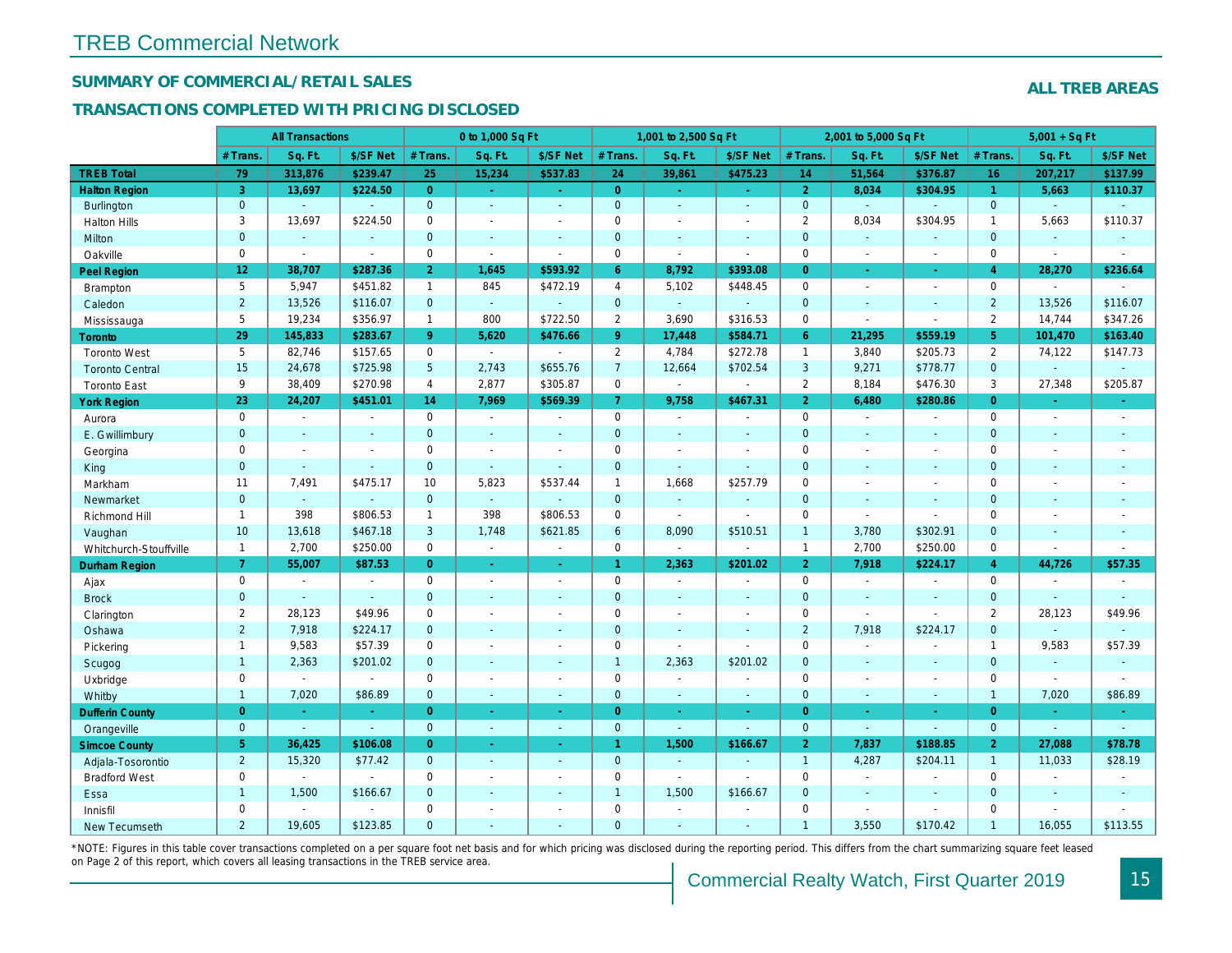#### **SUMMARY OF COMMERCIAL/RETAIL SALES - CONDOMINIUM BREAKOUT**

#### **TRANSACTIONS COMPLETED WITH PRICING DISCLOSED**

|                        |                     | <b>All Transactions</b>     |                          |                               | 0 to 1,000 Sq Ft            |                          |                                     | 1,001 to 2,500 Sq Ft     |                             |                               | 2,001 to 5,000 Sq Ft        |                             |                | $5,001 + SqF$            |                             |
|------------------------|---------------------|-----------------------------|--------------------------|-------------------------------|-----------------------------|--------------------------|-------------------------------------|--------------------------|-----------------------------|-------------------------------|-----------------------------|-----------------------------|----------------|--------------------------|-----------------------------|
|                        | # Trans             | Sq. Ft.                     | \$/SF Net                | # Trans.                      | Sq. Ft.                     | \$/SF Net                | # Trans.                            | Sq. Ft.                  | \$/SF Net                   | # Trans.                      | Sq. Ft.                     | \$/SF Net                   | # Trans.       | Sq. Ft.                  | \$/SF Net                   |
| <b>TREB Total</b>      | 17                  | 18,765                      | \$459.44                 | 10                            | 6,149                       | \$638.19                 | 6                                   | 8,836                    | \$401.99                    | $\mathbf{1}$                  | 3,780                       | \$302.91                    | $\overline{0}$ | $\sim$                   |                             |
| <b>Halton Region</b>   | $\overline{0}$      | ÷.                          | $\omega$                 | $\overline{0}$                | $\omega$ .                  | $\sim$                   | $\overline{0}$                      | $\omega$                 | $\omega$                    | $\overline{0}$                | $\omega$                    | $\omega$                    | $\overline{0}$ | $\blacksquare$           | $\omega$                    |
| <b>Burlington</b>      | $\overline{0}$      | $\mathcal{L}$               | $\mathcal{L}$            | $\overline{0}$                | $\mathcal{L}$               | $\sim$                   | $\mathbf 0$                         | $\sim$                   | $\sim$                      | $\mathbf{0}$                  | $\sim$                      | $\mathbb{Z}$                | $\mathbf{0}$   | $\sim$                   | $\mathbb{Z}^2$              |
| Halton Hills           | $\mathsf{O}$        | $\sim$                      | $\sim$                   | $\mathsf 0$                   | $\sim$                      |                          | $\mathbf 0$                         |                          | $\sim$                      | $\mathbf 0$                   | $\sim$                      | $\overline{a}$              | $\mathbf 0$    | Ĭ.                       | $\overline{\phantom{a}}$    |
| Milton                 | $\overline{0}$      | ÷,                          | $\overline{\phantom{a}}$ | $\overline{0}$                | $\mathcal{L}$               | $\sim$                   | $\mathbf{0}$                        | $\sim$                   | $\sim$                      | $\mathsf{O}\xspace$           | $\mathcal{L}$               | $\mathbb{Z}$                | $\mathbf{0}$   | $\sim$                   | $\mathbb{Z}^2$              |
| Oakville               | $\mathbf 0$         | $\mathcal{L}_{\mathcal{A}}$ | $\sim$                   | $\mathbf 0$                   | $\mathcal{L}_{\mathcal{A}}$ | $\sim$                   | $\mathbf 0$                         | $\sim$                   | $\sim$                      | $\mathbf 0$                   | $\sim$                      | $\sim$                      | $\mathbf 0$    | $\overline{\phantom{a}}$ | $\sim$                      |
| Peel Region            | $\overline{2}$      | 2,692                       | \$471.03                 | $\overline{0}$                | $\Delta \phi$               | ÷.                       | $\overline{2}$                      | 2,692                    | \$471.03                    | $\overline{0}$                | $\Delta \phi$               | $\omega_{\rm c}$            | $\overline{0}$ | $\omega$                 | $\omega$                    |
| Brampton               | $\overline{2}$      | 2,692                       | \$471.03                 | $\mathbf 0$                   | $\sim$                      | $\overline{\phantom{a}}$ | $\overline{2}$                      | 2,692                    | \$471.03                    | $\mathbf 0$                   | $\sim$                      | $\sim$                      | $\mathbf 0$    | $\overline{\phantom{a}}$ | $\sim$                      |
| Caledon                | $\mathbf 0$         | $\mathcal{L}$               | $\sim$                   | $\mathbf{0}$                  | $\sim$                      | $\sim$                   | $\mathbf 0$                         | $\sim$                   | $\sim$                      | $\mathbf 0$                   | $\sim$                      | $\mathcal{L}$               | $\mathbf{0}$   | $\overline{\phantom{a}}$ | $\sim$                      |
| Mississauga            | $\mathbf 0$         | $\sim$                      | $\sim$                   | $\mathbf 0$                   | $\sim$                      | $\sim$                   | $\mathbf 0$                         | $\sim$                   | $\sim$                      | $\mathbf 0$                   | $\sim$                      | $\sim$                      | $\mathbf 0$    | $\sim$                   | $\mathbb{Z}^{\mathbb{Z}}$   |
| Toronto                | 5 <sup>5</sup>      | 5,460                       | \$482.38                 | 3                             | 2,106                       | \$676.51                 | $\overline{2}$                      | 3,354                    | \$360.47                    | $\overline{O}$                | $\Delta \phi$               | $\omega$                    | $\overline{0}$ | $\sim$                   | $\omega$                    |
| <b>Toronto West</b>    | $\mathbf 0$         | $\sim$                      | $\overline{a}$           | $\mathbf 0$                   | $\mathcal{L}_{\mathcal{A}}$ | $\mathbf{r}$             | $\mathbf 0$                         | $\sim$                   | $\sim$                      | $\mathbf 0$                   | $\sim$                      | $\overline{a}$              | $\mathbf 0$    | $\overline{a}$           | $\sim$                      |
| <b>Toronto Central</b> | $\overline{4}$      | 4,765                       | \$504.47                 | $\overline{2}$                | 1,411                       | \$846.68                 | $\overline{2}$                      | 3,354                    | \$360.47                    | $\mathbf 0$                   | $\mathcal{L}$               | $\mathcal{L}_{\mathcal{A}}$ | $\mathbf{0}$   | ÷,                       | $\overline{\phantom{a}}$    |
| <b>Toronto East</b>    | $\overline{1}$      | 695                         | \$330.94                 | $\mathbf{1}$                  | 695                         | \$330.94                 | $\mathbf 0$                         | $\sim$                   | $\sim$                      | $\mathbf 0$                   | $\sim$                      | $\sim$                      | $\mathbf 0$    | $\overline{\phantom{a}}$ | $\overline{\phantom{a}}$    |
| <b>York Region</b>     | 10 <sup>°</sup>     | 10,613                      | \$444.69                 | 7                             | 4,043                       | \$618.23                 | $\overline{2}$                      | 2,790                    | \$385.30                    | $\mathbf{1}$                  | 3,780                       | \$302.91                    | $\overline{0}$ | ÷                        | $\omega$                    |
| Aurora                 | $\mathsf{O}\xspace$ | $\mathcal{L}_{\mathcal{A}}$ | $\sim$                   | $\mathbf 0$                   | $\sim$                      | $\sim$                   | $\mathbf 0$                         | $\sim$                   | $\sim$                      | $\mathbf 0$                   | $\sim$                      | $\sim$                      | $\mathbf 0$    | $\overline{\phantom{a}}$ | $\sim$                      |
| E. Gwillimbury         | $\overline{0}$      | $\sim$                      | $\sim$                   | $\mathbf 0$                   | $\sim$                      |                          | $\mathbf 0$                         |                          | $\sim$                      | $\overline{0}$                | $\sim$                      | $\sim$                      | $\mathbf{0}$   | ÷,                       | $\overline{\phantom{a}}$    |
| Georgina               | $\mathbf 0$         | $\sim$                      | $\sim$                   | $\mathbf 0$                   | $\sim$                      | $\sim$                   | $\mathbf 0$                         | $\overline{\phantom{a}}$ | $\sim$                      | $\mathbf 0$                   | $\sim$                      | $\sim$                      | $\mathbf 0$    | Ĩ.                       | $\overline{\phantom{a}}$    |
| King                   | $\mathsf{O}\xspace$ | ÷.                          | $\blacksquare$           | $\mathbf 0$                   | ÷.                          | $\sim$                   | $\mathbf 0$                         | $\sim$                   | $\sim$                      | $\mathbf 0$                   | $\sim$                      | $\mathcal{L}_{\mathcal{A}}$ | $\mathbf{0}$   | ÷,                       | $\mathcal{L}_{\mathcal{A}}$ |
| Markham                | 6                   | 4,562                       | \$458.02                 | 5                             | 2,894                       | \$573.43                 | $\mathbf{1}$                        | 1,668                    | \$257.79                    | $\mathbf 0$                   | $\overline{\phantom{a}}$    | $\overline{\phantom{a}}$    | $\mathbf 0$    |                          | $\sim$                      |
| Newmarket              | $\overline{0}$      | $\mathbb{Z}^2$              | $\omega$                 | $\overline{0}$                | $\mathbb{Z}^2$              | $\sim$                   | $\mathbf 0$                         | $\omega$                 | $\blacksquare$              | $\overline{0}$                | $\blacksquare$              | ÷,                          | $\mathbf{0}$   |                          | ÷,                          |
| Richmond Hill          | $\mathbf 0$         | $\sim$                      | $\sim$                   | $\mathbf 0$                   | $\sim$                      | $\overline{a}$           | $\mathbf 0$                         | $\sim$                   | $\sim$                      | $\mathbf 0$                   | $\sim$                      | $\overline{\phantom{a}}$    | $\mathbf 0$    | Ĭ.                       | $\overline{\phantom{a}}$    |
| Vaughan                | $\overline{4}$      | 6,051                       | \$434.64                 | $\overline{2}$                | 1,149                       | \$731.07                 | $\mathbf{1}$                        | 1,122                    | \$574.87                    | $\overline{1}$                | 3,780                       | \$302.91                    | $\mathbf{0}$   | $\overline{\phantom{a}}$ | $\mathbb{Z}^2$              |
| Whitchurch-Stouffville | $\mathbf 0$         | $\mathcal{L}_{\mathcal{A}}$ | $\sim$                   | $\mathbf 0$                   | $\sim$                      | $\sim$                   | $\mathbf 0$                         | $\sim$                   | $\sim$                      | $\mathbf 0$                   | $\mathcal{L}_{\mathcal{A}}$ | $\mathbb{L}$                | $\mathbf 0$    | $\overline{\phantom{a}}$ | $\overline{\phantom{a}}$    |
| Durham Region          | $\overline{0}$      | $\omega_{\rm c}$            | $\sim$                   | $\overline{0}$                | $\sim$ .                    | $\sim$                   | $\overline{0}$                      | $\sim$                   | $\sim$                      | $\overline{O}$                | $\sim$                      | $\omega$                    | $\overline{0}$ | $\omega$                 | $\omega$                    |
| Ajax                   | $\mathbf 0$         | $\overline{a}$              | $\overline{\phantom{a}}$ | $\mathbf 0$                   | $\sim$                      | $\sim$                   | $\mathbf 0$                         | $\overline{\phantom{a}}$ | $\sim$                      | $\mathbf 0$                   | $\sim$                      | $\sim$                      | $\mathbf 0$    | $\overline{\phantom{a}}$ | $\sim$                      |
| <b>Brock</b>           | $\mathbf 0$         | $\mathbb{Z}^2$              | $\mathcal{L}$            | $\mathbf 0$                   | $\mathbb{Z}^2$              | $\sim$                   | $\mathbf 0$                         | $\sim$                   | $\sim$                      | $\overline{0}$                | $\sim$                      | $\mathcal{L}$               | $\mathbf 0$    | $\overline{\phantom{a}}$ | $\mathbb{Z}^2$              |
| Clarington             | $\mathbf 0$         | $\overline{\phantom{a}}$    | $\sim$                   | $\mathbf 0$                   | $\sim$                      | $\overline{\phantom{a}}$ | $\mathbf 0$                         | $\overline{\phantom{a}}$ | $\sim$                      | 0                             | $\sim$                      | $\overline{\phantom{a}}$    | $\mathbf 0$    | $\overline{\phantom{a}}$ | $\sim$                      |
| Oshawa                 | $\mathbf 0$         |                             | $\sim$                   | $\mathbf 0$                   |                             |                          | $\mathbf 0$                         |                          | $\sim$                      | $\mathbf 0$                   | ÷.                          | $\sim$                      | $\mathbf{0}$   |                          | ÷                           |
| Pickering              | $\mathbf 0$         | $\overline{\phantom{a}}$    | $\overline{\phantom{a}}$ | $\mathbf 0$                   | $\sim$                      | $\sim$                   | $\mathsf{O}\xspace$                 | $\sim$                   | $\overline{\phantom{a}}$    | 0                             | $\sim$                      | $\sim$                      | $\mathbf 0$    | $\overline{\phantom{a}}$ | $\overline{\phantom{a}}$    |
| Scugog                 | $\mathbf 0$         | ÷,                          | $\mathbf{u}$             | $\overline{0}$                | $\overline{a}$              | ÷.                       | $\mathbf{0}$                        |                          | $\sim$                      | $\overline{0}$                | $\sim$                      | $\mathbf{r}$                | $\mathbf{0}$   |                          | ÷                           |
| Uxbridge               | $\mathbf 0$         | $\overline{\phantom{a}}$    | $\overline{\phantom{a}}$ | $\mathbf 0$                   | $\sim$                      | $\sim$                   | $\mathbf 0$                         | $\sim$                   | $\sim$                      | $\mathbf 0$                   | $\sim$                      | $\overline{\phantom{a}}$    | $\mathbf 0$    | $\overline{\phantom{a}}$ | $\overline{\phantom{a}}$    |
| Whitby                 | $\overline{0}$      | $\sim$                      | $\mathcal{L}$            | $\overline{0}$                | $\sim$                      | $\overline{\phantom{a}}$ | $\mathbf{0}$                        | $\sim$                   | $\sim$                      | $\overline{0}$                | $\sim$                      | ÷                           | $\overline{0}$ | $\sim$                   | $\mathbb{Z}^2$              |
| <b>Dufferin County</b> | $\overline{0}$      | $\sim$                      | $\sim$                   | $\overline{0}$                | $\mathcal{L}$               | $\sim$                   | $\overline{0}$                      | a.                       | $\sim$                      | $\overline{O}$                | $\sim$                      | $\mathcal{L}$               | $\overline{0}$ | $\blacksquare$           | $\omega$                    |
| Orangeville            | $\overline{0}$      | $\omega$ .                  | $\sim$                   | $\overline{0}$                | $\sim$                      | $\sim$                   | $\mathbf{0}$                        | $\sim$                   | $\sim$                      | $\mathbf{0}$                  | $\sim$                      | $\mathcal{L}$               | $\overline{0}$ | $\sim$                   | $\omega$                    |
| <b>Simcoe County</b>   | $\overline{0}$      | ÷.                          | $\omega$                 | $\overline{0}$                | ÷.                          | ÷.                       | $\overline{0}$                      | $\sim$                   | $\mathcal{L}_{\mathcal{A}}$ | $\overline{O}$                | $\Delta$                    | ÷.                          | $\overline{0}$ | $\blacksquare$           | $\omega$                    |
| Adjala-Tosorontio      | $\mathbf 0$         | $\mathcal{L}$               | $\sim$                   | $\overline{0}$                | $\mathcal{L}$               | $\sim$                   | $\mathbf{0}$                        | $\sim$                   | $\sim$                      | $\mathbf{0}$                  | $\sim$                      | $\sim$                      | $\mathbf{0}$   | $\sim$                   | $\mathcal{L}$               |
| <b>Bradford West</b>   | $\mathsf{O}$        | ÷                           | $\overline{\phantom{a}}$ | $\mathbf 0$<br>$\overline{0}$ | $\overline{\phantom{a}}$    | $\sim$                   | $\mathsf{O}\xspace$<br>$\mathbf{0}$ |                          | $\overline{\phantom{a}}$    | $\mathbf 0$<br>$\overline{0}$ | $\overline{\phantom{a}}$    | $\overline{\phantom{a}}$    | $\mathbf 0$    |                          | $\overline{\phantom{a}}$    |
| Essa                   | $\overline{0}$      | ÷,                          | $\mathbf{u}$             |                               | ÷                           | ÷.                       |                                     |                          | $\sim$                      |                               | $\mathcal{L}$               | $\overline{\phantom{a}}$    | $\mathbf{0}$   |                          | ÷,                          |
| Innisfil               | $\mathbf 0$         | $\overline{\phantom{a}}$    | $\overline{a}$           | $\mathbf 0$                   | $\overline{a}$              |                          | $\mathbf 0$<br>$\Omega$             |                          | $\overline{\phantom{a}}$    | 0                             | $\overline{\phantom{a}}$    | $\overline{\phantom{a}}$    | $\mathbf 0$    | ÷,                       | $\overline{\phantom{a}}$    |
| New Tecumseth          | $\overline{0}$      | $\sim$                      | $\sim$                   | $\overline{0}$                | $\sim$                      | $\sim$                   |                                     | $\sim$                   | $\sim$                      | $\overline{0}$                | $\sim$                      | ÷                           | $\overline{0}$ | ÷.                       | ÷.                          |

\*NOTE: Figures in this table cover transactions completed on a per square foot net basis and for which pricing was disclosed during the reporting period. This differs from the chart summarizing square feet leased on Page 2 of this report, which covers all leasing transactions in the TREB service area.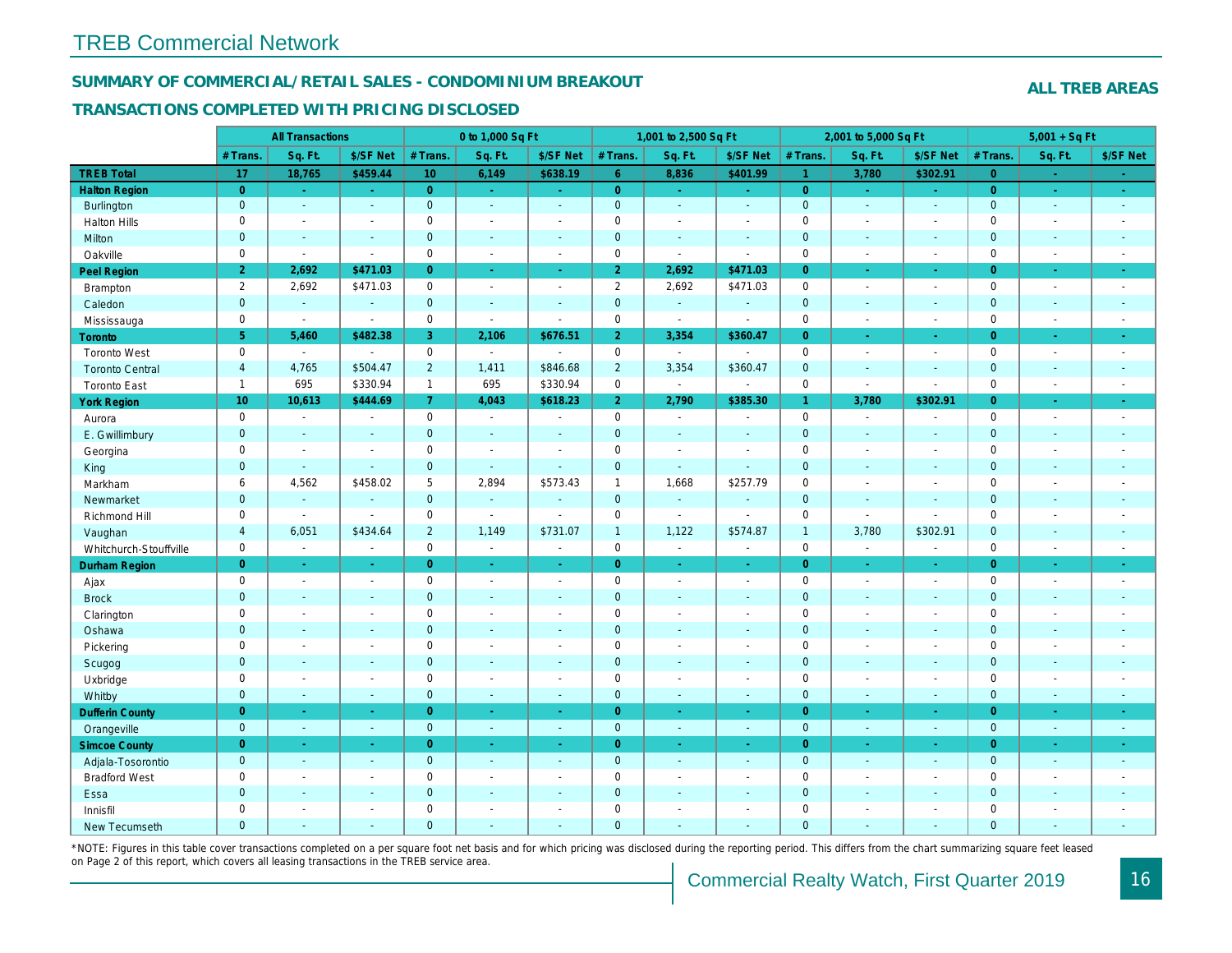#### **SUMMARY OF COMMERCIAL/RETAIL SALES - OTHER TYPES BREAKOUT**

#### **TRANSACTIONS COMPLETED WITH PRICING DISCLOSED**

|                        |                     | <b>All Transactions</b>     |                          |                     | 0 to 1,000 Sq Ft            |                          |                | 1,001 to 2,500 Sq Ft        |                          |                 | 2,001 to 5,000 Sq Ft        |                          |                | $5,001 + SqF$            |               |
|------------------------|---------------------|-----------------------------|--------------------------|---------------------|-----------------------------|--------------------------|----------------|-----------------------------|--------------------------|-----------------|-----------------------------|--------------------------|----------------|--------------------------|---------------|
|                        | # Trans             | Sq. Ft.                     | \$/SF Net                | # Trans.            | Sq. Ft.                     | \$/SF Net                | # Trans        | Sq. Ft.                     | \$/SF Net                | # Trans         | Sq. Ft.                     | \$/SF Net                | # Trans.       | Sq. Ft.                  | \$/SF Net     |
| <b>TREB Total</b>      | 62                  | 295,111                     | \$225.48                 | 15                  | 9,085                       | \$469.90                 | 18             | 31,025                      | \$496.08                 | 13 <sup>°</sup> | 47,784                      | \$382.72                 | 16             | 207,217                  | \$137.99      |
| <b>Halton Region</b>   | $\overline{3}$      | 13,697                      | \$224.50                 | $\overline{0}$      | $\omega_{\rm c}$            | ÷.                       | $\overline{0}$ | ¥.                          | ÷.                       | $\overline{2}$  | 8,034                       | \$304.95                 | $\mathbf{1}$   | 5,663                    | \$110.37      |
| Burlington             | $\mathbf 0$         | ÷.                          |                          | $\mathbf{0}$        | ÷.                          | $\mathbf{u}$             | $\mathbf{0}$   | $\Box$                      | $\mathbb{Z}^2$           | $\overline{0}$  | ÷.                          |                          | $\mathbf{0}$   |                          |               |
| <b>Halton Hills</b>    | $\mathbf{3}$        | 13,697                      | \$224.50                 | $\mathbf 0$         | $\overline{a}$              | $\overline{a}$           | $\mathbf 0$    |                             | $\overline{\phantom{a}}$ | 2               | 8,034                       | \$304.95                 | $\mathbf{1}$   | 5,663                    | \$110.37      |
| Milton                 | $\overline{0}$      | $\mathcal{L}$               | $\blacksquare$           | $\mathbf{0}$        | $\mathcal{L}_{\mathcal{A}}$ | $\mathcal{L}$            | $\mathbf{0}$   | $\Box$                      | $\sim$                   | $\overline{0}$  | ÷.                          |                          | $\mathbf{0}$   |                          | $\sim$        |
| Oakville               | $\Omega$            | $\sim$                      | $\sim$                   | $\mathbf{0}$        | $\mathbb{Z}^{\mathbb{Z}}$   | $\sim$                   | $\Omega$       | $\overline{\phantom{a}}$    | $\sim$                   | $\Omega$        | $\sim$                      | $\sim$                   | $\Omega$       | $\sim$                   | $\sim$        |
| Peel Region            | 10                  | 36,015                      | \$273.63                 | $\overline{2}$      | 1,645                       | \$593.92                 | $\overline{4}$ | 6,100                       | \$358.69                 | $\overline{0}$  | $\sim$                      | $\sim$                   | $\overline{4}$ | 28,270                   | \$236.64      |
| Brampton               | $\mathbf{3}$        | 3,255                       | \$435.94                 | $\mathbf{1}$        | 845                         | \$472.19                 | $\overline{2}$ | 2,410                       | \$423.24                 | $\mathbf 0$     | $\overline{\phantom{a}}$    | $\overline{\phantom{a}}$ | $\mathbf 0$    | $\sim$                   |               |
| Caledon                | $\overline{2}$      | 13,526                      | \$116.07                 | $\mathbf{0}$        | ÷.                          | $\mathcal{L}$            | $\mathbf{0}$   | $\sim$                      | $\mathbb{Z}^2$           | $\mathbf 0$     | $\mathcal{L}_{\mathcal{A}}$ | $\sim$                   | $\overline{2}$ | 13,526                   | \$116.07      |
| Mississauga            | 5                   | 19,234                      | \$356.97                 | $\mathbf{1}$        | 800                         | \$722.50                 | 2              | 3,690                       | \$316.53                 | $\Omega$        | $\mathcal{L}_{\mathcal{A}}$ | $\sim$                   | $\overline{2}$ | 14,744                   | \$347.26      |
| <b>Toronto</b>         | 24                  | 140,373                     | \$275.94                 | 6                   | 3,514                       | \$356.86                 | $\overline{7}$ | 14,094                      | \$638.07                 | 6               | 21,295                      | \$559.19                 | 5              | 101,470                  | \$163.40      |
| <b>Toronto West</b>    | 5                   | 82,746                      | \$157.65                 | $\mathbf 0$         | $\mathbb{Z}^{\mathbb{Z}}$   | $\sim$                   | $\overline{2}$ | 4,784                       | \$272.78                 | $\mathbf{1}$    | 3,840                       | \$205.73                 | 2              | 74,122                   | \$147.73      |
| <b>Toronto Central</b> | 11                  | 19,913                      | \$778.99                 | $\mathbf{3}$        | 1,332                       | \$453.45                 | 5              | 9,310                       | \$825.78                 | 3               | 9,271                       | \$778.77                 | $\mathbf 0$    |                          |               |
| <b>Toronto East</b>    | 8                   | 37,714                      | \$269.88                 | 3                   | 2,182                       | \$297.89                 | $\mathbf 0$    | $\sim$                      |                          | $\overline{2}$  | 8,184                       | \$476.30                 | 3              | 27,348                   | \$205.87      |
| <b>York Region</b>     | 13                  | 13,594                      | \$455.94                 | $\overline{7}$      | 3,926                       | \$519.10                 | 5 <sup>5</sup> | 6,968                       | \$500.14                 | $\mathbf{1}$    | 2,700                       | \$250.00                 | $\overline{0}$ | $\sim$                   | $\sim$        |
| Aurora                 | $\mathsf{O}$        | $\mathcal{L}_{\mathcal{A}}$ | $\sim$                   | $\mathsf{O}\xspace$ | $\sim$                      | $\sim$                   | $\mathbf 0$    | $\overline{\phantom{a}}$    | $\sim$                   | $\mathbf 0$     | $\sim$                      | $\sim$                   | $\mathbf 0$    | $\sim$                   | $\sim$        |
| E. Gwillimbury         | $\mathbf 0$         | ÷,                          | $\overline{\phantom{a}}$ | $\mathbf 0$         | ä,                          | $\overline{\phantom{a}}$ | $\mathbf 0$    |                             | $\mathbf{r}$             | $\overline{0}$  | ÷                           |                          | $\Omega$       |                          | $\sim$        |
| Georgina               | $\mathbf 0$         | $\overline{a}$              | $\overline{\phantom{a}}$ | $\mathbf 0$         | $\overline{\phantom{a}}$    | $\sim$                   | $\mathbf 0$    |                             |                          | $\mathbf 0$     |                             |                          | $\mathbf 0$    |                          |               |
| King                   | $\mathbf 0$         | ÷.                          | $\mathbb{Z}$             | $\mathbf 0$         | L,                          |                          | $\mathbf 0$    |                             | $\sim$                   | $\overline{0}$  |                             |                          | $\overline{0}$ |                          |               |
| Markham                | 5                   | 2,929                       | \$501.88                 | 5                   | 2,929                       | \$501.88                 | $\mathbf 0$    |                             | $\overline{\phantom{a}}$ | $\mathbf 0$     | $\overline{a}$              |                          | $\mathbf 0$    |                          |               |
| Newmarket              | $\overline{0}$      | $\omega$                    | $\mathbb{Z}$             | $\mathbf 0$         | ÷.                          | ÷.                       | $\mathbf{0}$   | ÷,                          | $\Box$                   | $\mathbf 0$     | ÷.                          |                          | $\mathbf 0$    |                          |               |
| Richmond Hill          | $\overline{1}$      | 398                         | \$806.53                 | $\mathbf{1}$        | 398                         | \$806.53                 | $\mathbf 0$    | $\sim$                      |                          | $\mathbf 0$     | $\overline{a}$              |                          | $\mathbf 0$    |                          |               |
| Vaughan                | $\ddot{\mathbf{6}}$ | 7,567                       | \$493.19                 | $\mathbf{1}$        | 599                         | \$412.35                 | 5              | 6,968                       | \$500.14                 | $\mathbf 0$     | $\sim$                      | ÷.                       | $\overline{0}$ |                          | $\sim$        |
| Whitchurch-Stouffville | $\overline{1}$      | 2,700                       | \$250.00                 | $\mathbf 0$         | $\sim$                      | $\sim$                   | $\mathbf 0$    | $\mathcal{L}_{\mathcal{A}}$ | $\sim$                   | $\mathbf{1}$    | 2,700                       | \$250.00                 | $\Omega$       | $\overline{\phantom{a}}$ | $\sim$        |
| Durham Region          | 7                   | 55,007                      | \$87.53                  | $\overline{0}$      | ц.                          | ÷.                       | $\mathbf{1}$   | 2,363                       | \$201.02                 | $\overline{2}$  | 7,918                       | \$224.17                 | $\overline{4}$ | 44,726                   | \$57.35       |
| Ajax                   | $\mathbf 0$         | $\sim$                      | $\sim$                   | $\mathbf 0$         | $\overline{\phantom{a}}$    | $\sim$                   | $\mathbf 0$    | $\overline{a}$              | $\sim$                   | $\mathbf 0$     | $\sim$                      |                          | $\mathbf 0$    |                          | $\sim$        |
| <b>Brock</b>           | $\mathbf 0$         | $\mathcal{L}$               | $\mathbb{Z}$             | $\mathbf 0$         |                             | ÷,                       | $\mathbf 0$    |                             | $\sim$                   | $\mathbf 0$     | $\mathbb{Z}^2$              |                          | $\mathbf 0$    |                          |               |
| Clarington             | 2                   | 28,123                      | \$49.96                  | $\mathbf 0$         | $\overline{a}$              | $\overline{\phantom{a}}$ | $\mathbf 0$    | $\overline{\phantom{a}}$    | $\overline{\phantom{a}}$ | $\mathbf 0$     | $\sim$                      | $\overline{\phantom{a}}$ | 2              | 28,123                   | \$49.96       |
| Oshawa                 | 2                   | 7,918                       | \$224.17                 | $\mathbf{0}$        | $\overline{a}$              | ÷,                       | $\mathbf{0}$   |                             |                          | $\overline{2}$  | 7,918                       | \$224.17                 | $\mathbf 0$    |                          | $\sim$        |
| Pickering              | $\mathbf{1}$        | 9,583                       | \$57.39                  | $\mathbf 0$         | $\overline{\phantom{a}}$    | $\overline{\phantom{a}}$ | $\mathbf 0$    | $\overline{\phantom{a}}$    | $\overline{\phantom{a}}$ | $\mathbf 0$     | $\sim$                      | $\overline{\phantom{a}}$ | $\mathbf{1}$   | 9,583                    | \$57.39       |
| Scugog                 | $\overline{1}$      | 2,363                       | \$201.02                 | $\mathbf{0}$        | $\overline{a}$              | $\overline{a}$           | $\overline{1}$ | 2,363                       | \$201.02                 | $\overline{0}$  | $\sim$                      |                          | $\mathbf{0}$   |                          | $\sim$        |
| Uxbridge               | $\mathbf 0$         | $\mathcal{L}_{\mathcal{A}}$ | $\sim$                   | $\mathbf 0$         | $\overline{\phantom{a}}$    | $\overline{\phantom{a}}$ | $\mathbf 0$    | $\overline{\phantom{a}}$    | $\overline{\phantom{a}}$ | $\mathbf 0$     | $\sim$                      | $\overline{\phantom{a}}$ | $\mathbf 0$    | $\sim$                   | $\sim$        |
| Whitby                 | $\overline{1}$      | 7,020                       | \$86.89                  | $\mathbf{0}$        | ÷.                          | ÷                        | $\mathbf{0}$   | ÷                           | $\sim$                   | $\overline{0}$  | ۰                           | $\overline{a}$           | $\mathbf{1}$   | 7,020                    | \$86.89       |
| <b>Dufferin County</b> | $\overline{0}$      | $\omega$ .                  | ÷.                       | $\overline{0}$      | ÷.                          | $\omega$                 | $\overline{0}$ | ÷.                          | $\omega$                 | $\overline{0}$  | $\omega_{\rm c}$            |                          | $\overline{0}$ |                          |               |
| Orangeville            | $\overline{0}$      | $\mathcal{L}$               | $\mathbb{Z}^2$           | $\mathbf{0}$        | ÷.                          | $\sim$                   | $\overline{0}$ | ÷.                          |                          | $\overline{0}$  | ÷.                          |                          | $\mathbf{0}$   | $\sim$                   | $\mathcal{L}$ |
| <b>Simcoe County</b>   | $5\phantom{.0}$     | 36,425                      | \$106.08                 | $\overline{0}$      | ä,                          |                          | $\mathbf{1}$   | 1,500                       | \$166.67                 | $\overline{2}$  | 7,837                       | \$188.85                 | $\overline{2}$ | 27,088                   | \$78.78       |
| Adjala-Tosorontio      | 2                   | 15,320                      | \$77.42                  | $\mathbf{0}$        | ÷.                          | $\mathcal{L}$            | $\overline{0}$ | ÷.                          | $\mathbb{Z}^2$           | $\overline{1}$  | 4,287                       | \$204.11                 | $\mathbf{1}$   | 11,033                   | \$28.19       |
| <b>Bradford West</b>   | $\mathbf 0$         | $\mathcal{L}$               | $\sim$                   | $\mathbf 0$         | $\overline{\phantom{a}}$    | ÷                        | $\mathbf 0$    | $\sim$                      | $\overline{a}$           | $\mathsf 0$     | $\sim$                      |                          | $\mathbf 0$    |                          | $\sim$        |
| Essa                   | $\overline{1}$      | 1,500                       | \$166.67                 | $\mathbf{0}$        | $\overline{a}$              | ÷                        | $\overline{1}$ | 1,500                       | \$166.67                 | $\mathbf{0}$    | $\sim$                      |                          | $\mathbf{0}$   |                          | $\sim$        |
| Innisfil               | $\mathbf 0$         | $\overline{a}$              | $\overline{a}$           | $\mathbf 0$         | $\overline{a}$              | $\overline{\phantom{a}}$ | $\mathbf 0$    | $\overline{\phantom{a}}$    |                          | $\mathbf 0$     | $\sim$                      |                          | $\mathbf 0$    |                          |               |
| New Tecumseth          | $\overline{2}$      | 19,605                      | \$123.85                 | $\mathbf{0}$        | ÷.                          | ÷.                       | $\mathbf{0}$   | ÷.                          | $\sim$                   | $\mathbf{1}$    | 3,550                       | \$170.42                 | $\mathbf{1}$   | 16,055                   | \$113.55      |

\*NOTE: Figures in this table cover transactions completed on a per square foot net basis and for which pricing was disclosed during the reporting period. This differs from the chart summarizing square feet leased on Page 2 of this report, which covers all leasing transactions in the TREB service area.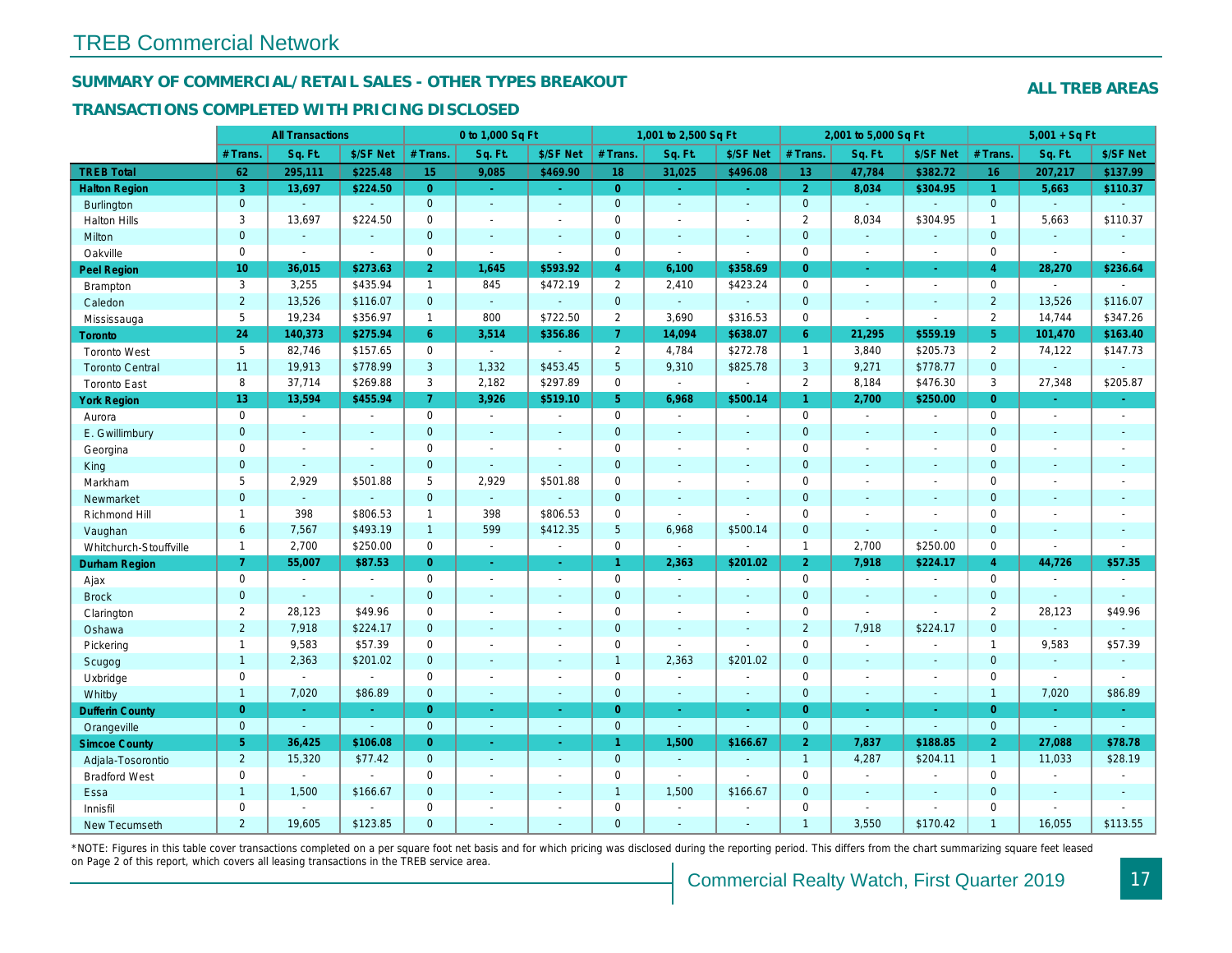#### **SUMMARY OF COMMERCIAL/RETAIL SALES**

#### **TRANSACTIONS COMPLETED WITH PRICING DISCLOSED**

|                        |                 | <b>All Transactions</b>  |                             |                | 0 to 1,000 Sq Ft         |                          |                     | 1,001 to 2,500 Sq Ft     |                          |                     | 2,001 to 5,000 Sq Ft |                          |                     | $5,001 + SqFt$           |           |
|------------------------|-----------------|--------------------------|-----------------------------|----------------|--------------------------|--------------------------|---------------------|--------------------------|--------------------------|---------------------|----------------------|--------------------------|---------------------|--------------------------|-----------|
|                        | # Trans.        | Sq. Ft.                  | \$/SF Net                   | # Trans.       | Sq. Ft.                  | \$/SF Net                | # Trans.            | Sq. Ft.                  | \$/SF Net                | # Trans.            | Sq. Ft.              | \$/SF Net                | # Trans.            | Sq. Ft.                  | \$/SF Net |
| <b>TREB Total</b>      | 79              | 313,876                  | \$239.47                    | 25             | 15,234                   | \$537.83                 | 24                  | 39,861                   | \$475.23                 | 14                  | 51,564               | \$376.87                 | 16                  | 207,217                  | \$137.99  |
| City of Toronto Total  | 29              | 145,833                  | \$283.67                    | -9             | 5,620                    | \$476.66                 | 9                   | 17,448                   | \$584.71                 | 6                   | 21,295               | \$559.19                 | $5\phantom{.}$      | 101,470                  | \$163.40  |
| <b>Toronto West</b>    | 5 <sup>°</sup>  | 82,746                   | \$157.65                    | $\overline{0}$ | ч.                       | $\Delta$                 | 2                   | 4,784                    | \$272.78                 | $\mathbf{1}$        | 3,840                | \$205.73                 | 2                   | 74,122                   | \$147.73  |
| Toronto W01            | $\mathbf 0$     | $\sim$                   | $\sim$                      | $\mathbf 0$    | $\sim$                   | $\sim$                   | $\mathbf 0$         | $\sim$                   | $\sim$                   | $\mathsf{O}$        |                      | $\sim$                   | $\mathsf{O}\xspace$ |                          |           |
| Toronto W02            | $\mathbf{0}$    | $\sim$                   | $\sim$                      | $\mathbf{0}$   | $\sim$                   | $\sim$                   | $\mathbf 0$         | $\sim$                   | $\sim$                   | $\mathbf 0$         | $\sim$               | $\sim$                   | $\mathbf 0$         |                          | $\sim$    |
| Toronto W03            | $\mathbf 0$     | $\overline{\phantom{a}}$ | $\overline{\phantom{a}}$    | $\mathbf 0$    | $\sim$                   | $\sim$                   | $\mathbf 0$         | $\overline{\phantom{a}}$ | $\overline{\phantom{a}}$ | $\mathbf 0$         |                      | $\sim$                   | $\mathbf 0$         |                          |           |
| Toronto W04            | $\mathbf{0}$    | $\mathcal{L}$            | $\overline{\phantom{a}}$    | $\mathbf{0}$   | $\sim$                   | $\sim$                   | $\overline{0}$      | $\sim$                   | $\sim$                   | $\mathbf 0$         |                      |                          | $\mathbf 0$         |                          |           |
| Toronto W05            | 2               | 69,071                   | \$128.85                    | $\mathbf 0$    | $\sim$                   | $\overline{\phantom{a}}$ | $\mathbf{1}$        | 2,449                    | \$265.41                 | $\mathbf 0$         |                      | $\sim$                   | $\mathbf{1}$        | 66,622                   | \$123.83  |
| Toronto W06            | $\overline{0}$  | $\sim$                   | $\overline{\phantom{a}}$    | $\mathbf{0}$   |                          |                          | $\overline{0}$      |                          | $\sim$                   | $\overline{0}$      |                      |                          | $\mathbf{0}$        |                          |           |
| Toronto W07            | $\mathbf 0$     | $\overline{\phantom{a}}$ | $\overline{\phantom{a}}$    | $\mathbf 0$    | $\sim$                   | $\overline{\phantom{a}}$ | 0                   | $\overline{\phantom{a}}$ | $\overline{\phantom{a}}$ | $\mathbf 0$         | $\sim$               | $\sim$                   | $\mathbf 0$         | $\overline{\phantom{a}}$ |           |
| Toronto W08            | $\mathbf{0}$    |                          | $\mathcal{L}_{\mathcal{A}}$ | $\mathbf{0}$   |                          |                          | $\overline{0}$      |                          | $\sim$                   | $\mathbf{0}$        |                      |                          | $\mathbf 0$         |                          |           |
| Toronto W09            | $\mathbf 0$     | $\sim$                   | $\overline{a}$              | $\mathbf 0$    | $\overline{\phantom{a}}$ | ÷,                       | 0                   | $\sim$                   | $\sim$                   | $\mathsf{O}\xspace$ | $\sim$               |                          | $\mathbf 0$         | $\sim$                   |           |
| Toronto W10            | $\mathbf{3}$    | 13,675                   | \$303.11                    | $\mathbf{0}$   | $\sim$                   | ÷.                       | $\mathbf{1}$        | 2,335                    | \$280.51                 | $\mathbf{1}$        | 3,840                | \$205.73                 | $\mathbf 1$         | 7,500                    | \$360.00  |
| <b>Toronto Central</b> | 15              | 24,678                   | \$725.98                    | 5 <sub>5</sub> | 2,743                    | \$655.76                 | 7                   | 12,664                   | \$702.54                 | 3                   | 9,271                | \$778.77                 | $\overline{O}$      | ÷.                       | $\sim$    |
| Toronto C01            | $5\phantom{.0}$ | 8,027                    | \$693.75                    | $\mathbf{3}$   | 1,506                    | \$377.72                 | $\mathbf 0$         | $\sim$                   | $\omega$                 | $\overline{2}$      | 6,521                | \$766.75                 | $\mathbf 0$         | $\mathbb{Z}^2$           | $\sim$    |
| Toronto C02            | $\mathbf{1}$    | 2,750                    | \$807.27                    | $\mathbf 0$    | $\sim$                   | ÷,                       | $\mathbf 0$         | $\overline{\phantom{a}}$ | $\sim$                   | $\mathbf{1}$        | 2,750                | \$807.27                 | $\mathbf 0$         |                          |           |
| Toronto C03            | $\mathbf{0}$    | $\sim$                   |                             | $\mathbf{0}$   | $\sim$                   | $\mathbb{Z}^2$           | $\mathbf 0$         | $\sim$                   | $\sim$                   | $\mathbf{0}$        | $\sim$               | $\sim$                   | $\mathbf 0$         |                          |           |
| Toronto C04            | $\mathbf{1}$    | 2,246                    | \$690.12                    | $\mathbf 0$    | $\sim$                   | $\overline{\phantom{a}}$ | $\mathbf{1}$        | 2,246                    | \$690.12                 | $\mathbf 0$         |                      | $\overline{\phantom{a}}$ | $\mathbf 0$         |                          |           |
| Toronto C06            | $\mathbf{1}$    | 2,297                    | \$413.58                    | $\mathbf{0}$   |                          | $\overline{\phantom{a}}$ | $\overline{1}$      | 2,297                    | \$413.58                 | $\mathbf{0}$        |                      | $\sim$                   | $\mathbf 0$         |                          |           |
| Toronto C07            | $\mathbf 0$     | $\sim$                   | $\sim$                      | $\overline{0}$ |                          | ÷                        | 0                   | $\mathcal{A}$            | $\sim$                   | $\mathbf 0$         |                      |                          | $\mathbf 0$         |                          |           |
| Toronto C08            | $\mathbf{1}$    | 2,175                    | \$896.55                    | $\mathbf{0}$   |                          |                          | $\mathbf{1}$        | 2,175                    | \$896.55                 | $\mathbf 0$         |                      |                          | $\overline{0}$      |                          |           |
| Toronto C09            | $\mathbf 0$     | $\sim$                   |                             | $\mathbf 0$    | $\overline{\phantom{a}}$ | ÷,                       | 0                   | $\blacksquare$           | $\sim$                   | $\mathsf{O}\xspace$ |                      |                          | $\mathbf 0$         |                          |           |
| Toronto C10            | 2               | 3,520                    | \$923.30                    | $\mathbf{0}$   | $\sim$                   | $\sim$                   | $\overline{2}$      | 3,520                    | \$923.30                 | $\overline{0}$      |                      | $\sim$                   | $\Omega$            |                          |           |
| Toronto C11            | $\mathbf 0$     | $\overline{\phantom{a}}$ | $\overline{\phantom{a}}$    | $\mathbf 0$    | $\sim$                   | ÷,                       | 0                   | $\sim$                   | $\overline{\phantom{a}}$ | $\mathsf{O}\xspace$ |                      | $\sim$                   | $\mathbf 0$         |                          |           |
| Toronto C12            | $\mathbf{0}$    | $\sim$                   | $\sim$                      | $\mathbf{0}$   | $\sim$                   | $\sim$                   | $\mathsf{O}\xspace$ | $\sim$                   | $\sim$                   | $\mathbf 0$         |                      |                          | $\mathbf 0$         |                          |           |
| Toronto C13            | 2               | 1,807                    | \$439.40                    | $\mathbf{1}$   | 750                      | \$713.33                 | $\mathbf{1}$        | 1,057                    | \$245.03                 | $\mathbf 0$         |                      | $\overline{\phantom{a}}$ | $\mathbf 0$         |                          |           |
| Toronto C14            | $\mathbf{1}$    | 487                      | \$1,427.10                  | $\overline{1}$ | 487                      | \$1,427.10               | $\mathbf 0$         | $\sim$                   | $\sim$                   | $\mathbf{0}$        |                      | $\sim$                   | $\mathbf 0$         |                          |           |
| Toronto C15            | $\overline{1}$  | 1,369                    | \$685.17                    | $\mathbf 0$    | $\sim$                   | $\sim$                   | $\overline{1}$      | 1,369                    | \$685.17                 | $\mathbf 0$         | $\sim$               | $\sim$                   | $\mathbf 0$         | $\sim$                   |           |
| <b>Toronto East</b>    | 9               | 38,409                   | \$270.98                    | $\overline{4}$ | 2,877                    | \$305.87                 | $\overline{0}$      |                          |                          | $\overline{2}$      | 8,184                | \$476.30                 | 3                   | 27,348                   | \$205.87  |
| Toronto E01            | $\mathbf{1}$    | 3,480                    | \$635.06                    | $\mathbf 0$    | $\overline{\phantom{a}}$ | $\sim$                   | $\mathsf{O}\xspace$ | $\overline{\phantom{a}}$ | $\overline{\phantom{a}}$ | $\mathbf{1}$        | 3,480                | \$635.06                 | $\mathsf{O}\xspace$ |                          |           |
| Toronto E02            | $\mathbf{0}$    | $\sim$                   | $\sim$                      | $\mathbf{0}$   |                          | $\sim$                   | $\overline{0}$      |                          | $\sim$                   | $\mathbf{0}$        |                      |                          | $\overline{0}$      |                          |           |
| Toronto E03            | $\mathbf{1}$    | 5,400                    | \$320.37                    | $\mathbf 0$    | $\sim$                   | $\overline{\phantom{a}}$ | 0                   | $\sim$                   | $\sim$                   | $\mathsf{O}\xspace$ | $\sim$               | $\overline{a}$           | $\mathbf{1}$        | 5,400                    | \$320.37  |
| Toronto E04            | $\mathbf{0}$    | $\sim$                   | $\mathcal{L}_{\mathcal{A}}$ | $\mathbf{0}$   | $\sim$                   | ÷.                       | $\mathbf{O}$        |                          | $\sim$                   | $\mathbf 0$         |                      | $\overline{a}$           | $\mathbf 0$         |                          |           |
| Toronto E05            | $\mathbf 0$     | $\overline{\phantom{a}}$ | $\overline{\phantom{a}}$    | $\mathbf 0$    | $\overline{\phantom{a}}$ | ÷,                       | 0                   |                          | $\overline{\phantom{a}}$ | $\mathbf 0$         |                      |                          | $\mathbf 0$         |                          |           |
| Toronto E06            | $\mathbf 0$     | $\sim$                   | $\sim$                      | $\mathbf 0$    | $\sim$                   | $\sim$                   | $\mathbf 0$         |                          | $\sim$                   | $\boldsymbol{0}$    | $\sim$               |                          | $\mathbf 0$         |                          |           |
| Toronto E07            | 3               | 6,146                    | \$338.11                    | $\overline{2}$ | 1,442                    | \$270.46                 | $\mathbf 0$         | $\overline{\phantom{a}}$ | $\sim$                   | $\mathbf{1}$        | 4,704                | \$358.84                 | $\mathbf 0$         |                          |           |
| Toronto E08            | $\mathbf{1}$    | 13,035                   | \$107.40                    | $\mathbf{0}$   | $\blacksquare$           | $\blacksquare$           | $\mathbf 0$         |                          | $\blacksquare$           | $\mathbf{0}$        |                      |                          | $\mathbf{1}$        | 13,035                   | \$107.40  |
| Toronto E09            | $\mathbf 0$     | $\sim$                   | $\sim$                      | $\mathbf 0$    | $\sim$                   | $\overline{a}$           | $\mathbf 0$         |                          | $\overline{\phantom{a}}$ | $\mathbf 0$         |                      |                          | $\mathbf 0$         | $\sim$                   |           |
| Toronto E10            | $\mathbf{1}$    | 8,913                    | \$280.50                    | $\mathbf{0}$   |                          |                          | $\overline{0}$      |                          | $\sim$                   | $\mathbf 0$         |                      |                          | $\mathbf{1}$        | 8,913                    | \$280.50  |
| Toronto E11            | $\overline{2}$  | 1,435                    | \$341.46                    | $\overline{2}$ | 1,435                    | \$341.46                 | $\mathbf 0$         |                          |                          | $\mathbf 0$         |                      |                          | $\mathbf 0$         |                          |           |

\*NOTE: Figures in this table cover transactions completed on a per square foot net basis and for which pricing was disclosed during the reporting period. This differs from the chart summarizing square feet leased on Page 2 of this report, which covers all leasing transactions in the TREB service area.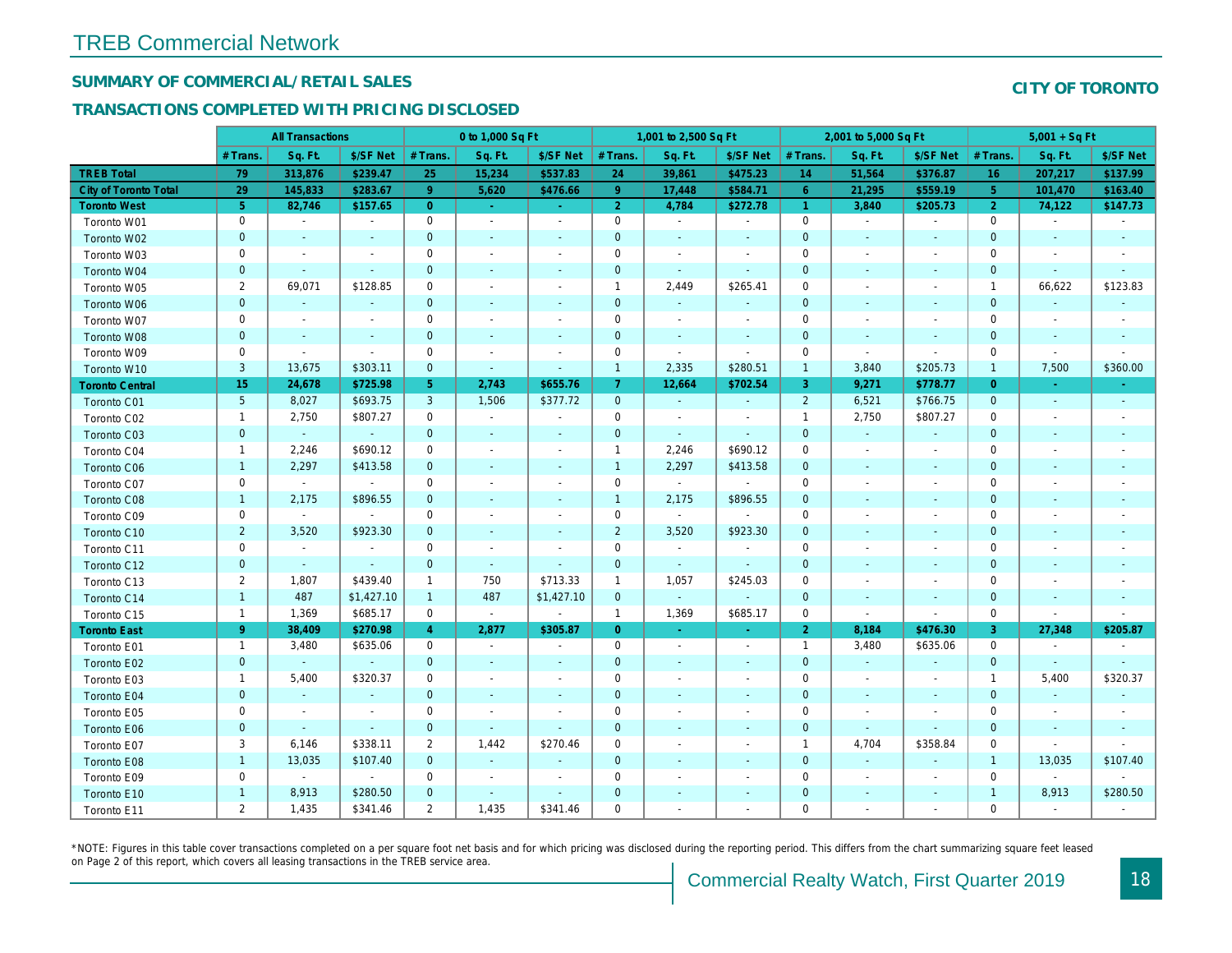## **SUMMARY OF COMMERCIAL/RETAIL SALES - CONDOMINIUM BREAKOUT**

#### **TRANSACTIONS COMPLETED WITH PRICING DISCLOSED**

|                        |                | <b>All Transactions</b>  |                          |                | 0 to 1,000 Sq Ft         |                             |                     | 1,001 to 2,500 Sq Ft     |                          |                     | 2,001 to 5,000 Sq Ft     |                             |                     | $5,001 + SqF$            |                             |
|------------------------|----------------|--------------------------|--------------------------|----------------|--------------------------|-----------------------------|---------------------|--------------------------|--------------------------|---------------------|--------------------------|-----------------------------|---------------------|--------------------------|-----------------------------|
|                        | # Trans.       | Sq. Ft.                  | \$/SF Net                | # Trans.       | Sq. Ft.                  | \$/SF Net                   | # Trans.            | Sq. Ft.                  | \$/SF Net                | # Trans.            | Sq. Ft.                  | \$/SF Net                   | # Trans.            | Sq. Ft.                  | \$/SF Net                   |
| <b>TREB Total</b>      | 17             | 18,765                   | \$459.44                 | 10             | 6,149                    | \$638.19                    | 6                   | 8,836                    | \$401.99                 | $\mathbf{1}$        | 3,780                    | \$302.91                    | $\overline{0}$      |                          |                             |
| City of Toronto Total  | $\overline{5}$ | 5,460                    | \$482.38                 | $\overline{3}$ | 2,106                    | \$676.51                    | $\overline{2}$      | 3,354                    | \$360.47                 | $\overline{0}$      |                          |                             | $\Omega$            | $\sim$                   | $\sim$                      |
| <b>Toronto West</b>    | $\overline{0}$ | ÷.                       | $\sim$                   | $\overline{0}$ | $\sim$                   | ч.                          | $\overline{0}$      | $\sim$                   | $\sim$                   | $\overline{0}$      | a.                       | $\sim$                      | $\overline{0}$      | $\sim$                   | $\sim$                      |
| Toronto W01            | $\mathbf 0$    | $\overline{\phantom{a}}$ | $\sim$                   | $\mathbf 0$    | $\sim$                   | $\sim$                      | $\mathbf 0$         | $\overline{\phantom{a}}$ | $\overline{\phantom{a}}$ | $\mathbf 0$         | $\sim$                   | $\sim$                      | $\mathbf 0$         | $\overline{\phantom{a}}$ | $\overline{\phantom{a}}$    |
| Toronto W02            | $\mathbf 0$    | $\blacksquare$           | $\sim$                   | $\mathbf 0$    | $\mathbb{Z}^2$           | $\sim$                      | $\mathbf 0$         |                          | $\overline{\phantom{a}}$ | $\mathbf{0}$        | $\sim$                   | $\mathcal{L}$               | $\mathbf 0$         |                          | $\blacksquare$              |
| Toronto W03            | $\mathbf 0$    | $\overline{a}$           | $\overline{\phantom{a}}$ | $\mathbf 0$    | $\sim$                   |                             | $\mathbf 0$         |                          | $\overline{\phantom{a}}$ | $\mathbf 0$         | $\overline{\phantom{a}}$ | $\overline{a}$              | 0                   |                          | $\overline{a}$              |
| Toronto W04            | $\mathbf{0}$   | $\Box$                   | $\sim$                   | $\mathbf{0}$   | ÷.                       | $\sim$                      | $\overline{0}$      |                          | $\sim$                   | $\mathbf{0}$        |                          | $\mathcal{L}$               | $\overline{0}$      |                          | $\mathbb{Z}^2$              |
| Toronto W05            | $\mathbf 0$    | ÷                        | $\overline{\phantom{a}}$ | $\mathbf 0$    | $\overline{\phantom{a}}$ |                             | $\mathbf 0$         |                          | $\overline{\phantom{a}}$ | $\mathbf 0$         |                          | $\overline{\phantom{a}}$    | 0                   |                          | ÷                           |
| Toronto W06            | $\mathbf 0$    | $\overline{\phantom{a}}$ | $\sim$                   | $\mathbf{0}$   |                          |                             | $\mathbf{0}$        |                          | $\sim$                   | $\mathbf{0}$        | $\sim$                   | $\sim$                      | $\mathbf{O}$        | $\sim$                   | $\blacksquare$              |
| Toronto W07            | $\mathbf 0$    | ÷                        | $\overline{\phantom{a}}$ | $\mathbf 0$    |                          |                             | $\mathbf 0$         |                          | $\overline{\phantom{a}}$ | $\mathbf 0$         | $\overline{\phantom{a}}$ | $\overline{\phantom{a}}$    | 0                   | $\overline{\phantom{a}}$ | ÷                           |
| Toronto W08            | $\mathbf 0$    | ÷                        | $\sim$                   | $\mathbf{0}$   | $\sim$                   | $\sim$                      | $\overline{0}$      |                          | $\sim$                   | $\mathbf{0}$        | $\sim$                   | $\mathcal{L}$               | $\mathbf{O}$        | $\overline{\phantom{a}}$ | $\mathbf{r}$                |
| Toronto W09            | $\mathbf 0$    | $\overline{\phantom{a}}$ | $\sim$                   | $\mathbf 0$    | $\sim$                   | $\overline{\phantom{a}}$    | $\mathbf 0$         |                          | $\sim$                   | $\mathbf 0$         | $\sim$                   | $\sim$                      | 0                   | $\overline{\phantom{a}}$ | $\overline{\phantom{a}}$    |
| Toronto W10            | $\mathbf 0$    | $\sim$                   | $\sim$                   | $\mathbf{0}$   | $\sim$                   | $\sim$                      | $\overline{0}$      | $\sim$                   | $\sim$                   | $\mathbf{0}$        | $\sim$                   | $\sim$                      | $\overline{0}$      | $\sim$                   | $\sim$                      |
| <b>Toronto Central</b> | $\overline{4}$ | 4,765                    | \$504.47                 | $\overline{2}$ | 1,411                    | \$846.68                    | $\overline{2}$      | 3,354                    | \$360.47                 | $\overline{0}$      | a.                       | $\sim$                      | $\overline{0}$      | $\sim$                   | $\omega$                    |
| Toronto C01            | $\overline{1}$ | 924                      | \$540.89                 | $\mathbf{1}$   | 924                      | \$540.89                    | $\mathbf{0}$        | $\sim$                   | $\sim$                   | $\mathbf{0}$        | $\sim$                   | $\sim$                      | $\mathbf{0}$        | $\sim$                   | $\sim$                      |
| Toronto C02            | $\mathbf 0$    | $\sim$                   | $\sim$                   | $\mathbf 0$    | $\sim$                   |                             | $\mathsf{O}\xspace$ | $\overline{\phantom{a}}$ | $\sim$                   | $\mathbf 0$         | $\overline{\phantom{a}}$ | $\sim$                      | 0                   | ч.                       | $\overline{\phantom{a}}$    |
| Toronto C03            | $\mathbf 0$    | $\sim$                   | $\sim$                   | $\mathbf 0$    | $\sim$                   | $\sim$                      | $\mathbf 0$         | $\sim$                   | $\sim$                   | $\mathbf{0}$        | $\sim$                   | $\sim$                      | $\overline{0}$      | $\overline{\phantom{a}}$ | $\sim$                      |
| Toronto C04            | 0              | $\sim$                   | $\overline{\phantom{a}}$ | 0              | $\overline{\phantom{a}}$ | $\overline{a}$              | 0                   | $\sim$                   | $\sim$                   | 0                   | $\overline{\phantom{a}}$ | $\overline{\phantom{a}}$    | 0                   | $\overline{\phantom{a}}$ | $\overline{\phantom{a}}$    |
| Toronto C06            | $\mathbf{1}$   | 2,297                    | \$413.58                 | $\mathbf{0}$   | $\sim$                   | $\sim$                      | $\mathbf{1}$        | 2,297                    | \$413.58                 | $\mathbf{0}$        | $\sim$                   | $\sim$                      | $\mathbf{0}$        | ÷.                       | $\sim$                      |
| Toronto C07            | $\mathbf 0$    | $\sim$                   | $\sim$                   | $\mathbf 0$    | $\sim$                   | $\sim$                      | $\mathbf 0$         | $\overline{\phantom{a}}$ | $\overline{\phantom{a}}$ | $\mathbf 0$         | $\sim$                   | $\sim$                      | 0                   | $\overline{\phantom{a}}$ | $\overline{\phantom{a}}$    |
| Toronto C08            | $\mathbf 0$    | ÷.                       | $\sim$                   | $\mathbf{0}$   | $\sim$                   | $\sim$                      | $\mathbf 0$         |                          | $\sim$                   | $\mathbf{0}$        | $\sim$                   | ÷.                          | $\overline{0}$      | $\overline{\phantom{a}}$ | $\sim$                      |
| Toronto C09            | $\mathbf 0$    | $\overline{\phantom{a}}$ | $\sim$                   | $\mathbf 0$    | $\overline{\phantom{a}}$ | $\overline{\phantom{a}}$    | $\mathbf 0$         |                          | $\overline{\phantom{a}}$ | $\mathbf 0$         | $\sim$                   | $\overline{\phantom{a}}$    | 0                   |                          | $\overline{\phantom{a}}$    |
| Toronto C10            | $\mathbf 0$    | $\overline{\phantom{a}}$ | $\sim$                   | $\mathbf 0$    | $\sim$                   |                             | $\mathbf 0$         |                          | $\sim$                   | $\mathbf{0}$        | $\sim$                   | $\sim$                      | $\mathbf 0$         |                          | $\overline{\phantom{a}}$    |
| Toronto C11            | $\mathbf 0$    | $\overline{\phantom{a}}$ | $\sim$                   | $\mathbf 0$    | $\sim$                   | $\sim$                      | $\mathbf 0$         | $\sim$                   | $\sim$                   | $\mathbf 0$         | $\sim$                   | $\overline{\phantom{a}}$    | 0                   | $\overline{\phantom{a}}$ | $\overline{\phantom{a}}$    |
| Toronto C12            | $\mathbf{0}$   | $\sim$                   | $\sim$                   | $\mathbf{0}$   | $\mathbb{Z}^2$           |                             | $\mathbf{0}$        |                          | $\sim$                   | $\mathbf{0}$        |                          | $\sim$                      | $\overline{0}$      |                          |                             |
| Toronto C13            | $\mathbf{1}$   | 1,057                    | \$245.03                 | $\mathbf 0$    | $\sim$                   |                             | $\mathbf{1}$        | 1,057                    | \$245.03                 | $\mathbf 0$         | $\sim$                   | $\overline{\phantom{a}}$    | $\mathbf 0$         | $\overline{\phantom{a}}$ | $\overline{\phantom{a}}$    |
| Toronto C14            | $\overline{1}$ | 487                      | \$1,427.10               | $\mathbf{1}$   | 487                      | \$1,427.10                  | $\mathbf 0$         |                          | $\sim$                   | $\mathbf{0}$        |                          | $\sim$                      | $\mathbf 0$         |                          | $\overline{\phantom{a}}$    |
| Toronto C15            | $\mathbf 0$    | $\sim$                   | $\sim$                   | $\mathbf 0$    | $\sim$                   | $\mathcal{L}_{\mathcal{A}}$ | $\mathbf 0$         | $\sim$                   | $\sim$                   | $\mathbf 0$         | $\sim$                   | $\sim$                      | $\mathbf 0$         | $\sim$                   | $\overline{\phantom{a}}$    |
| <b>Toronto East</b>    | $\overline{1}$ | 695                      | \$330.94                 | $\mathbf{1}$   | 695                      | \$330.94                    | $\overline{0}$      | $\sim$                   | $\sim$                   | $\overline{O}$      | $\sim$                   | $\mathcal{L}_{\mathcal{A}}$ | $\overline{0}$      | $\sim$                   | $\sim$                      |
| Toronto E01            | $\mathbf 0$    | $\overline{\phantom{a}}$ | $\sim$                   | $\mathbf 0$    | $\sim$                   | $\sim$                      | $\mathbf 0$         | $\overline{\phantom{a}}$ | $\sim$                   | $\mathbf 0$         | $\sim$                   | $\overline{\phantom{a}}$    | 0                   | $\overline{\phantom{a}}$ | $\sim$                      |
| Toronto E02            | $\mathbf 0$    | $\overline{\phantom{a}}$ | $\sim$                   | $\mathbf 0$    | $\sim$                   | $\sim$                      | $\mathbf 0$         |                          | $\sim$                   | $\mathsf{O}\xspace$ | $\sim$                   | $\sim$                      | $\mathbf 0$         | $\sim$                   | $\mathcal{L}_{\mathcal{A}}$ |
| Toronto E03            | $\mathbf 0$    | $\overline{\phantom{a}}$ | $\overline{a}$           | $\mathbf 0$    | $\overline{\phantom{a}}$ | $\overline{a}$              | $\mathbf 0$         | $\overline{\phantom{a}}$ | $\overline{\phantom{a}}$ | $\mathbf 0$         | $\overline{\phantom{a}}$ | $\overline{\phantom{a}}$    | $\mathbf 0$         | $\overline{\phantom{a}}$ | $\overline{\phantom{a}}$    |
| Toronto E04            | $\mathbf{0}$   | ÷                        | $\sim$                   | $\mathbf{0}$   | $\sim$                   | $\sim$                      | $\mathbf 0$         |                          | $\sim$                   | $\mathbf{0}$        | $\sim$                   | $\sim$                      | $\mathsf{O}\xspace$ | $\sim$                   | $\sim$                      |
| Toronto E05            | $\mathbf 0$    | $\overline{\phantom{a}}$ | $\overline{\phantom{a}}$ | $\mathbf 0$    | $\sim$                   |                             | $\mathbf 0$         |                          | $\overline{\phantom{a}}$ | $\mathbf 0$         | $\overline{\phantom{a}}$ | $\overline{\phantom{a}}$    | 0                   | ۰.                       | $\sim$                      |
| Toronto E06            | $\mathbf 0$    | ÷                        | $\sim$                   | $\mathbf 0$    | $\sim$                   | $\sim$                      | $\mathbf 0$         |                          | $\sim$                   | $\mathbf{0}$        | $\sim$                   | $\sim$                      | $\mathbf 0$         | $\sim$                   | $\mathcal{L}_{\mathcal{A}}$ |
| Toronto E07            | $\mathbf 0$    | $\overline{\phantom{a}}$ | $\overline{\phantom{a}}$ | $\mathbf 0$    | $\overline{\phantom{a}}$ |                             | $\mathbf 0$         |                          | $\sim$                   | $\mathbf 0$         | $\overline{\phantom{a}}$ | $\overline{\phantom{a}}$    | $\mathbf 0$         | $\overline{\phantom{a}}$ | $\overline{\phantom{a}}$    |
| Toronto E08            | $\mathbf{0}$   | $\sim$                   | $\sim$                   | $\mathbf{0}$   | $\sim$                   | $\sim$                      | $\mathbf 0$         |                          | $\overline{\phantom{a}}$ | $\mathbf{0}$        | $\sim$                   | $\mathcal{L}$               | $\mathsf{O}\xspace$ | $\sim$                   | $\mathbb{Z}^2$              |
| Toronto E09            | $\mathbf 0$    | $\overline{a}$           | $\overline{\phantom{a}}$ | $\mathbf 0$    | $\overline{a}$           |                             | $\mathbf 0$         |                          | $\sim$                   | $\mathbf 0$         | $\overline{\phantom{a}}$ | $\overline{\phantom{a}}$    | $\mathbf 0$         |                          | $\overline{a}$              |
| Toronto E10            | $\mathbf 0$    | $\mathbb{L}^2$           | $\sim$                   | $\mathbf 0$    | $\sim$                   | $\sim$                      | $\mathbf 0$         |                          | $\sim$                   | $\mathbf{0}$        |                          | $\mathcal{L}$               | $\mathbf 0$         |                          | $\blacksquare$              |
| Toronto E11            | $\mathbf{1}$   | 695                      | \$330.94                 | $\mathbf{1}$   | 695                      | \$330.94                    | $\mathbf 0$         |                          | $\sim$                   | $\mathbf 0$         |                          | $\overline{\phantom{a}}$    | $\mathbf 0$         |                          |                             |

\*NOTE: Figures in this table cover transactions completed on a per square foot net basis and for which pricing was disclosed during the reporting period. This differs from the chart summarizing square feet leased on Page 2 of this report, which covers all leasing transactions in the TREB service area.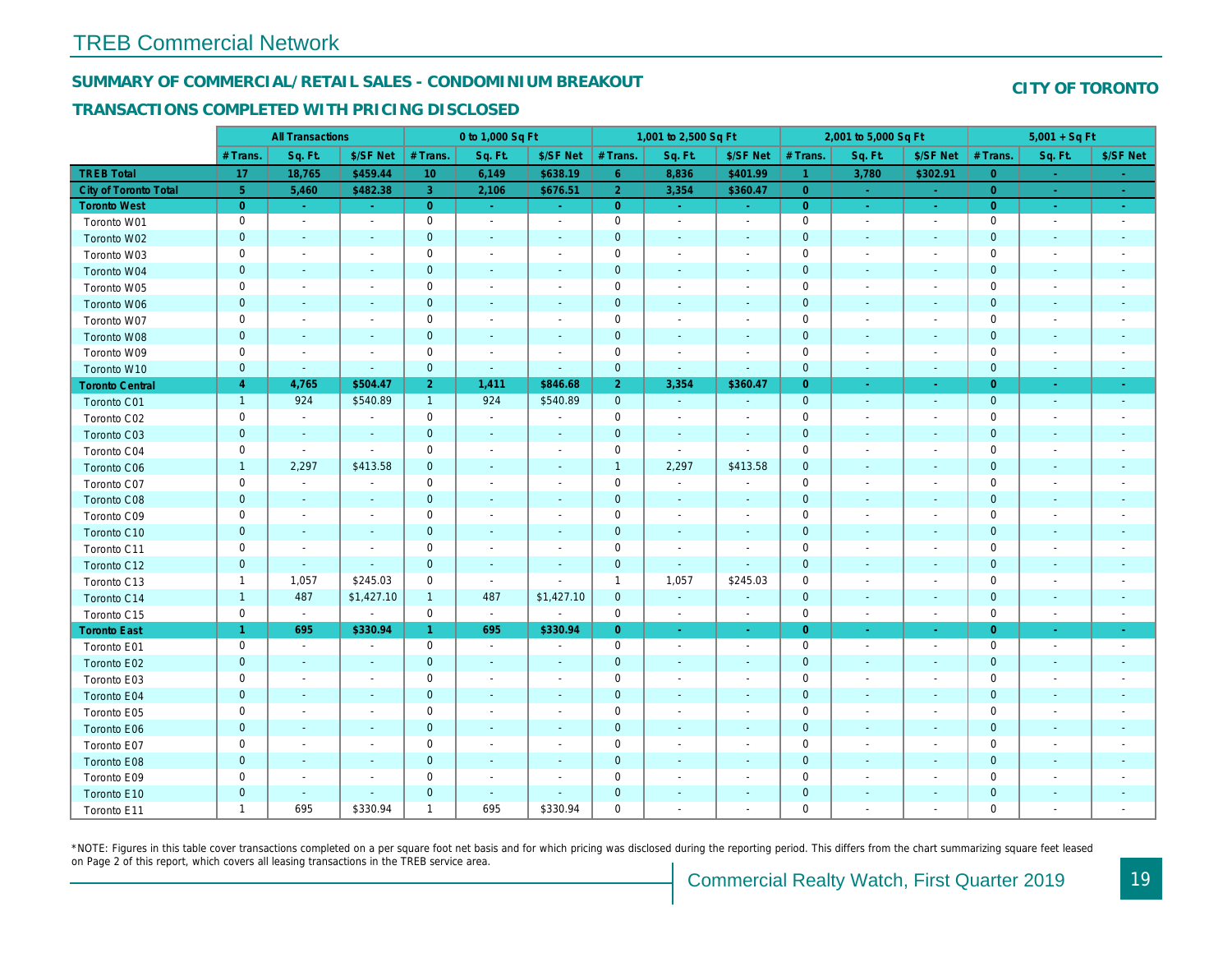#### **SUMMARY OF COMMERCIAL/RETAIL SALES- OTHER TYPES BREAKOUT**

#### **TRANSACTIONS COMPLETED WITH PRICING DISCLOSED**

|                        |                | <b>All Transactions</b>  |                          |                | 0 to 1,000 Sq Ft            |                          |                | 1,001 to 2,500 Sq Ft     |                          |                     | 2,001 to 5,000 Sq Ft |                          |                | $5,001 + SqFt$           |                          |
|------------------------|----------------|--------------------------|--------------------------|----------------|-----------------------------|--------------------------|----------------|--------------------------|--------------------------|---------------------|----------------------|--------------------------|----------------|--------------------------|--------------------------|
|                        | # Trans        | Sq. Ft.                  | \$/SF Net                | # Trans.       | Sq. Ft.                     | \$/SF Net                | # Trans.       | Sq. Ft.                  | \$/SF Net                | # Trans.            | Sq. Ft.              | \$/SF Net                | # Trans.       | Sq. Ft.                  | \$/SF Net                |
| <b>TREB Total</b>      | 62             | 295,111                  | \$225.48                 | 15             | 9,085                       | \$469.90                 | 18             | 31,025                   | \$496.08                 | 13                  | 47,784               | \$382.72                 | 16             | 207,217                  | \$137.99                 |
| City of Toronto Total  | 24             | 140,373                  | \$275.94                 | 6              | 3,514                       | \$356.86                 | $\overline{7}$ | 14,094                   | \$638.07                 | 6                   | 21,295               | \$559.19                 | 5              | 101,470                  | \$163.40                 |
| <b>Toronto West</b>    | 5 <sup>5</sup> | 82,746                   | \$157.65                 | $\overline{0}$ | ÷.                          |                          | $\overline{2}$ | 4,784                    | \$272.78                 | $\overline{1}$      | 3,840                | \$205.73                 | $\overline{2}$ | 74,122                   | \$147.73                 |
| Toronto W01            | $\mathbf 0$    | $\sim$                   | $\sim$                   | $\mathbf 0$    | $\sim$                      | $\overline{\phantom{a}}$ | $\mathbf 0$    | $\overline{\phantom{a}}$ | $\sim$                   | $\mathsf{O}\xspace$ | $\sim$               | $\overline{\phantom{a}}$ | $\mathbf 0$    | $\overline{\phantom{a}}$ | $\overline{\phantom{a}}$ |
| Toronto W02            | $\mathbf 0$    | $\sim$                   | $\sim$                   | $\mathbf 0$    | $\sim$                      | $\sim$                   | $\mathbf 0$    |                          | $\sim$                   | $\mathbf 0$         |                      |                          | $\mathbf 0$    |                          | $\sim$                   |
| Toronto W03            | $\mathbf 0$    | $\overline{\phantom{a}}$ | $\overline{\phantom{a}}$ | $\mathbf 0$    | $\sim$                      |                          | $\mathbf 0$    |                          | $\overline{\phantom{a}}$ | $\mathbf 0$         |                      |                          | $\mathbf 0$    |                          |                          |
| Toronto W04            | $\overline{0}$ | $\sim$                   | $\sim$                   | $\mathbf{0}$   | $\sim$                      | $\sim$                   | $\mathbf{0}$   | $\sim$                   | $\sim$                   | $\mathbf{0}$        |                      | $\sim$                   | $\overline{0}$ | $\sim$                   | $\sim$                   |
| Toronto W05            | $\overline{2}$ | 69,071                   | \$128.85                 | $\mathbf 0$    | $\overline{a}$              |                          | $\mathbf{1}$   | 2,449                    | \$265.41                 | $\mathbf 0$         |                      |                          | $\mathbf{1}$   | 66,622                   | \$123.83                 |
| Toronto W06            | $\mathbf 0$    | $\sim$                   | $\sim$                   | $\mathbf 0$    |                             |                          | $\mathbf 0$    | $\mathbb{Z}^2$           | $\sim$                   | $\mathbf 0$         |                      |                          | $\mathbf 0$    |                          | $\sim$                   |
| Toronto W07            | $\mathbf 0$    | $\overline{\phantom{a}}$ | $\overline{\phantom{a}}$ | $\mathbf 0$    | $\sim$                      |                          | $\mathbf 0$    | $\sim$                   | $\overline{\phantom{a}}$ | $\mathbf 0$         |                      |                          | $\mathbf 0$    |                          | $\overline{\phantom{a}}$ |
| Toronto W08            | $\mathbf{0}$   |                          | $\sim$                   | $\mathbf{0}$   | ÷                           |                          | $\mathbf{0}$   |                          | $\sim$                   | $\mathbf{0}$        | $\sim$               |                          | $\overline{0}$ |                          | $\sim$                   |
| Toronto W09            | $\mathbf 0$    | $\sim$                   | $\overline{\phantom{a}}$ | $\mathbf 0$    | $\overline{\phantom{a}}$    |                          | $\mathbf 0$    | $\sim$                   | $\sim$                   | $\mathbf 0$         | $\sim$               |                          | $\mathbf 0$    |                          |                          |
| Toronto W10            | $\overline{3}$ | 13,675                   | \$303.11                 | $\mathbf{0}$   | $\mathcal{L}_{\mathcal{A}}$ |                          | $\mathbf{1}$   | 2,335                    | \$280.51                 | $\mathbf{1}$        | 3,840                | \$205.73                 | $\mathbf{1}$   | 7,500                    | \$360.00                 |
| <b>Toronto Central</b> | 11             | 19,913                   | \$778.99                 | 3              | 1,332                       | \$453.45                 | 5              | 9,310                    | \$825.78                 | $\overline{3}$      | 9,271                | \$778.77                 | $\overline{0}$ |                          |                          |
| Toronto C01            | $\overline{4}$ | 7,103                    | \$713.64                 | 2              | 582                         | \$118.56                 | $\mathbf{0}$   | $\sim$                   | $\sim$                   | 2                   | 6,521                | \$766.75                 | $\mathbf{0}$   | $\sim$                   | $\sim$                   |
| Toronto C02            | $\mathbf{1}$   | 2,750                    | \$807.27                 | $\mathbf 0$    | $\sim$                      |                          | $\mathbf 0$    |                          | $\overline{\phantom{a}}$ | $\mathbf{1}$        | 2,750                | \$807.27                 | $\mathbf 0$    |                          | $\overline{\phantom{a}}$ |
| Toronto C03            | $\overline{0}$ | $\sim$                   | $\sim$                   | $\mathbf{0}$   | $\sim$                      |                          | $\Omega$       | $\overline{\phantom{a}}$ |                          | $\mathbf 0$         | $\mathcal{L}$        | $\sim$                   | $\overline{0}$ |                          | $\sim$                   |
| Toronto C04            | $\mathbf{1}$   | 2,246                    | \$690.12                 | $\mathbf 0$    | $\sim$                      |                          | $\mathbf{1}$   | 2,246                    | \$690.12                 | $\mathbf 0$         |                      | $\overline{\phantom{a}}$ | $\mathbf 0$    |                          |                          |
| Toronto C06            | $\mathbf 0$    | $\sim$                   | $\sim$                   | $\mathbf 0$    | $\sim$                      | $\sim$                   | $\overline{0}$ | $\sim$                   | $\sim$                   | $\mathbf 0$         |                      | $\sim$                   | $\mathbf 0$    |                          | $\sim$                   |
| Toronto C07            | $\mathbf 0$    | $\sim$                   | $\sim$                   | $\mathbf 0$    | $\sim$                      | $\overline{\phantom{a}}$ | $\mathbf 0$    | $\sim$                   | $\overline{a}$           | $\mathbf 0$         |                      | $\overline{\phantom{a}}$ | $\mathbf 0$    |                          |                          |
| Toronto C08            | $\mathbf{1}$   | 2,175                    | \$896.55                 | $\mathbf 0$    |                             |                          | $\mathbf{1}$   | 2,175                    | \$896.55                 | $\mathbf 0$         |                      |                          | $\overline{0}$ |                          |                          |
| Toronto C09            | $\mathbf 0$    | $\sim$                   |                          | $\mathbf 0$    | $\sim$                      |                          | $\mathbf 0$    | $\mathbb{Z}^2$           |                          | $\mathbf 0$         |                      |                          | $\mathbf 0$    |                          |                          |
| Toronto C10            | $\overline{2}$ | 3,520                    | \$923.30                 | $\mathbf 0$    | $\sim$                      |                          | $\overline{2}$ | 3,520                    | \$923.30                 | $\mathbf 0$         |                      |                          | $\mathbf 0$    |                          |                          |
| Toronto C11            | $\mathbf 0$    | $\sim$                   | $\sim$                   | $\mathbf 0$    | $\sim$                      | $\overline{\phantom{a}}$ | $\mathbf 0$    |                          | $\overline{\phantom{a}}$ | $\mathbf 0$         |                      |                          | $\mathbf 0$    |                          |                          |
| Toronto C12            | $\overline{0}$ | $\sim$                   | $\sim$                   | $\mathbf{0}$   | $\sim$                      |                          | $\mathbf{0}$   | $\overline{a}$           | $\sim$                   | $\mathbf{0}$        |                      |                          | $\overline{0}$ |                          |                          |
| Toronto C13            | $\mathbf{1}$   | 750                      | \$713.33                 | $\mathbf{1}$   | 750                         | \$713.33                 | $\mathbf 0$    | $\overline{\phantom{a}}$ | $\overline{\phantom{a}}$ | $\mathbf 0$         | $\sim$               |                          | $\mathbf 0$    |                          |                          |
| Toronto C14            | $\mathbf 0$    | $\sim$                   | $\sim$                   | $\mathbf{0}$   | $\mathbf{r}$                | $\sim$                   | $\mathbf 0$    | $\sim$                   | $\sim$                   | $\mathbf 0$         |                      |                          | $\mathbf 0$    |                          | $\sim$                   |
| Toronto C15            | $\mathbf{1}$   | 1,369                    | \$685.17                 | $\mathbf 0$    | $\sim$                      | $\overline{\phantom{a}}$ | $\mathbf{1}$   | 1,369                    | \$685.17                 | $\mathbf 0$         | $\sim$               | $\sim$                   | $\mathbf 0$    | $\sim$                   |                          |
| <b>Toronto East</b>    | 8              | 37,714                   | \$269.88                 | $\overline{3}$ | 2,182                       | \$297.89                 | $\overline{0}$ |                          |                          | $\overline{2}$      | 8,184                | \$476.30                 | 3              | 27,348                   | \$205.87                 |
| Toronto E01            | $\mathbf{1}$   | 3,480                    | \$635.06                 | $\mathbf 0$    | $\sim$                      | $\sim$                   | $\mathbf 0$    |                          | $\overline{\phantom{a}}$ | $\mathbf{1}$        | 3,480                | \$635.06                 | $\mathbf 0$    |                          | $\sim$                   |
| Toronto E02            | $\mathbf 0$    | $\sim$                   |                          | $\mathbf 0$    |                             |                          | $\mathbf 0$    |                          |                          | $\mathbf 0$         |                      |                          | $\mathbf 0$    |                          |                          |
| Toronto E03            | $\mathbf{1}$   | 5,400                    | \$320.37                 | $\mathbf 0$    | $\sim$                      | $\overline{\phantom{a}}$ | $\mathbf 0$    |                          | $\overline{\phantom{a}}$ | $\mathbf 0$         | $\sim$               | $\overline{\phantom{a}}$ | $\mathbf{1}$   | 5,400                    | \$320.37                 |
| Toronto E04            | $\overline{0}$ | ÷.                       | $\sim$                   | $\mathbf{0}$   |                             |                          | $\mathbf{0}$   |                          | $\sim$                   | $\mathbf{0}$        |                      |                          | $\mathbf 0$    |                          |                          |
| Toronto E05            | $\mathbf 0$    | $\sim$                   | $\sim$                   | $\mathbf 0$    | $\overline{\phantom{a}}$    |                          | $\mathbf 0$    |                          | $\overline{\phantom{a}}$ | $\mathsf{O}\xspace$ |                      |                          | $\mathbf 0$    |                          |                          |
| Toronto E06            | $\mathbf 0$    | $\sim$                   | $\sim$                   | $\mathbf 0$    | $\sim$                      |                          | $\mathbf 0$    |                          |                          | $\mathbf 0$         | $\sim$               |                          | $\mathbf 0$    |                          |                          |
| Toronto E07            | 3              | 6,146                    | \$338.11                 | $\overline{2}$ | 1,442                       | \$270.46                 | $\mathbf 0$    | $\sim$                   | $\overline{\phantom{a}}$ | $\mathbf{1}$        | 4,704                | \$358.84                 | $\mathbf 0$    |                          |                          |
| Toronto E08            | $\overline{1}$ | 13,035                   | \$107.40                 | $\mathbf{0}$   | $\sim$                      |                          | $\mathbf{0}$   |                          | $\sim$                   | $\mathbf 0$         |                      |                          | $\overline{1}$ | 13,035                   | \$107.40                 |
| Toronto E09            | $\mathbf 0$    | $\sim$                   | $\sim$                   | $\mathbf 0$    | $\overline{\phantom{a}}$    | $\sim$                   | $\mathbf 0$    |                          |                          | $\mathsf{O}\xspace$ |                      |                          | $\mathbf 0$    | $\sim$                   |                          |
| Toronto E10            | $\mathbf{1}$   | 8,913                    | \$280.50                 | $\mathbf 0$    |                             |                          | $\overline{0}$ |                          |                          | $\mathbf 0$         |                      |                          | $\mathbf{1}$   | 8,913                    | \$280.50                 |
| Toronto E11            | $\mathbf{1}$   | 740                      | \$351.35                 | $\mathbf{1}$   | 740                         | \$351.35                 | $\mathbf 0$    |                          |                          | $\mathbf 0$         |                      |                          | $\Omega$       |                          |                          |

\*NOTE: Figures in this table cover transactions completed on a per square foot net basis and for which pricing was disclosed during the reporting period. This differs from the chart summarizing square feet leased on Page 2 of this report, which covers all leasing transactions in the TREB service area.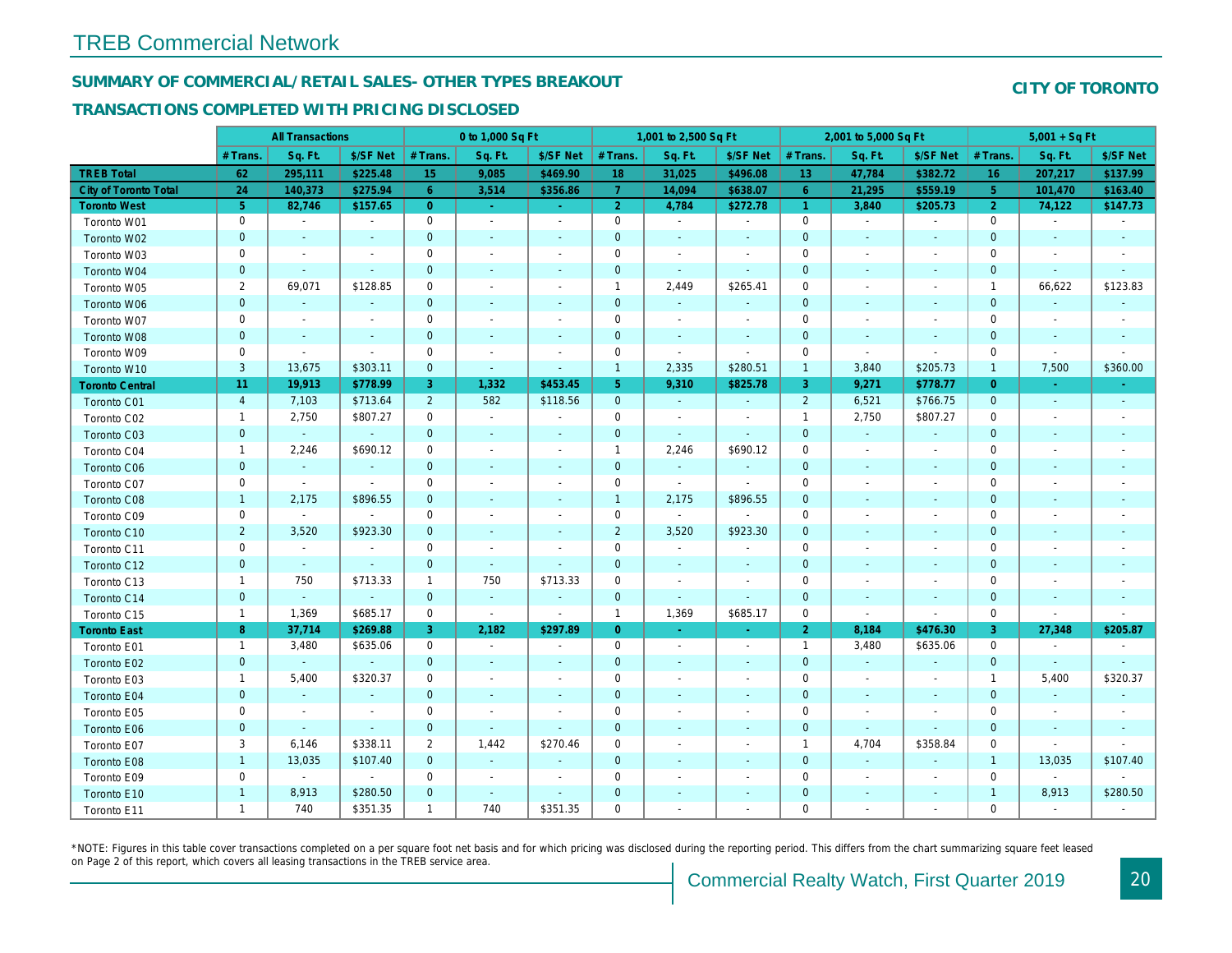#### **SUMMARY OF OFFICE SALES**

#### **TRANSACTIONS COMPLETED WITH PRICING DISCLOSED**

|                        |                     | <b>All Transactions</b>  |                             |                     | 0 to 1,000 Sq Ft         |                             |                     | 1,001 to 2,500 Sq Ft     |                             |                     | 2,001 to 5,000 Sq Ft        |                          |                     | $5,001 + SqF$            |                          |
|------------------------|---------------------|--------------------------|-----------------------------|---------------------|--------------------------|-----------------------------|---------------------|--------------------------|-----------------------------|---------------------|-----------------------------|--------------------------|---------------------|--------------------------|--------------------------|
|                        | # Trans.            | Sq. Ft.                  | \$/SF Net                   | # Trans.            | Sq. Ft.                  | \$/SF Net                   | # Trans.            | Sq. Ft.                  | \$/SF Net                   | # Trans.            | Sq. Ft.                     | \$/SF Net                | # Trans.            | Sq. Ft.                  | \$/SF Net                |
| <b>TREB Total</b>      | 39                  | 74,955                   | \$390.81                    | 11                  | 6,101                    | \$415.90                    | 19                  | 29,970                   | \$404.63                    | 6                   | 18,939                      | \$384.31                 | $\overline{3}$      | 19,945                   | \$368.51                 |
| <b>Halton Region</b>   | 5                   | 9,681                    | \$369.01                    | $\overline{0}$      | п.                       | $\sim$                      | $\overline{4}$      | 7,176                    | \$358.70                    | $\overline{1}$      | 2,505                       | \$398.55                 | $\overline{0}$      | in 1                     | $\sim$                   |
| <b>Burlington</b>      | 2                   | 2,707                    | \$341.71                    | $\mathbf 0$         | $\mathcal{L}$            | $\mathcal{L}$               | $\overline{2}$      | 2,707                    | \$341.71                    | $\mathbf 0$         | $\mathcal{L}$               | $\mathcal{L}$            | $\mathbf{0}$        |                          | $\overline{\phantom{a}}$ |
| <b>Halton Hills</b>    | $\mathbf 0$         | $\sim$                   |                             | $\mathsf{O}\xspace$ |                          |                             | $\mathbf 0$         |                          | $\sim$                      | $\mathsf{O}\xspace$ |                             |                          | $\mathbf 0$         |                          |                          |
| Milton                 | $\mathbf{0}$        | $\sim$                   | $\sim$                      | $\mathbf 0$         | $\mathbb{Z}^2$           | $\sim$                      | $\mathbf 0$         | $\mathbb{Z}^2$           | ÷.                          | $\mathbf 0$         | $\sim$                      |                          | $\overline{0}$      |                          | $\sim$                   |
| Oakville               | 3                   | 6,974                    | \$379.61                    | $\mathbf 0$         | $\sim$                   | $\sim$                      | 2                   | 4,469                    | \$368.99                    | $\mathbf{1}$        | 2,505                       | \$398.55                 | $\mathbf 0$         | $\sim$                   | $\overline{a}$           |
| Peel Region            | 10                  | 29,710                   | \$357.93                    | $\overline{2}$      | 1,684                    | \$297.65                    | 5                   | 8,081                    | \$344.39                    | $\overline{0}$      | $\sim$                      | $\sim$                   | 3                   | 19,945                   | \$368.51                 |
| Brampton               | 3                   | 8,636                    | \$357.02                    | $\mathbf{1}$        | 876                      | \$240.00                    | $\overline{1}$      | 1,720                    | \$275.00                    | $\mathsf{O}\xspace$ | $\sim$                      | $\sim$                   | $\mathbf{1}$        | 6,040                    | \$397.35                 |
| Caledon                | $\mathbf 0$         | $\sim$                   | $\sim$                      | $\mathbf 0$         | $\sim$                   | i.                          | $\mathbf 0$         | $\sim$                   | $\sim$                      | $\mathbf 0$         | $\sim$                      | $\sim$                   | $\mathbf 0$         |                          |                          |
| Mississauga            | $\overline{7}$      | 21,074                   | \$358.31                    | $\mathbf{1}$        | 808                      | \$360.15                    | $\overline{4}$      | 6,361                    | \$363.15                    | $\mathsf{O}\xspace$ | $\sim$                      | $\sim$                   | $\overline{2}$      | 13,905                   | \$355.99                 |
| Toronto                | 15                  | 21,310                   | \$499.68                    | 6                   | 2,619                    | \$548.37                    | 6                   | 8,531                    | \$591.60                    | 3                   | 10,160                      | \$409.95                 | $\mathbf{0}$        |                          |                          |
| <b>Toronto West</b>    | $\overline{2}$      | 5,495                    | \$213.66                    | $\mathsf{O}\xspace$ | $\sim$                   |                             | $\overline{1}$      | 2,300                    | \$219.13                    | $\mathbf{1}$        | 3,195                       | \$209.72                 | $\mathsf{O}\xspace$ |                          | $\sim$                   |
| <b>Toronto Central</b> | 13                  | 15,815                   | \$599.06                    | 6                   | 2,619                    | \$548.37                    | 5                   | 6,231                    | \$729.08                    | 2                   | 6,965                       | \$501.79                 | $\mathbf 0$         |                          | $\sim$                   |
| <b>Toronto East</b>    | $\mathsf{O}\xspace$ | $\mathcal{L}$            | $\mathcal{L}_{\mathcal{A}}$ | $\mathsf{O}\xspace$ | $\sim$                   | $\mathcal{L}$               | $\mathbf 0$         | $\mathcal{L}$            | $\mathcal{L}_{\mathcal{A}}$ | $\mathsf{O}\xspace$ | $\sim$                      | $\sim$                   | $\mathsf{O}\xspace$ | $\sim$                   | $\sim$                   |
| <b>York Region</b>     | 9                   | 14,254                   | \$311.35                    | $\overline{3}$      | 1,798                    | \$333.70                    | $\overline{4}$      | 6,182                    | \$278.71                    | $\overline{2}$      | 6,274                       | \$337.11                 | $\mathbf{0}$        |                          | $\sim$                   |
| Aurora                 | $\mathbf 0$         | $\sim$                   | $\sim$                      | $\mathsf{O}\xspace$ | $\sim$                   | $\sim$                      | $\mathbf 0$         | $\sim$                   | $\sim$                      | $\mathsf{O}\xspace$ | $\sim$                      | $\sim$                   | $\mathbf 0$         |                          | $\sim$                   |
| E. Gwillimbury         | $\mathbf 0$         |                          | $\sim$                      | $\mathbf 0$         |                          |                             | $\mathbf{0}$        |                          | $\sim$                      | $\mathbf 0$         |                             |                          | $\mathbf{0}$        |                          |                          |
| Georgina               | $\mathsf{O}\xspace$ | $\sim$                   | $\sim$                      | $\mathsf{O}\xspace$ | $\sim$                   | $\sim$                      | $\mathsf{O}\xspace$ | $\overline{\phantom{a}}$ | $\sim$                      | $\mathsf{O}\xspace$ |                             | $\sim$                   | $\mathsf{O}\xspace$ |                          |                          |
| King                   | $\mathbf 0$         | $\sim$                   |                             | $\mathbf 0$         |                          |                             | $\mathbf 0$         |                          |                             | $\mathbf 0$         |                             |                          | $\mathbf 0$         |                          |                          |
| Markham                | $\mathbf{1}$        | 1,570                    | \$337.58                    | $\mathsf{O}\xspace$ | $\sim$                   | $\sim$                      | $\mathbf{1}$        | 1,570                    | \$337.58                    | $\mathbf 0$         | $\sim$                      | $\sim$                   | $\mathbf 0$         |                          | $\sim$                   |
| Newmarket              | $\mathbf{0}$        | $\sim$                   | $\sim$                      | $\mathbf{0}$        |                          |                             | $\mathbf{0}$        | $\sim$                   | $\sim$                      | $\mathbf{0}$        |                             |                          | $\mathbf{0}$        |                          |                          |
| Richmond Hill          | $\mathbf{1}$        | 1,413                    | \$246.28                    | $\mathsf{O}\xspace$ | $\blacksquare$           | $\sim$                      | $\mathbf{1}$        | 1,413                    | \$246.28                    | $\mathsf{O}\xspace$ | $\mathcal{L}_{\mathcal{A}}$ | $\sim$                   | $\mathsf{O}\xspace$ |                          | $\sim$                   |
| Vaughan                | 5                   | 6,746                    | \$313.52                    | $\mathbf{3}$        | 1,798                    | \$333.70                    | $\mathbf{1}$        | 1,574                    | \$225.54                    | $\mathbf{1}$        | 3,374                       | \$343.81                 | $\mathbf 0$         |                          |                          |
| Whitchurch-Stouffville | $\overline{2}$      | 4,525                    | \$319.34                    | $\mathbf 0$         | $\sim$                   | $\sim$                      | $\mathbf{1}$        | 1,625                    | \$301.54                    | $\mathbf{1}$        | 2,900                       | \$329.31                 | $\mathbf 0$         | $\overline{\phantom{a}}$ | $\overline{\phantom{a}}$ |
| Durham Region          | $\overline{0}$      | ш.                       | ч.                          | $\overline{0}$      | u.                       | ч.                          | $\overline{0}$      |                          | ч.                          | $\overline{0}$      | ш.                          | in 19                    | $\overline{0}$      |                          | ч.                       |
| Ajax                   | $\mathsf{O}\xspace$ | $\mathbb{Z}^2$           | $\blacksquare$              | $\mathbf 0$         | $\mathbb{Z}^2$           | $\mathcal{L}_{\mathcal{A}}$ | $\mathsf{O}\xspace$ | $\sim$                   | $\sim$                      | $\mathsf{O}\xspace$ | $\mathcal{L}$               | $\sim$                   | $\mathbf 0$         | $\overline{\phantom{a}}$ | $\sim$                   |
| <b>Brock</b>           | $\mathbf{0}$        |                          | $\sim$                      | $\mathbf 0$         |                          |                             | $\overline{0}$      |                          | $\sim$                      | $\mathbf 0$         |                             |                          | $\overline{0}$      |                          | $\sim$                   |
| Clarington             | $\mathsf{O}\xspace$ | $\overline{\phantom{a}}$ | $\overline{\phantom{a}}$    | $\mathsf{O}\xspace$ | $\overline{\phantom{a}}$ | $\overline{\phantom{a}}$    | $\mathsf{O}\xspace$ |                          | $\overline{\phantom{a}}$    | $\mathsf{O}\xspace$ | $\overline{a}$              | $\overline{\phantom{a}}$ | $\mathsf{O}\xspace$ |                          | $\overline{\phantom{a}}$ |
| Oshawa                 | $\overline{0}$      |                          | $\sim$                      | $\overline{0}$      | $\overline{a}$           | $\sim$                      | $\overline{0}$      |                          | $\sim$                      | $\overline{0}$      |                             | $\sim$                   | $\overline{0}$      |                          | $\sim$                   |
| Pickering              | $\mathsf{O}\xspace$ |                          | $\sim$                      | $\mathsf{O}\xspace$ |                          | $\sim$                      | $\mathsf{O}\xspace$ |                          | $\sim$                      | $\mathsf{O}\xspace$ |                             | $\sim$                   | $\mathsf{O}\xspace$ |                          | $\overline{\phantom{a}}$ |
| Scugog                 | $\mathbf 0$         |                          |                             | $\mathbf 0$         |                          |                             | $\overline{0}$      |                          |                             | $\mathbf 0$         |                             |                          | $\overline{0}$      |                          |                          |
| Uxbridge               | $\mathsf{O}\xspace$ |                          | $\sim$                      | $\mathsf{O}\xspace$ |                          |                             | $\mathsf{O}\xspace$ |                          | $\overline{\phantom{a}}$    | $\mathsf{O}\xspace$ |                             |                          | $\mathsf{O}\xspace$ |                          |                          |
| Whitby                 | $\mathbf{0}$        | $\sim$                   | $\sim$                      | $\mathbf{0}$        | ÷.                       | $\sim$                      | $\overline{0}$      | $\sim$                   | $\sim$                      | $\mathbf{0}$        | $\sim$                      | $\sim$                   | $\overline{0}$      |                          | $\sim$                   |
| <b>Dufferin County</b> | $\overline{0}$      |                          | $\sim$                      | $\overline{0}$      |                          | $\sim$                      | $\overline{0}$      |                          | $\sim$                      | $\overline{0}$      |                             |                          | $\overline{0}$      |                          | $\sim$                   |
| Orangeville            | $\mathbf{0}$        | $\sim$                   | $\sim$                      | $\mathbf{0}$        | $\sim$                   | $\sim$                      | $\mathbf{0}$        | $\blacksquare$           | $\sim$                      | $\mathbf{0}$        | $\sim$                      | $\sim$                   | $\mathbf{0}$        | $\sim$                   | $\sim$                   |
| <b>Simcoe County</b>   | $\overline{0}$      |                          |                             | $\overline{0}$      |                          |                             | $\overline{0}$      |                          |                             | $\overline{0}$      |                             |                          | $\overline{0}$      |                          | $\sim$                   |
| Adjala-Tosorontio      | $\mathbf{0}$        | $\mathbb{Z}^2$           | $\sim$                      | $\mathbf{0}$        | $\mathcal{L}$            | $\mathcal{L}$               | $\mathbf{0}$        | ÷                        | $\mathcal{L}$               | $\mathbf{0}$        | $\mathcal{L}$               | $\mathcal{L}$            | $\overline{0}$      |                          | $\mathcal{L}$            |
| <b>Bradford West</b>   | $\mathsf{O}\xspace$ |                          |                             | $\mathsf{O}\xspace$ |                          |                             | $\mathsf{O}\xspace$ |                          |                             | $\mathsf{O}\xspace$ |                             |                          | $\mathsf{O}\xspace$ |                          |                          |
| Essa                   | $\mathbf 0$         |                          | $\sim$                      | $\mathbf 0$         |                          |                             | $\mathbf 0$         |                          | $\sim$                      | $\mathbf 0$         |                             |                          | $\mathbf 0$         |                          |                          |
| Innisfil               | $\mathbf 0$         |                          |                             | $\mathbf 0$         |                          |                             | $\mathbf 0$         |                          |                             | $\mathbf 0$         |                             |                          | $\mathbf 0$         |                          |                          |
| New Tecumseth          | $\Omega$            | $\sim$                   | $\sim$                      | $\Omega$            |                          |                             | $\Omega$            |                          | $\sim$                      | $\Omega$            |                             |                          | $\Omega$            |                          |                          |

\*NOTE: Figures in this table cover transactions completed on a per square foot net basis and for which pricing was disclosed during the reporting period. This differs from the chart summarizing square feet leased on Page 2 of this report, which covers all leasing transactions in the TREB service area.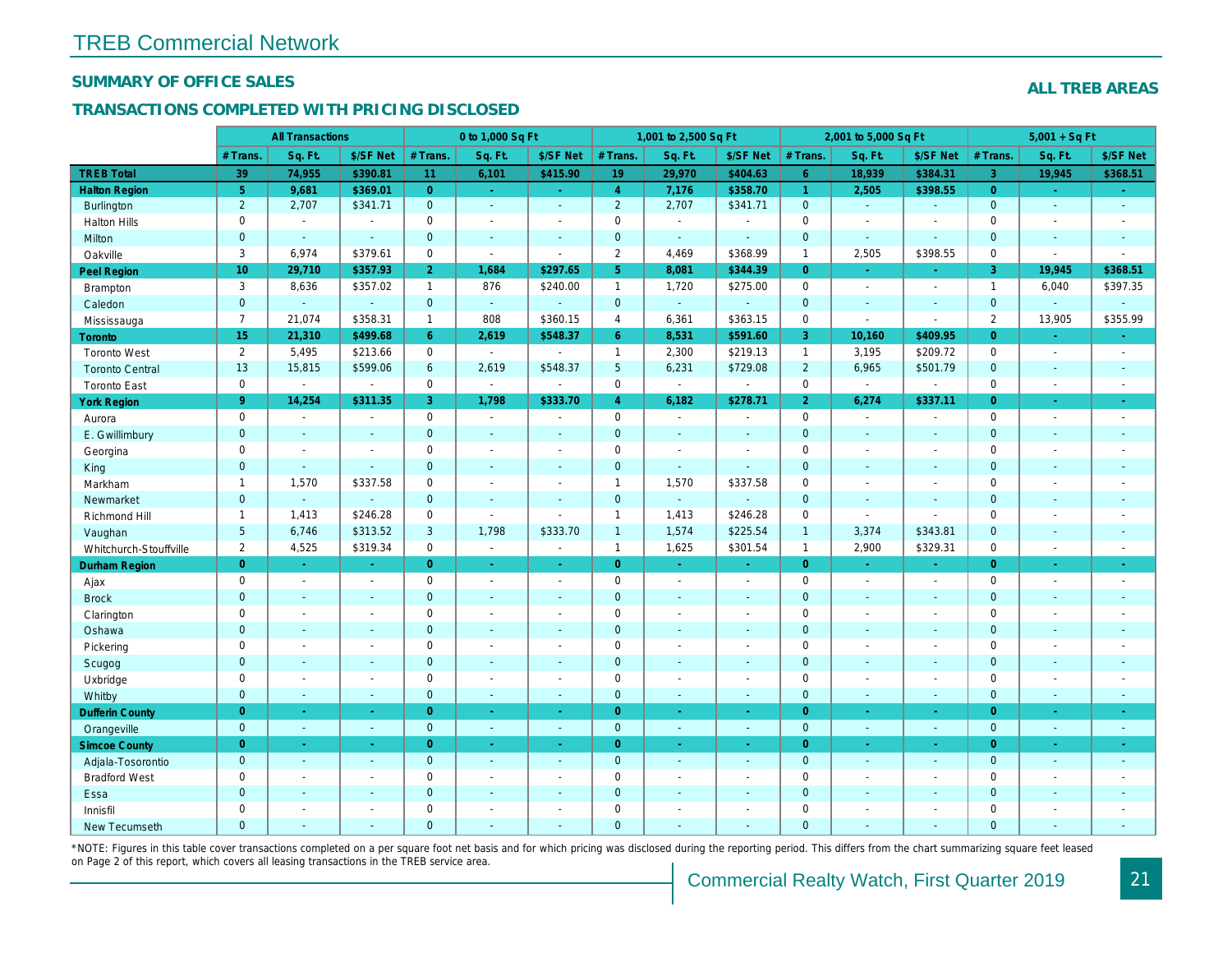#### **SUMMARY OF OFFICE SALES**

#### **TRANSACTIONS COMPLETED WITH PRICING DISCLOSED**

|                        |                     | <b>All Transactions</b>  |                          |                     | 0 to 1,000 Sq Ft         |                          |                     | 1,001 to 2,500 Sq Ft     |                          |                     | 2,001 to 5,000 Sq Ft     |                          |                     | $5,001 + SqFt$              |                          |
|------------------------|---------------------|--------------------------|--------------------------|---------------------|--------------------------|--------------------------|---------------------|--------------------------|--------------------------|---------------------|--------------------------|--------------------------|---------------------|-----------------------------|--------------------------|
|                        | # Trans.            | Sq. Ft.                  | \$/SF                    | # Trans.            | Sq. Ft.                  | \$/SF                    | # Trans.            | Sq. Ft.                  | \$/SF                    | # Trans.            | Sq. Ft.                  | \$/SF                    | # Trans.            | Sq. Ft.                     | \$/SF                    |
| <b>TREB Total</b>      | 39                  | 74,955                   | \$390.81                 | 11                  | 6,101                    | \$415.90                 | 19                  | 29,970                   | \$404.63                 | 6                   | 18,939                   | \$384.31                 | -3                  | 19,945                      | \$368.51                 |
| City of Toronto Total  | 15                  | 21,310                   | \$499.68                 | 6                   | 2,619                    | \$548.37                 | 6                   | 8,531                    | \$591.60                 | $\overline{3}$      | 10,160                   | \$409.95                 | $\overline{0}$      | <b>College</b>              |                          |
| <b>Toronto West</b>    | $\overline{2}$      | 5,495                    | \$213.66                 | $\overline{0}$      | $\sim$                   | $\sim$                   | $\overline{1}$      | 2,300                    | \$219.13                 | $\overline{1}$      | 3,195                    | \$209.72                 | $\overline{0}$      | $\mathcal{L}_{\mathcal{A}}$ | $\sim$                   |
| Toronto W01            | $\mathbf 0$         | $\overline{\phantom{a}}$ | $\sim$                   | $\mathsf{O}\xspace$ | $\sim$                   | $\overline{\phantom{a}}$ | $\mathsf{O}\xspace$ | $\overline{\phantom{a}}$ | $\sim$                   | $\mathsf{O}\xspace$ | $\sim$                   | $\sim$                   | $\mathsf{O}\xspace$ |                             | $\sim$                   |
| Toronto W02            | $\mathbf 0$         |                          | $\sim$                   | $\mathbf 0$         |                          |                          | $\mathbf 0$         |                          | $\sim$                   | $\mathbf 0$         |                          | $\sim$                   | $\mathbf 0$         |                             |                          |
| Toronto W03            | $\mathsf{O}\xspace$ | $\overline{\phantom{a}}$ | $\sim$                   | $\mathsf{O}\xspace$ |                          | $\overline{\phantom{a}}$ | $\mathbf 0$         |                          | $\sim$                   | $\mathsf{O}\xspace$ | $\overline{\phantom{a}}$ | $\overline{\phantom{a}}$ | $\mathbf 0$         |                             |                          |
| Toronto W04            | $\mathbf 0$         | $\sim$                   | $\sim$                   | $\boldsymbol{0}$    |                          | $\sim$                   | $\mathbf 0$         |                          | $\sim$                   | $\boldsymbol{0}$    | $\sim$                   | $\sim$                   | $\mathbf 0$         |                             | $\sim$                   |
| Toronto W05            | $\mathbf{1}$        | 3,195                    | \$209.72                 | $\mathbf 0$         |                          | $\overline{a}$           | $\mathbf 0$         |                          | $\sim$                   | $\mathbf{1}$        | 3,195                    | \$209.72                 | $\mathbf{0}$        |                             |                          |
| Toronto W06            | $\mathbf 0$         | $\sim$                   | $\sim$                   | $\mathbf 0$         |                          |                          | $\mathbf 0$         |                          |                          | $\mathbf 0$         | $\sim$                   | $\sim$                   | $\mathbf 0$         |                             |                          |
| Toronto W07            | $\mathbf 0$         | $\sim$                   | $\overline{\phantom{a}}$ | $\mathbf 0$         |                          |                          | $\mathbf 0$         |                          | $\overline{\phantom{a}}$ | $\mathbf 0$         |                          | $\overline{\phantom{a}}$ | $\mathbf 0$         |                             |                          |
| Toronto W08            | $\mathbf 0$         | $\sim$                   | $\sim$                   | $\mathbf 0$         | $\sim$                   | $\sim$                   | $\overline{0}$      |                          | $\sim$                   | $\mathbf 0$         | $\sim$                   | $\sim$                   | $\mathbf{0}$        |                             | $\sim$                   |
| Toronto W09            | $\mathbf 0$         | $\overline{a}$           | $\sim$                   | $\mathsf{O}\xspace$ |                          | $\overline{\phantom{a}}$ | $\mathbf 0$         | $\overline{a}$           | $\sim$                   | $\mathsf{O}\xspace$ |                          | $\overline{\phantom{a}}$ | $\mathbf 0$         |                             |                          |
| Toronto W10            | $\mathbf{1}$        | 2,300                    | \$219.13                 | $\mathbf 0$         | $\sim$                   | $\sim$                   | 1                   | 2,300                    | \$219.13                 | $\mathbf 0$         |                          |                          | $\mathbf 0$         |                             | $\sim$                   |
| <b>Toronto Central</b> | 13                  | 15,815                   | \$599.06                 | 6                   | 2,619                    | \$548.37                 | 5                   | 6,231                    | \$729.08                 | $\overline{2}$      | 6,965                    | \$501.79                 | $\mathbf{0}$        |                             |                          |
| Toronto C01            | $\overline{1}$      | 200                      | \$872.50                 | $\overline{1}$      | 200                      | \$872.50                 | $\mathbf{0}$        | ÷.                       | $\sim$                   | $\mathbf{0}$        | ÷.                       | $\sim$                   | $\overline{0}$      | $\sim$                      | $\sim$                   |
| Toronto C02            | $\mathsf{O}\xspace$ |                          | $\sim$                   | $\mathsf{O}\xspace$ |                          | $\sim$                   | $\mathsf{O}\xspace$ |                          | $\sim$                   | $\mathsf{O}\xspace$ |                          | $\sim$                   | $\mathsf{O}\xspace$ |                             | $\overline{\phantom{a}}$ |
| Toronto C03            | $\mathbf 0$         | $\sim$                   | $\sim$                   | $\mathbf 0$         | $\sim$                   | $\sim$                   | $\mathbf 0$         |                          | $\sim$                   | $\mathbf 0$         |                          |                          | $\mathbf 0$         |                             | $\sim$                   |
| Toronto C04            | $\mathsf{O}\xspace$ | $\sim$                   | $\sim$                   | $\mathsf{O}\xspace$ | $\sim$                   | $\sim$                   | $\mathbf 0$         |                          | $\overline{\phantom{a}}$ | $\mathsf{O}\xspace$ |                          | $\sim$                   | $\mathsf{O}\xspace$ |                             | $\overline{\phantom{a}}$ |
| Toronto C06            | $\mathbf 0$         | $\sim$                   | $\sim$                   | $\mathbf 0$         | $\sim$                   | $\sim$                   | $\mathbf 0$         |                          | $\sim$                   | $\mathbf 0$         | $\sim$                   | $\sim$                   | $\mathbf 0$         |                             | $\sim$                   |
| Toronto C07            | $\overline{4}$      | 1,806                    | \$507.57                 | $\overline{4}$      | 1,806                    | \$507.57                 | $\mathbf 0$         | $\overline{\phantom{a}}$ | $\overline{\phantom{a}}$ | $\mathbf 0$         | $\sim$                   | $\sim$                   | $\mathbf 0$         |                             | $\overline{\phantom{a}}$ |
| Toronto C08            | 6                   | 12,187                   | \$626.89                 | $\mathbf 0$         | $\sim$                   | $\sim$                   | $\overline{4}$      | 5,222                    | \$793.74                 | 2                   | 6,965                    | \$501.79                 | $\mathbf{0}$        |                             |                          |
| Toronto C09            | $\mathbf 0$         | $\sim$                   | $\sim$                   | $\mathbf 0$         | $\overline{\phantom{a}}$ | $\sim$                   | $\mathbf 0$         | $\overline{\phantom{a}}$ | $\sim$                   | $\mathbf 0$         | $\sim$                   | $\sim$                   | $\mathbf 0$         |                             | $\overline{\phantom{a}}$ |
| Toronto C10            | $\mathbf 0$         | $\sim$                   | $\sim$                   | $\mathbf 0$         |                          | $\sim$                   | $\mathbf 0$         |                          | $\sim$                   | $\mathbf 0$         |                          | $\sim$                   | $\mathbf 0$         |                             |                          |
| Toronto C11            | $\mathbf 0$         | $\sim$                   | $\sim$                   | $\mathbf 0$         | $\overline{\phantom{a}}$ | $\sim$                   | $\mathbf 0$         | $\overline{\phantom{a}}$ | $\sim$                   | $\mathbf 0$         | $\overline{\phantom{a}}$ | $\sim$                   | $\mathbf 0$         |                             | $\overline{\phantom{a}}$ |
| Toronto C12            | $\mathbf{0}$        | $\sim$                   | $\sim$                   | $\mathbf 0$         |                          | $\sim$                   | $\mathbf{0}$        | ÷.                       | $\sim$                   | $\mathbf 0$         |                          |                          | $\mathbf 0$         |                             |                          |
| Toronto C13            | $\mathbf{1}$        | 1,009                    | \$394.45                 | $\mathbf 0$         | $\sim$                   | $\sim$                   | $\mathbf{1}$        | 1,009                    | \$394.45                 | $\mathbf 0$         |                          | $\sim$                   | $\mathbf{0}$        |                             |                          |
| Toronto C14            | $\mathbf{1}$        | 613                      | \$562.81                 | $\mathbf{1}$        | 613                      | \$562.81                 | $\mathbf 0$         |                          | $\sim$                   | $\mathbf 0$         |                          |                          | $\mathbf 0$         |                             |                          |
| Toronto C15            | $\mathbf 0$         | $\sim$                   | $\sim$                   | $\mathbf 0$         | $\sim$                   | $\sim$                   | $\mathbf 0$         | $\sim$                   | $\sim$                   | $\mathbf 0$         | $\sim$                   | $\sim$                   | $\mathbf 0$         | $\sim$                      | $\sim$                   |
| <b>Toronto East</b>    | $\overline{0}$      | $\sim$                   | $\sim$                   | $\overline{0}$      | $\mathcal{L}$            | $\sim$                   | $\overline{0}$      | $\sim$                   | $\sim$                   | $\overline{0}$      | $\sim$                   | $\sim$                   | $\overline{0}$      |                             | $\sim$                   |
| Toronto E01            | $\mathbf 0$         | $\overline{\phantom{a}}$ | $\sim$                   | $\mathsf{O}\xspace$ | $\sim$                   | $\overline{\phantom{a}}$ | $\mathbf 0$         | $\overline{\phantom{a}}$ | $\sim$                   | $\mathsf{O}\xspace$ | $\overline{\phantom{a}}$ | $\overline{\phantom{a}}$ | $\mathsf{O}\xspace$ |                             | $\sim$                   |
| Toronto E02            | $\mathbf 0$         |                          | $\sim$                   | $\mathbf 0$         |                          |                          | $\mathbf 0$         |                          | $\sim$                   | $\mathbf 0$         |                          | $\sim$                   | $\mathbf 0$         |                             |                          |
| Toronto E03            | $\mathbf 0$         |                          | $\overline{\phantom{a}}$ | $\mathsf{O}\xspace$ |                          | $\overline{\phantom{a}}$ | $\mathbf 0$         |                          | $\overline{\phantom{a}}$ | $\mathsf{O}\xspace$ |                          | $\overline{\phantom{a}}$ | $\mathbf 0$         |                             |                          |
| Toronto E04            | $\mathbf 0$         |                          | $\sim$                   | $\boldsymbol{0}$    |                          | $\sim$                   | $\mathbf 0$         |                          | $\sim$                   | $\mathbf 0$         |                          | $\sim$                   | $\mathbf 0$         |                             |                          |
| Toronto E05            | $\mathbf 0$         |                          |                          | $\mathbf 0$         |                          |                          | $\mathbf 0$         |                          | $\overline{\phantom{a}}$ | $\mathbf 0$         |                          |                          | $\mathbf{0}$        |                             |                          |
| Toronto E06            | $\mathbf 0$         |                          | $\sim$                   | $\mathbf 0$         |                          |                          | $\mathbf 0$         |                          | $\sim$                   | $\mathbf 0$         |                          |                          | $\mathbf 0$         |                             |                          |
| Toronto E07            | $\mathbf 0$         |                          | $\overline{\phantom{a}}$ | $\mathsf{O}\xspace$ |                          |                          | $\mathbf 0$         |                          | $\sim$                   | $\mathsf{O}\xspace$ |                          |                          | $\mathsf{O}\xspace$ |                             |                          |
| Toronto E08            | $\overline{0}$      |                          | $\sim$                   | $\mathbf{0}$        |                          | $\sim$                   | $\overline{0}$      |                          | $\sim$                   | $\mathbf{0}$        |                          | $\sim$                   | $\mathbf{0}$        |                             |                          |
| Toronto E09            | $\mathbf 0$         |                          |                          | $\mathbf 0$         |                          |                          | $\mathbf 0$         |                          | $\overline{\phantom{a}}$ | $\mathbf 0$         |                          |                          | $\mathbf 0$         |                             |                          |
| Toronto E10            | $\mathbf 0$         |                          | $\sim$                   | $\mathbf 0$         |                          |                          | $\overline{0}$      |                          | $\sim$                   | $\mathbf 0$         |                          |                          | $\mathbf 0$         |                             |                          |
| Toronto E11            | $\mathbf 0$         |                          |                          | $\mathbf 0$         |                          |                          | $\mathbf 0$         |                          |                          | $\mathbf 0$         |                          |                          | $\mathbf{0}$        |                             |                          |

\*NOTE: Figures in this table cover transactions completed on a per square foot net basis and for which pricing was disclosed during the reporting period. This differs from the chart summarizing square feet leased on Page 2 of this report, which covers all leasing transactions in the TREB service area.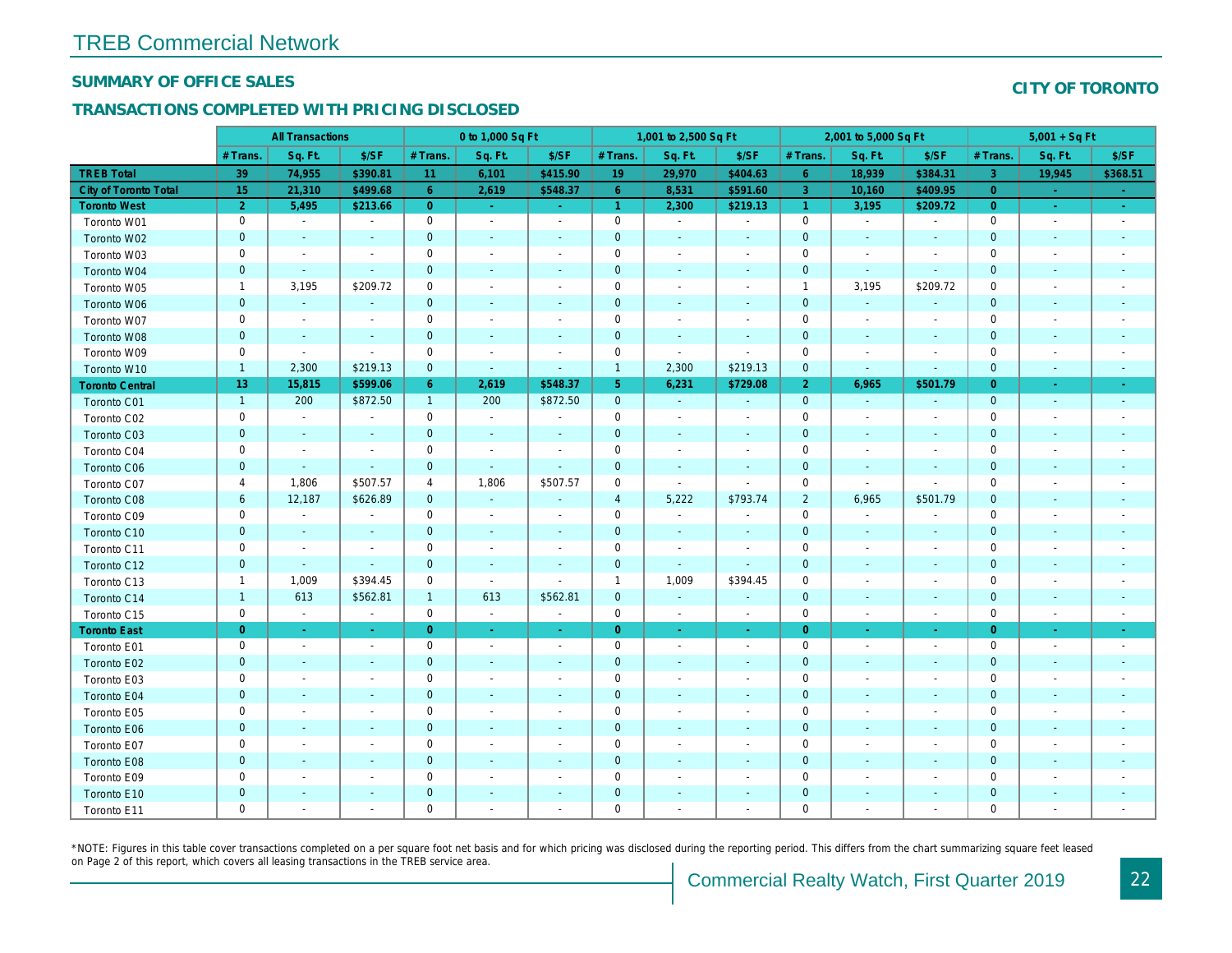#### **SUMMARY OF LAND SALES**

**TREB Total Halton Region** Burlington

#### **TRANSACTIONS COMPLETED WITH PRICING DISCLOSED**

|              | <b>All Transactions</b> |             |                | 0 to 3 Acres |             |                | $3+$ Acres |            |
|--------------|-------------------------|-------------|----------------|--------------|-------------|----------------|------------|------------|
| # Trans.     | Acres                   | \$/Acre     | $#$ Trans.     | Acres        | \$/Acre     | $#$ Trans.     | Acres      | \$/ACre    |
| 17           | 596.08                  | \$155,650   | 8              | 10.37        | \$1,447,063 | 9              | 585.71     | \$132,794  |
|              | 1.89                    | \$1,082,011 |                | 1.89         | \$1,082,011 | 0              | 0.00       | \$0        |
| $\mathbf{0}$ | 0.00                    | \$0         | $\mathbf{0}$   | 0.00         | \$0         | $\mathbf{0}$   | 0.00       | \$0        |
|              | 1.89                    | \$1,082,011 |                | 1.89         | \$1,082,011 | 0              | 0.00       | \$0        |
| $\mathbf{0}$ | 0.00 <sub>1</sub>       | \$0         | $\mathbf{0}$   | 0.00         | \$0         | $\mathbf{0}$   | 0.00       | \$0        |
| 0            | 0.00                    | \$0         | 0              | 0.00         | \$0         | 0              | 0.00       | \$0        |
| 4            | 60.43                   | \$407,088   | $\overline{2}$ | 1.90         | \$2,527,390 | $\overline{2}$ | 58.53      | \$338,288  |
|              | 10.53                   | \$1,566,952 | $\Omega$       | 0.00         | \$0         |                | 10.53      | \$1,566,95 |
| 3            | 49.90                   | \$162,327   | $\overline{2}$ | 1.90         | \$2,527,390 |                | 48.00      | \$68,750   |
| $\sim$       | 0.00                    | $\triangle$ | $\sim$         | 0.00         | $\triangle$ | $\sim$         | 0.00       | $^{\circ}$ |

| <b>Halton Hills</b>              | $\mathbf{1}$   | 1.89   | \$1,082,011  | $\mathbf{1}$   | 1.89 | \$1,082,011  | $\Omega$       | 0.00   | \$0         |
|----------------------------------|----------------|--------|--------------|----------------|------|--------------|----------------|--------|-------------|
| Milton                           | $\mathbf{0}$   | 0.00   | \$0          | $\mathbf{0}$   | 0.00 | \$0          | $\overline{0}$ | 0.00   | \$0         |
| Oakville                         | $\Omega$       | 0.00   | \$0          | $\mathbf 0$    | 0.00 | \$0          | $\mathbf 0$    | 0.00   | \$0         |
| Peel Region                      | $\overline{4}$ | 60.43  | \$407,088    | 2 <sup>1</sup> | 1.90 | \$2,527,390  | $\overline{2}$ | 58.53  | \$338,288   |
| Brampton                         | $\mathbf{1}$   | 10.53  | \$1,566,952  | $\mathbf 0$    | 0.00 | \$0          | $\overline{1}$ | 10.53  | \$1,566,952 |
| Caledon                          | $\mathbf{3}$   | 49.90  | \$162,327    | $\overline{2}$ | 1.90 | \$2,527,390  | $\overline{1}$ | 48.00  | \$68,750    |
| Mississauga                      | $\mathbf 0$    | 0.00   | \$0          | $\mathsf{O}$   | 0.00 | \$0          | $\mathbf 0$    | 0.00   | \$0         |
| <b>Toronto</b>                   | $\mathbf{1}$   | 0.41   | \$11,219,512 | $\mathbf{1}$   | 0.41 | \$11,219,512 | $\overline{0}$ | 0.00   | \$0         |
| <b>Toronto West</b>              | $\mathbf 0$    | 0.00   | \$0          | $\mathbf 0$    | 0.00 | \$0          | $\mathbf 0$    | 0.00   | \$0         |
| <b>Toronto Central</b>           | $\overline{1}$ | 0.41   | \$11,219,512 | $\mathbf{1}$   | 0.41 | \$11,219,512 | $\overline{0}$ | 0.00   | \$0         |
| <b>Toronto East</b>              | $\mathbf 0$    | 0.00   | \$0          | $\mathbf 0$    | 0.00 | \$0          | $\mathbf 0$    | 0.00   | \$0         |
| <b>York Region</b>               | 6              | 50.03  | \$1,162,782  | $\overline{2}$ | 3.00 | \$630,723    | $\overline{A}$ | 47.03  | \$1,196,683 |
| Aurora                           | $\Omega$       | 0.00   | \$0          | $\mathbf 0$    | 0.00 | \$0          | $\mathbf 0$    | 0.00   | \$0         |
| E. Gwillimbury                   | $\mathbf{1}$   | 34.80  | \$27,299     | $\overline{0}$ | 0.00 | \$0          | $\overline{1}$ | 34.80  | \$27,299    |
| Georgina                         | $\mathbf{1}$   | 0.59   | \$281,301    | $\mathbf{1}$   | 0.59 | \$281,301    | $\mathbf 0$    | 0.00   | \$0         |
| King                             | $\mathbf{1}$   | 2.41   | \$715,768    | $\mathbf{1}$   | 2.41 | \$715,768    | $\overline{0}$ | 0.00   | \$0         |
| Markham                          | $\overline{2}$ | 8.83   | \$5,900,340  | $\mathbf 0$    | 0.00 | \$0          | 2              | 8.83   | \$5,900,340 |
| Newmarket                        | $\overline{1}$ | 3.40   | \$950,000    | $\mathbf{0}$   | 0.00 | \$0          | $\overline{1}$ | 3.40   | \$950,000   |
| Richmond Hill                    | $\mathbf 0$    | 0.00   | \$0          | $\mathbf 0$    | 0.00 | \$0          | $\mathbf 0$    | 0.00   | \$0         |
| Vaughan                          | $\mathbf{0}$   | 0.00   | \$0          | $\mathbf{0}$   | 0.00 | \$0          | $\overline{0}$ | 0.00   | \$0         |
| Whitchurch-Stouffville           | $\Omega$       | 0.00   | \$0          | $\mathbf 0$    | 0.00 | \$0          | $\mathbf 0$    | 0.00   | \$0         |
| Durham Region                    | 3              | 12.93  | \$155,831    | 2 <sup>1</sup> | 3.17 | \$525,205    | 1              | 9.76   | \$35,861    |
| Ajax                             | $\mathbf 0$    | 0.00   | \$0          | $\mathbf 0$    | 0.00 | \$0          | $\mathbf 0$    | 0.00   | \$0         |
| <b>Brock</b>                     | $\mathbf{1}$   | 9.76   | \$35,861     | $\mathbf{0}$   | 0.00 | \$0          | $\overline{1}$ | 9.76   | \$35,861    |
| Clarington                       | $\mathbf{1}$   | 1.00   | \$815,000    | $\mathbf{1}$   | 1.00 | \$815,000    | $\mathbf 0$    | 0.00   | \$0         |
| Oshawa                           | $\mathbf{0}$   | 0.00   | \$0          | $\mathbf{0}$   | 0.00 | \$0          | $\overline{0}$ | 0.00   | \$0         |
| Pickering                        | $\mathbf 0$    | 0.00   | \$0          | $\mathbf 0$    | 0.00 | \$0          | $\mathbf 0$    | 0.00   | \$0         |
| Scugog                           | $\mathbf{1}$   | 2.17   | \$391,659    | $\mathbf{1}$   | 2.17 | \$391,659    | $\overline{0}$ | 0.00   | \$0         |
| Uxbridge                         | $\mathbf 0$    | 0.00   | \$0          | $\mathbf 0$    | 0.00 | \$0          | $\mathbf 0$    | 0.00   | \$0         |
| Whitby                           | $\mathbf{0}$   | 0.00   | \$0          | $\mathbf{0}$   | 0.00 | \$0          | $\overline{0}$ | 0.00   | \$0         |
| <b>Dufferin County</b>           | $\Omega$       | 0.00   | \$0          | $\overline{0}$ | 0.00 | \$0          | $\overline{0}$ | 0.00   | \$0         |
| Orangeville                      | $\Omega$       | 0.00   | \$0          | $\Omega$       | 0.00 | \$0          | $\overline{0}$ | 0.00   | \$0         |
| <b>Simcoe County</b>             | 2              | 470.39 | \$2,868      | $\overline{0}$ | 0.00 | \$0          | $\overline{2}$ | 470.39 | \$2,868     |
| Adjala-Tosorontio                | $\overline{0}$ | 0.00   | \$0          | $\overline{0}$ | 0.00 | \$0          | $\overline{0}$ | 0.00   | \$0         |
| <b>Bradford West Gwillimbury</b> | $\mathbf 0$    | 0.00   | \$0          | $\mathbf 0$    | 0.00 | \$0          | $\mathbf 0$    | 0.00   | \$0         |
| Essa                             | $\Omega$       | 0.00   | \$0          | $\mathbf{0}$   | 0.00 | \$0          | $\overline{0}$ | 0.00   | \$0         |
| Innisfil                         | $\mathbf{1}$   | 436.00 | \$2,750      | $\mathbf 0$    | 0.00 | \$0          | $\overline{1}$ | 436.00 | \$2,750     |
| New Tecumseth                    | $\mathbf{1}$   | 34.39  | \$4,362      | $\Omega$       | 0.00 | \$0          | $\overline{1}$ | 34.39  | \$4,362     |

\*NOTE: Figures in this table cover transactions for which pricing was disclosed during the reporting period. This differs from the chart summarizing sales on Page 2 of this report, which covers all sale transactions in the TREB service area.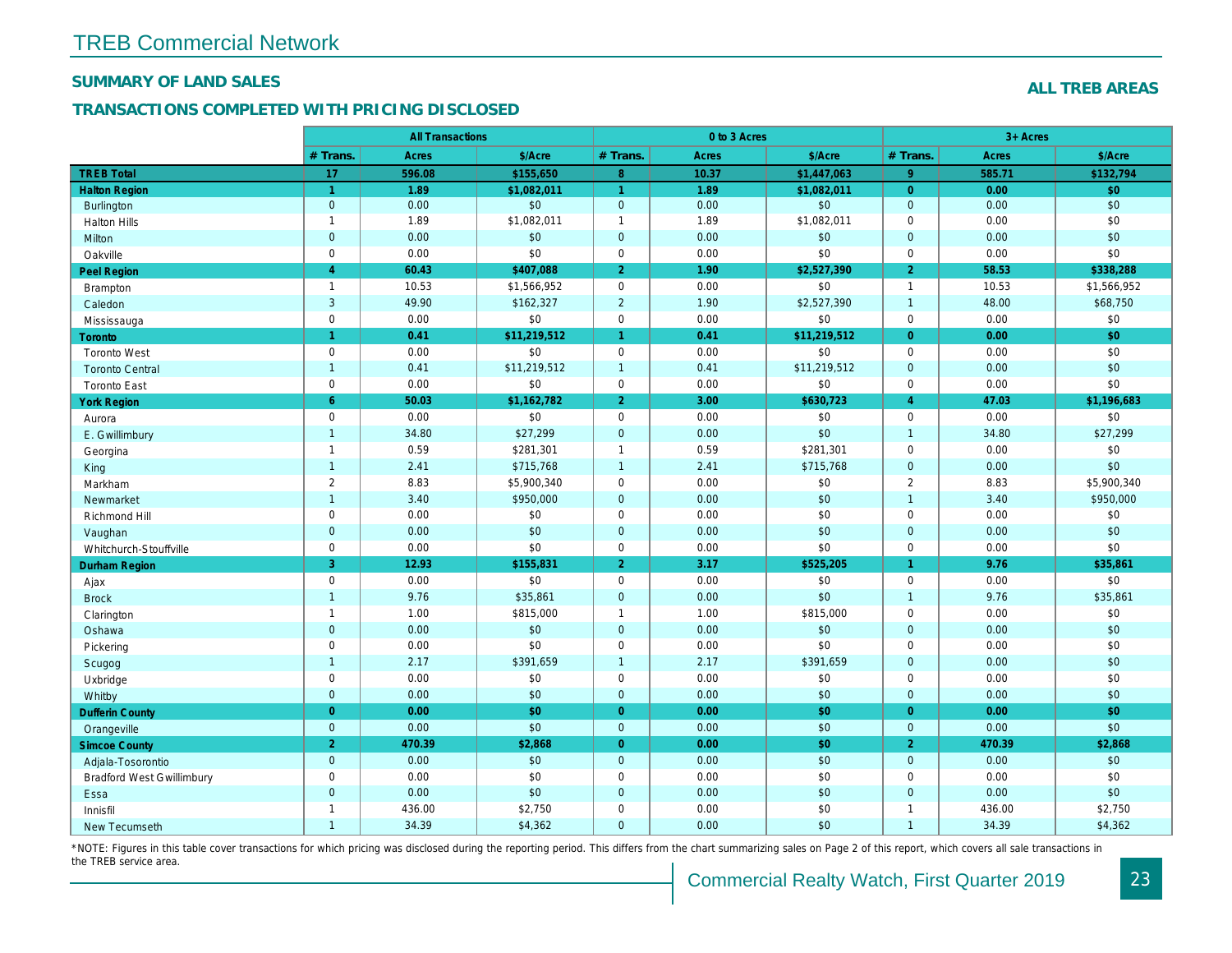#### **SUMMARY OF LAND SALES**

#### **TRANSACTIONS COMPLETED WITH PRICING DISCLOSED**

|  | CITY OF TORONTO |  |
|--|-----------------|--|

|                        | <b>All Transactions</b> |        | 0 to 3 Acres |                |       | 3+ Acres     |                |        |           |
|------------------------|-------------------------|--------|--------------|----------------|-------|--------------|----------------|--------|-----------|
|                        | # Trans.                | Acres  | \$/Acre      | # Trans.       | Acres | \$/Acre      | # Trans.       | Acres  | \$/Acre   |
| <b>TREB Total</b>      | 17                      | 596.08 | \$155,650    | 8              | 10.37 | \$1,447,063  | 9              | 585.71 | \$132,794 |
| City of Toronto Total  | $\mathbf{1}$            | 0.41   | \$11,219,512 | $\mathbf{1}$   | 0.41  | \$11,219,512 | $\Omega$       | 0.00   | \$0       |
| <b>Toronto West</b>    | $\overline{0}$          | 0.00   | \$0          | $\overline{0}$ | 0.00  | \$0          | $\overline{0}$ | 0.00   | \$0       |
| Toronto W01            | $\mathbf 0$             | 0.00   | \$0          | $\mathbf 0$    | 0.00  | \$0          | $\mathbf 0$    | 0.00   | \$0       |
| Toronto W02            | $\mathbf{0}$            | 0.00   | \$0          | $\overline{0}$ | 0.00  | \$0          | $\mathbf{0}$   | 0.00   | \$0       |
| Toronto W03            | $\mathbf 0$             | 0.00   | \$0          | $\mathbf{0}$   | 0.00  | \$0          | $\mathbf 0$    | 0.00   | \$0       |
| Toronto W04            | $\mathbf{0}$            | 0.00   | \$0          | $\overline{0}$ | 0.00  | \$0          | $\mathbf{0}$   | 0.00   | \$0       |
| Toronto W05            | $\mathbf 0$             | 0.00   | \$0          | $\mathbf 0$    | 0.00  | \$0          | $\mathbf 0$    | 0.00   | \$0       |
| Toronto W06            | $\mathbf{0}$            | 0.00   | \$0          | $\overline{0}$ | 0.00  | \$0          | $\mathbf{0}$   | 0.00   | \$0       |
| Toronto W07            | $\mathbf 0$             | 0.00   | \$0          | $\mathbf 0$    | 0.00  | \$0          | $\mathbf 0$    | 0.00   | \$0       |
| Toronto W08            | $\mathbf{0}$            | 0.00   | \$0          | $\overline{0}$ | 0.00  | \$0          | $\mathbf{0}$   | 0.00   | \$0       |
| Toronto W09            | $\mathbf 0$             | 0.00   | \$0          | $\mathbf 0$    | 0.00  | \$0          | $\mathbf 0$    | 0.00   | \$0       |
| Toronto W10            | $\mathbf{0}$            | 0.00   | \$0          | $\mathbf{0}$   | 0.00  | \$0          | $\mathbf{0}$   | 0.00   | \$0       |
| <b>Toronto Central</b> | 1                       | 0.41   | \$11,219,512 | $\mathbf{1}$   | 0.41  | \$11,219,512 | $\overline{0}$ | 0.00   | \$0       |
| Toronto C01            | $\mathbf{0}$            | 0.00   | \$0          | $\overline{0}$ | 0.00  | \$0          | $\overline{0}$ | 0.00   | \$0       |
| Toronto C02            | $\mathbf 0$             | 0.00   | \$0          | $\mathbf 0$    | 0.00  | \$0          | $\mathbf 0$    | 0.00   | \$0       |
| Toronto C03            | $\mathbf{0}$            | 0.00   | \$0          | $\overline{0}$ | 0.00  | \$0          | $\mathbf{0}$   | 0.00   | \$0       |
| Toronto C04            | $\mathbf 0$             | 0.00   | \$0          | $\mathbf 0$    | 0.00  | \$0          | $\Omega$       | 0.00   | \$0       |
| Toronto C06            | $\mathbf{1}$            | 0.41   | \$11,219,512 | $\mathbf{1}$   | 0.41  | \$11,219,512 | $\overline{0}$ | 0.00   | \$0       |
| Toronto C07            | $\mathbf 0$             | 0.00   | \$0          | $\mathsf{O}$   | 0.00  | \$0          | $\mathbf 0$    | 0.00   | \$0       |
| Toronto C08            | $\mathbf{0}$            | 0.00   | \$0          | $\overline{0}$ | 0.00  | \$0          | $\mathbf{0}$   | 0.00   | \$0       |
| Toronto C09            | $\mathbf 0$             | 0.00   | \$0          | $\mathbf 0$    | 0.00  | \$0          | $\mathbf 0$    | 0.00   | \$0       |
| Toronto C10            | $\mathbf 0$             | 0.00   | \$0          | $\overline{0}$ | 0.00  | \$0          | $\mathbf{0}$   | 0.00   | \$0       |
| Toronto C11            | $\mathbf 0$             | 0.00   | \$0          | $\mathbf 0$    | 0.00  | \$0          | $\mathbf 0$    | 0.00   | \$0       |
| Toronto C12            | $\mathbf{0}$            | 0.00   | \$0          | $\mathbf{0}$   | 0.00  | \$0          | $\mathbf{0}$   | 0.00   | \$0       |
| Toronto C13            | $\mathbf 0$             | 0.00   | \$0          | $\mathbf 0$    | 0.00  | \$0          | $\mathbf 0$    | 0.00   | \$0       |
| Toronto C14            | $\mathbf{0}$            | 0.00   | \$0          | $\overline{0}$ | 0.00  | \$0          | $\overline{0}$ | 0.00   | \$0       |
| Toronto C15            | $\mathbf 0$             | 0.00   | \$0          | $\mathbf 0$    | 0.00  | \$0          | $\mathbf 0$    | 0.00   | \$0       |
| <b>Toronto East</b>    | $\overline{0}$          | 0.00   | \$0          | $\overline{0}$ | 0.00  | \$0          | $\overline{0}$ | 0.00   | \$0       |
| Toronto E01            | $\mathbf 0$             | 0.00   | \$0          | $\mathbf 0$    | 0.00  | \$0          | $\mathbf 0$    | 0.00   | \$0       |
| Toronto E02            | $\overline{0}$          | 0.00   | \$0          | $\overline{0}$ | 0.00  | \$0          | $\mathbf{0}$   | 0.00   | \$0       |
| Toronto E03            | $\mathbf 0$             | 0.00   | \$0          | $\mathbf 0$    | 0.00  | \$0          | $\mathbf 0$    | 0.00   | \$0       |
| Toronto E04            | $\mathbf{0}$            | 0.00   | \$0          | $\overline{0}$ | 0.00  | \$0          | $\mathbf{0}$   | 0.00   | \$0       |
| Toronto E05            | $\mathbf 0$             | 0.00   | \$0          | $\mathsf{O}$   | 0.00  | \$0          | $\mathbf 0$    | 0.00   | \$0       |
| Toronto E06            | $\mathbf{0}$            | 0.00   | \$0          | $\overline{0}$ | 0.00  | \$0          | $\mathbf{0}$   | 0.00   | \$0       |
| Toronto E07            | $\mathbf 0$             | 0.00   | \$0          | $\mathsf{O}$   | 0.00  | \$0          | $\mathbf 0$    | 0.00   | \$0       |
| Toronto E08            | $\mathbf{0}$            | 0.00   | \$0          | $\overline{0}$ | 0.00  | \$0          | $\mathbf{0}$   | 0.00   | \$0       |
| Toronto E09            | $\mathbf 0$             | 0.00   | \$0          | $\mathbf 0$    | 0.00  | \$0          | $\mathbf 0$    | 0.00   | \$0       |
| Toronto E10            | $\mathbf{0}$            | 0.00   | \$0          | $\mathbf{0}$   | 0.00  | \$0          | $\mathbf{0}$   | 0.00   | \$0       |
| Toronto E11            | $\mathbf 0$             | 0.00   | \$0          | $\mathbf 0$    | 0.00  | \$0          | $\mathbf 0$    | 0.00   | \$0       |

\*NOTE: Figures in this table cover transactions for which pricing was disclosed during the reporting period. This differs from the chart summarizing sales on Page 2 of this report, which covers all sale transactions in the TREB service area.